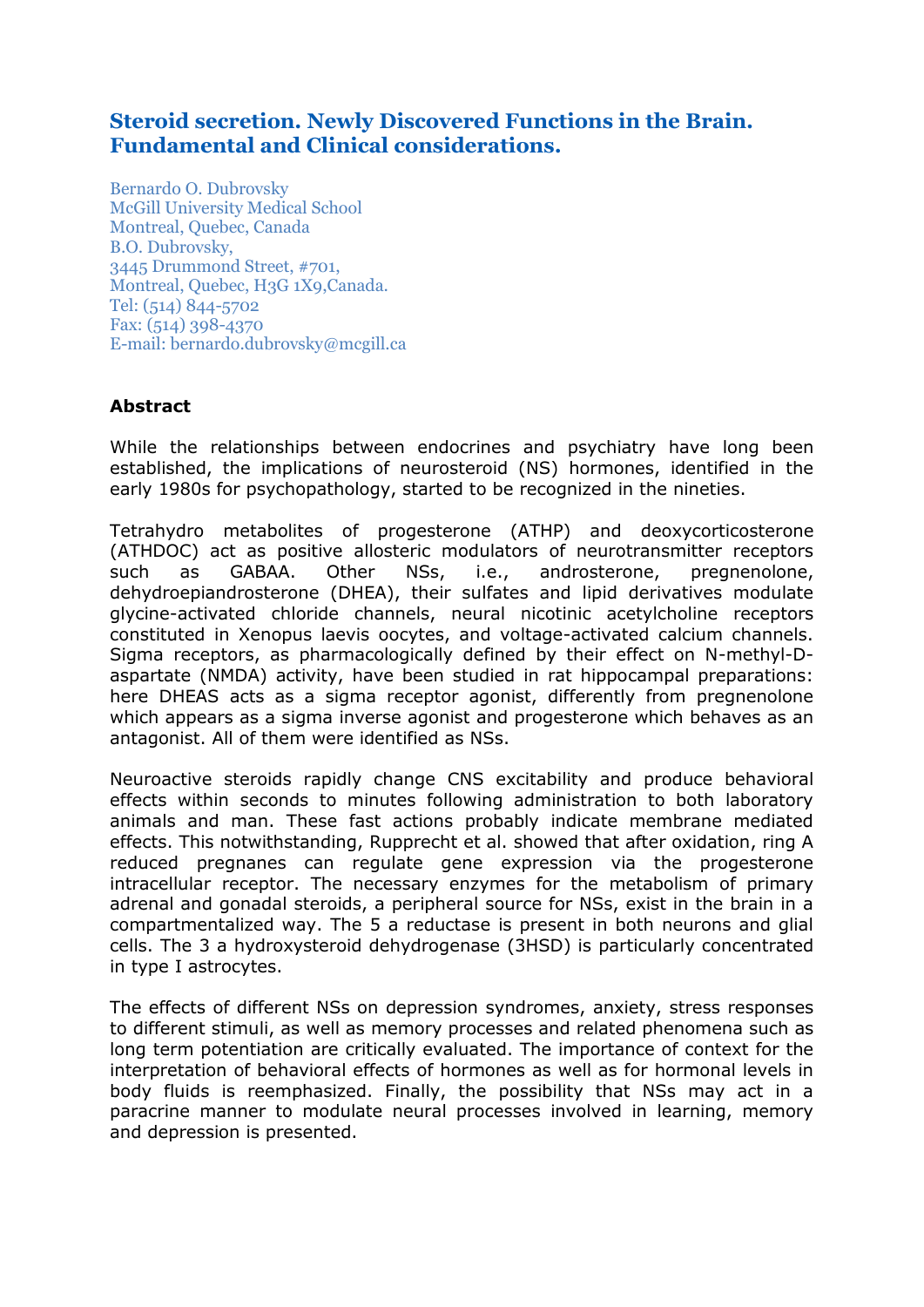#### **Introduction**

In 1913, during the opening address of the Phipps Psychiatric Clinic, Cushing presented his concept of an interaction between emotions and endocrine secretions. He agreed with the notion that "psychic conditions profoundly influence the discharges from the glands of internal secretion." But, he added, "we are on a much less secure footing when we come to the reverse, namely, the effect on the psyche and nervous system of chronic states of glandular overactivity and under activity" (38).

Cushing postulated that each glandular disorder would induce a typical psychopathology, "its peculiar symptom-complex and its more or less characteristic mental deviations." He concluded by pointing out a problem still very much alive in neuroendocrinology, "the present difficulty in determining which was the primary factor - the psychic instability or the disturbance of endocrine secretion" (38).

In 1932, Cushing noted that in patients with adrenal hyperactivity the presence of "sleeplessness, inability to concentrate, visual disturbances" and "fits of unnatural irritability alternated with periods of depression" (39). These findings were repeatedly corroborated, and, although not the exclusive manifestation of Cushing's disorders (syndrome and disease), depression is the most frequent behavioral disturbance observed in patients with these disorders (36, 60, 63,93,98,128,138,147).

The incidence of depression in Cushing's disorders is significantly higher than in any other endocrine disorders (36). Within this context, it is of great interest that the correction of hormonal pathology (193) in Cushing's alleviates the depression syndrome even in cases where classical psychopharmacological treatment, tricyclic antidepressants, was not effective (147,228 ). These results led Cohen (36) to suggest that, "the simplest explanation for these various observations is that where Cushing's syndrome develops it commonly causes depressive illness."

So much are adrenocortical hormones, specifically glucocorticoids (GC), considered to play a role in the pathophysiology of depression (34,60,98,302) that inhibition of their secretion (98,128,147, 222,228) or blocking of their effects (14,222) have been proposed, and are being used for the treatment of depression syndromes.

The spectrum of affective and cognitive symptoms in Cushing's disorders greatly overlaps with those described in the DSM IV to diagnose depressions. Starkman and Schteingart's (259) study reported that increase in fatigue and a loss of energy were present, respectively, 100% and 97% of the time, in 35 patients with Cushing's syndrome. Impaired memory was reported by 83% of the same subjects. Dysphoric mood (i.e. depressed) and irritability were present in 86% and 77% respectively of the patients . Sleep disturbances and decreased libido were reported by 69% of these patients. Diminished ability to think or concentrate was reported by 66% of the patients. Increase and/or decrease in appetite, sense of hopelessness, social withdrawal and anxiety were also significantly present in patients with Cushing's disorders.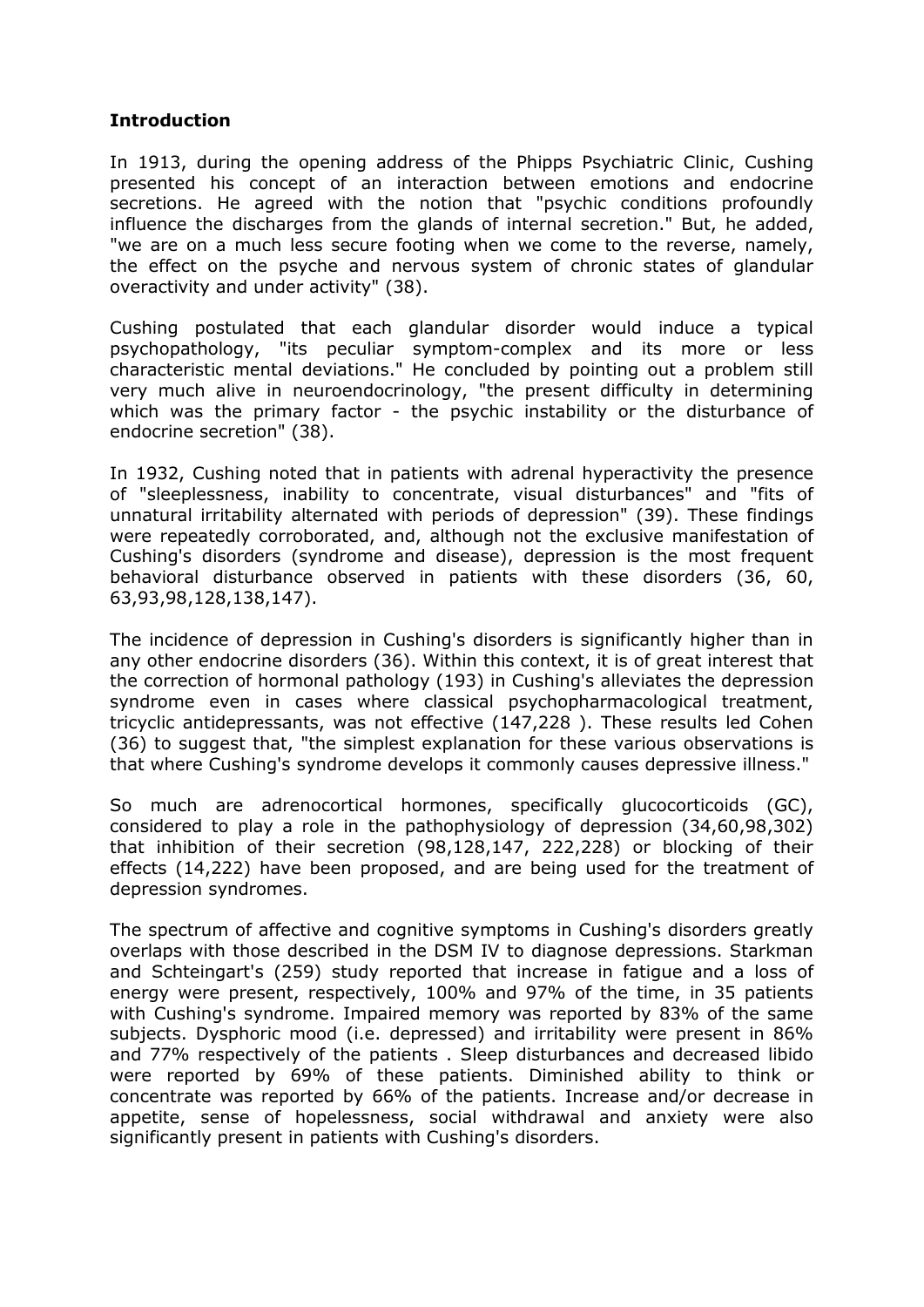In normal subjects, approximately 20% of sleep is spent in stages 3 and 4, also known as the delta stage (118). In patients with Cushing's disease, as well as in those with depression syndromes, there is an absence of, or marked reduction, in stages 3 and 4 (149,150). Also, a shorter rapid eye movement (REM) sleep latency can be observed in both groups of patients (150).

The presence of adrenal steroids, however, is not an essential prerequisite for depression to occur. Some patients with Cushing's disorders can present with mania (35,277), and, on the other hand, Addison's patients can show depressions (35,57. Also, in experimental animals, the induction of learned helplessness, a recognized model of depression (63), is enhanced by adrenalectomy (73).

Besides, neither in Cushing's nor in depression syndromes does the intensity of psychopathology correlate with cortisol levels (260,277). This is not surprising as the adrenal glands produce a plethora of hormones. Already in 1985 Holzbauer et al. (122) wrote: "the extent to which this gland contributes hormones not confined to so-called gluco and mineralocorticoid activities is much less considered and deserves attention.

These include steroids commonly associated with the ovary such as progesterone or pregnenolone as well as other steroids devoid of gonadal or corticoid activity which may, nevertheless, have a biological role such as the ones related to their anesthetic action." Most likely, then, other hormones besides cortisol (162) and imbalances between counteracting sets of hormones acting on the CNS (74) or produced in situ (12), lead to steroid induced psychopathology (60,61). Within them, neurosteroids (11,12,62) play fundamental roles.

#### **Neurosteroid Hormones**

The term "neurosteroid" (NS) was introduced by Baulieu in 1981 (11,12) to name a steroid hormone, dehydroepiandrosterone sulfate (DHEAS), that was found at high levels in the brain and plasma long after gonadectomy and adrenalectomy. Later, androsterone, pregnenolone, their sulfates (12,169,256), and lipid derivatives as well as tetrahydro metabolites of progesterone (P) (32) and deoxycorticosterone (DOC) were identified as neurosteroids (11). More recently some estrogen derivatives (304) have also been classified as NSs (241).

Enzymes that catalyze conversion of these pregnanes, P and DOC, at ring A sites are fundamental components of this process. 5 a reductase, mainly concentrated in white matter (31,133,186,264), is the rate-limiting enzyme for pregnane steroids metabolism (186). With 3 a hydroxy steroid dehydrogenase, acting after 5 a reductase, they produce from P and DOC allotetrahydro P (ATHP) and allotetrahydro DOC (ATHDOC) (32,190), both powerful GABAA agonists (110,111,169,188,198).

There are stringent structure-function relationships for these reduced pregnanes, e.g., an OH group in the a position at C3 is essential for them to act as positive allosteric modulators of the GABAA receptor complex. An OH group in b position instead of a at C3 in tetrahydroprogesterone, e.g., transforms the NS into a functional antagonist of GABAA (241).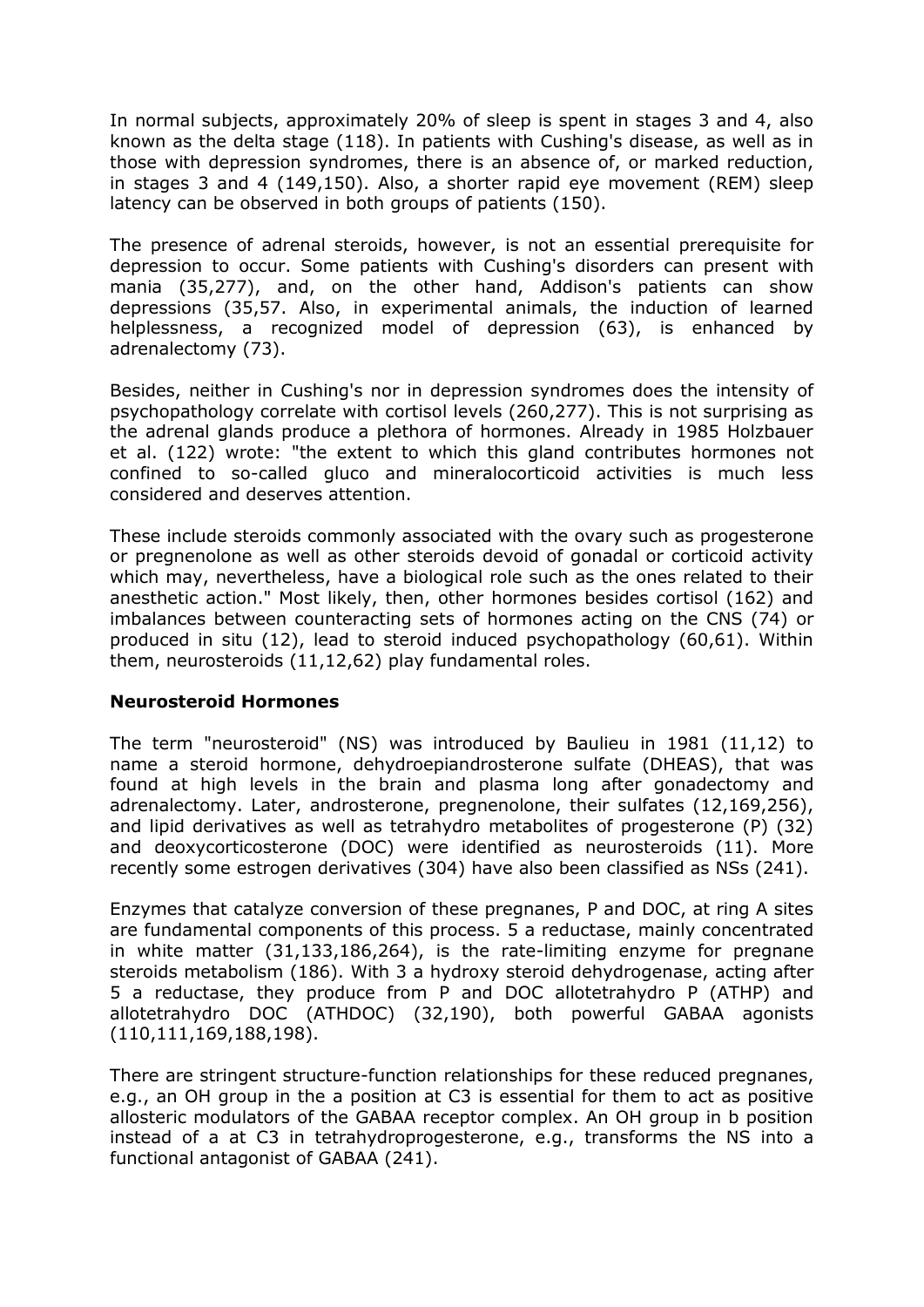Neurosteroids bind and modulate different types of receptors . The GABA and Sigma receptor complexes are the most extensively studied (2,224,225,227,230252, 254,255,281,282) while glycine activated chloride channels (223), nicotinic acetylcholine receptors constituted in Xenopus laevis oocytes (11) and voltage-activated calcium channels (77,126,127), although less explored, are also very much involved with NS's actions.

Some neurosteroids, ATHP and ATDOC, positively modulate GABAA receptors in a manner similar to benzodiazepines and barbiturates but seem to act at a site distinct from that of benzodiazepines (241). In favor of this view is the fact that coadministration of the benzodiazepine antagonist, flumazenil, does not diminish the anxiolytic effect of allopregnanolone (30).

In studies on brain slices, at nanomolar concentrations, ATHP and ATHDOC, potentiate GABAA-induced chloride influx through the ion-channel by prolonging the duration of opening and increasing opening frequency leading to increased duration of the resulting inhibitory postsynaptic potential (311). At micromolar concentrations these neurosteroids induce inward currents even in the absence of GABA (170,311). Gender and brain region influence NS's modulation of gaba complex responses (297).

Behaviorally, ATHP and ATHDOC have been shown to have anxiolytic (22,23,37,106,213,296), hypnotic (40,151) anti-aggressive, (137,241) and anticonvulsive effects (15,152).

Significant regional heterogeneities in the affinity of THDOC for its binding sites have been reported, e.g., the neurosteroid inhibits (35S) tbutylbicyclophosphorothionate (TBSP) binding in the prefrontal cortex but not in the spinal cord (104). In prefrontal regions it also decreases dopamine levels (104 ).

After entering the cell, ATHP and ATHDOC can be oxidated to 5a dihydro P (DH P) and 5a-dihydro DOC (DOC) which then bind to the cytosolic P receptor, and subsequently influences gene expression (239). In this way these NSs can modulate GABAA receptor complex subunit composition , which, in turn, determines sensitivity to neurosteroids and benzodiazepines . Levels of ATHP vary with gender, age and endocrine status (91).

Withdrawal from P in pseudopregnancy models, (i.e. animals with artificially induced high plasma P levels) which simulates the rapid decrease of P as it occurs both during PreMenstrual Dysphoric Disorder (PMDD) and during the postpartum period (20,95,196,254), results in a decrease in brain content of ATHP with subsequent increase in the expression of the GABAA-receptor alpha-4 subunit ( 107,108,255).

Presence of the alpha-4 subunit has been shown to be essential for the occurrence of P withdrawl effects, i.e., increase of anxiety and seizures; decreased sensitivity to positive allosteric GABAA-receptor modulators, ATHDOC and ATHP, benzodiazepines and ethanol, and increased sensitivity to negative allosteric GABAA-receptor modulators, DHEAS (86,95,108).

#### **Steroids, Neurosteroids and Memory**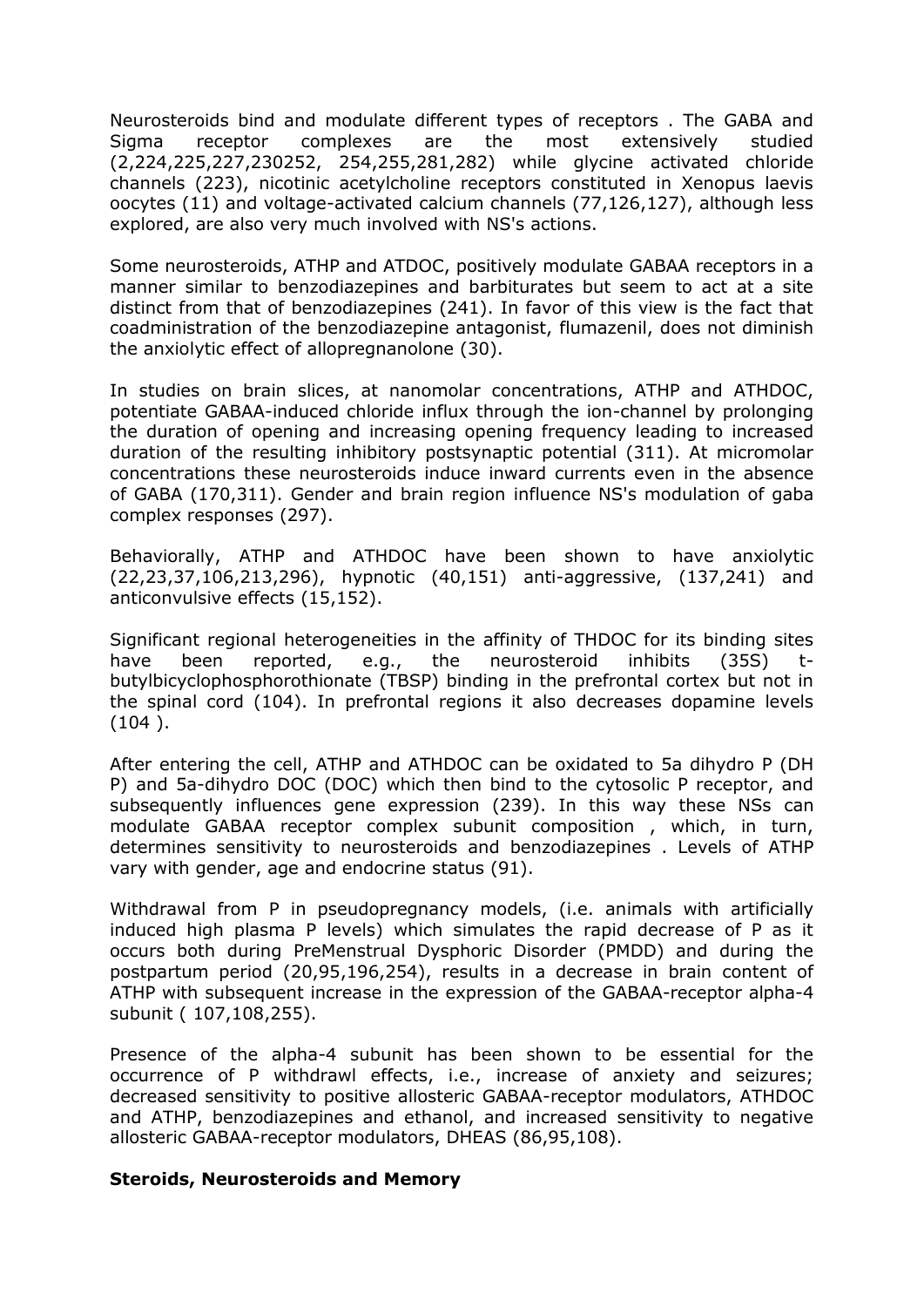Since the classical work of Papez (208), the hippocampal formatio (HF) has been recognized as an essential neural component of emotional behavior, a notion later remphasized by MacLean in his triune brain theory (5,64). But it was soon discovered that as important as its involvement in emotional behavior, the HF is also essential for cognitive activities (192,258). Hippocampal lesions severely interfere with memory processes, lying down and retrieval, as well as learning, both in humans (258) and experimental animals (258).

Not surprisingly, the hippocampus is also involved in attentional processes. In turn, there is a great deal of interaction between memory and attention (243,244). Attention determines the content of memory, and retrieved memories serve as the basis of expectations and direct attention. Thus, a change in memory would be expected to result in a change in attention and expectations, and vice versa, and it is not surprising, then, to find NS's abnormalities in attention deficit hyperactivity disorder (261).

Memory disturbances are also almost a constant feature of depression syndromes (163,164,165). Lishman considers that they play a primary role in their pathogenesis and maintenance (163,164). Weingartner and Silberman (294) showed that depressed patients use weak or incomplete encoding strategies to organize and transform events to be remembered. In patients with depressive syndromes, memory also undergoes qualitative changes; it turns toward negative, self-deprecating aspects of their lives.

Lishman et al (163,164,165) showed that with increased levels of depression accessibility of negative memories increased. This was evaluated by the higher frequency of recall of unpleasant words, as well as by short latency to identify negative connotated words. Also, in depressed patients, response biases were altered, so that unpleasant material was handled in a preferential way to neutral or pleasant material in a signal detection analysis study (72). The fact that congruence between affective state and tone of material recalled interact during retrieval is well documented (29,243,275).

The internal milieu, of which steroids are a component, is one of the determinants of the complex net of autonomic, biochemical and emotionalcognitive factors that establishes mood at the moment of a particular experience. The reinstatement or persistance of this environment may then help to recreate or maintain one type of a very powerful source of context effect in memory: mood (29,275).

It is conceivable, too, that memories with different contents, i.e., sad or happy, may correspond with different biochemical mediators and/or different neuronal circuits (59,60), activated by different internal milieus (62) or behaving in different modes (59). The latter proposal was already made by Von Monakow (289) (see also 243).

The possibility that neural processes related with remembering can be biased toward positive or negative views in relation to the composition of the internal milieu is consistent with cognitive conceptualizations of depression (13). In them, negative thinking is seen not as a symptom, as classically regarded in psychiatry, but as causally related to the syndromes (13,274). Therapists then, focus their efforts on the destructive elements of thinking that affect patients the most (13).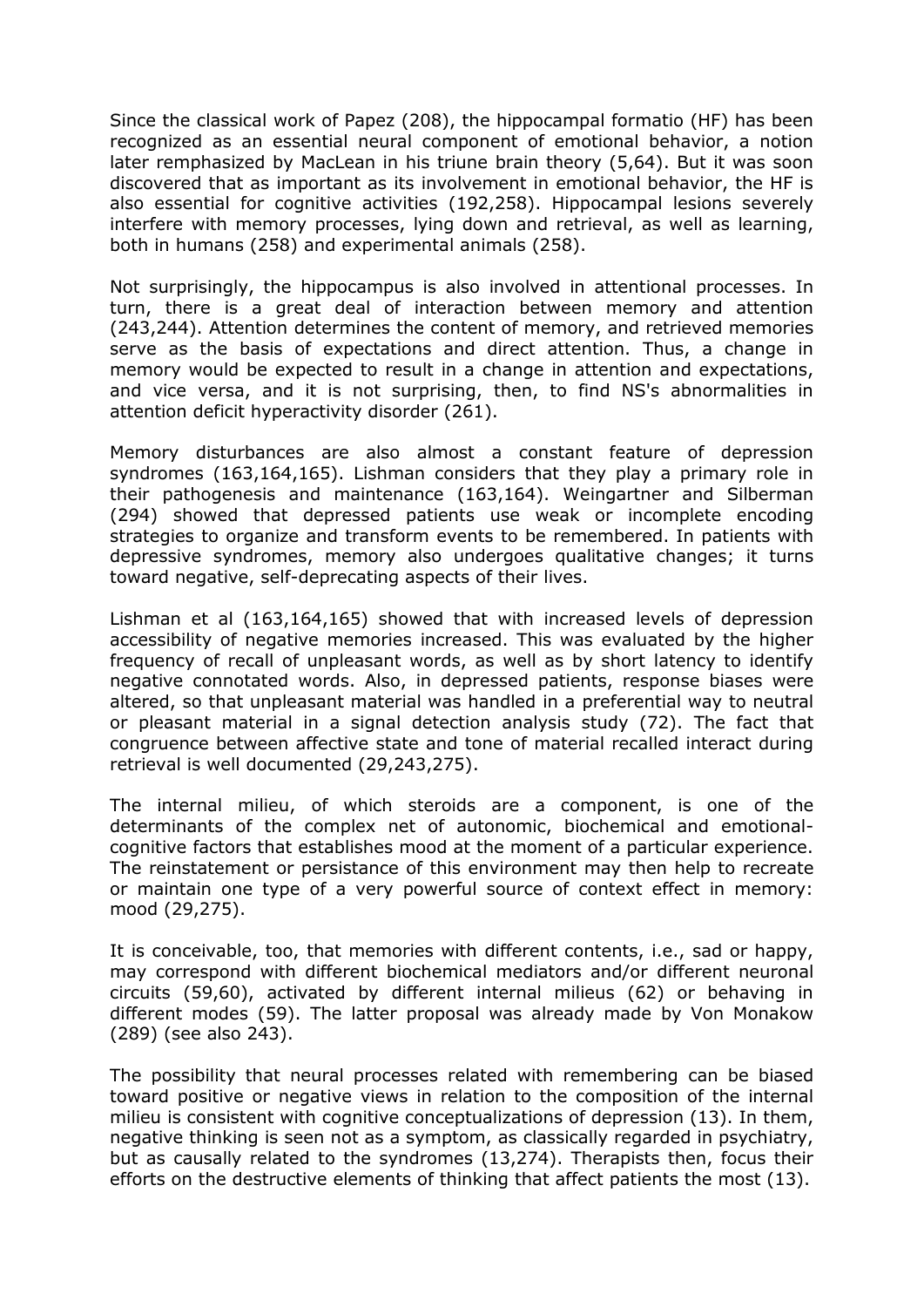Results of different experiments on the effects of GC on memory functions have shown inconsistencies. One reason for this is that investigators do not systematically take into consideration if the GC's doses employed in their studies, occupy just Type I, MC receptors (215) or both Type I and II GR receptors and the different effects that this will have on memory related activities (46,48,217), as has been shown to be the case in sleep behavior (28). Based mostly on animal experimental studies, Roozendaal (235) has proposed that GCs enhanced memory consolidation, in contrast, when circulating at high levels, the same hormone group impairs memory retrieval processes . Working with humans, Lupien et al. (166) found that working memory is more sensitive than declarative memory to the acute effects of GCs hormones.

Overall, short term, semantic and space memories were negatively affected by high doses of GCs (48,53). However, baseline, minimal circulating levels of GCs were found to be essential for normal performance of cognitive tasks (167) as well as for keeping intact the structural integrity of the dentate gyrus (DG) (253).

It would be expected that the effects of a GABAA positive allosteric modulator NS like ATHP will be detrimental on memory functions on account of its benzodiazepine-like actions (151,198). Mayo et al (181) reported that injection of 2 ng of ATHP in the nucleus basalis magnocellularis of rats disrupted performance in a two-trial recognition task when injected before an acqusition trial. No effects were observed if injections were effected after acquisition trials, suggesting that they interfere with learning process during the acquisition phase.

In turn, Johannson et al (130) showed that ATHP inhibited learning in the Morris water maze. In contrast, data of Frye and Sturgis (87) showed that both ATHP and DHEAS have pronounced activational effects on spatial/reference, working, and long-term memory. These effects were independent of motor activity. The similarity of actions of these NSs were unexpected due to the opposite effects that ATHP and DHEAS have on the GABAA receptor complex: while ATHP has positive allosteric agonistic modulatory actions (227), DHEAS acts as a negative allosteric modulator (170).

ATHP has been reported to enhance dopamine release (142,237) a fact that may account for some of its stimulant effects.

Memory enhancing effects of DHEAS in aging mice were described early after the identification of the hormone as a NS (82,83). Later, DHEAS was also shown to decrease impairments in memory produced by dizocilpine, a non-competitive NMDA receptor antagonist, and by scopolamine, a muscarinic acetylcholine receptor antagonist (283,312). In elderly human populations, the effects of the NS vary: enhancing memory but decreasing attentions span, after exposure to laboratory stress (300,301).

These effects were explained by the agonist effects of DHEAS on the sigma 1 receptor (30). The following results support this explanation: Memory tasks are impaired by dizocipine and scopolamine (283,312). Treatment with DHEAS improves performance in animals treated with these drugs. However, treatment with NE-100, a sigma I receptor antagonist inhibit the improvement in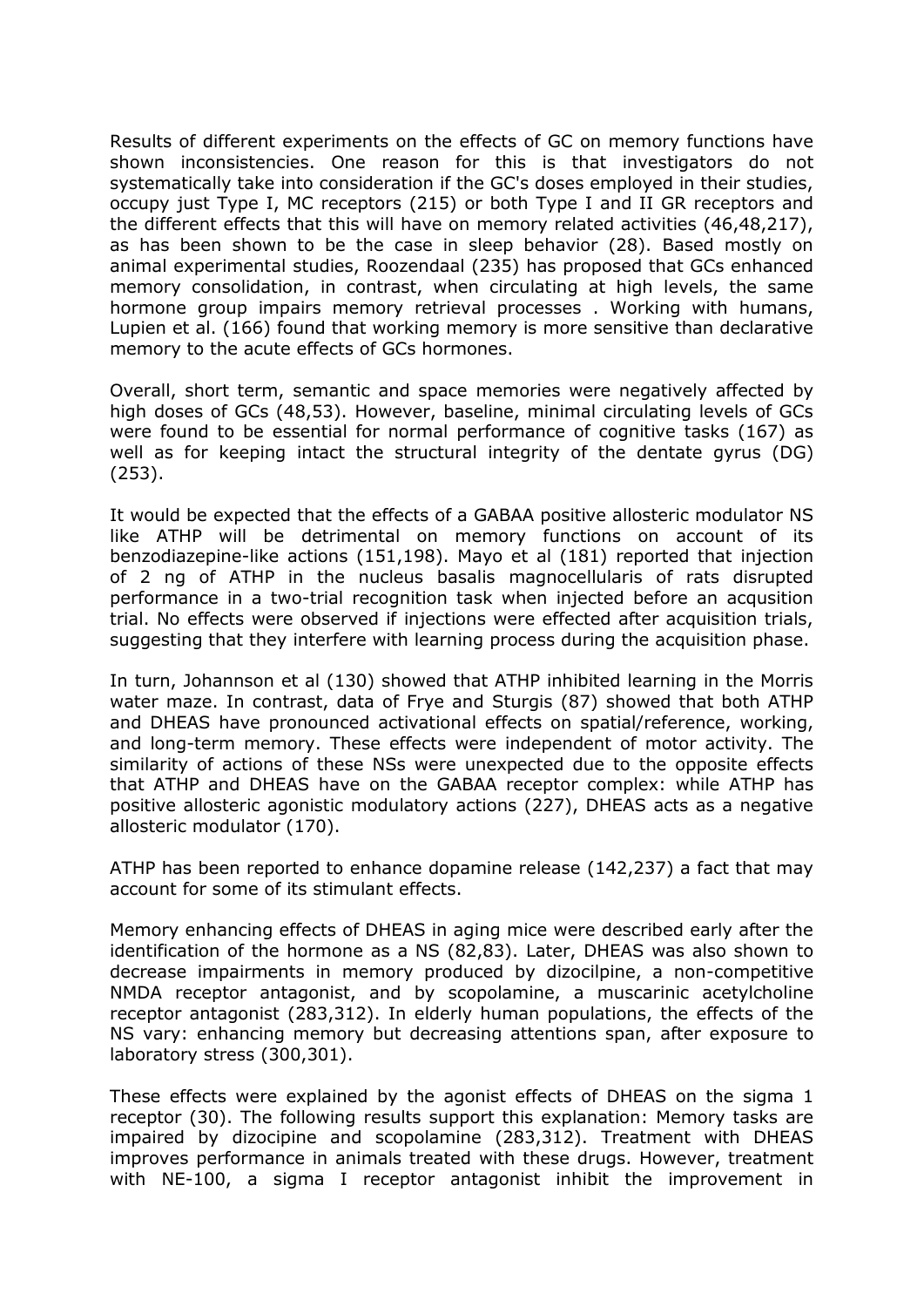performance of memory tasks impaired by dizocilpine and scopolamine, that DHEAS produce (283,312), probably via signal receptors.

A caveat to the generalization of the effects of DHEAS as a cognitive enhancer is that studies in humans could not replicate results in animals (125,299, but see 18).

At sigma receptor sites, DHEAS acts as a sigma receptor agonist, different from pregnenolone which behaves as a sigma inverse agonist and then acts as an antagonist (195). DHEAS does not interact with cortisol receptors and although a DHEAS receptor or binding site(s) for the hormone has been identified in murine T cells (185), this is not the case in the central nervous system.

#### **Neurosteroids and Long Term Potentiation (LTP)**

LTP is a prolonged enhancement of synaptic transmission first described in the rabbit hippocampus (131), a structure essential for the temporary storage of long-term and for the establishment of declarative memories (258). LTP is a widely accepted electrophysiological model for associative type memories (24,43,136).

Several reasons underlie the importance of LTP expression in the hippocampus. First, the phenomena can be elicited from its pathways from entorhinal cortex via the perforant path to the DG, from the mossy fibers and from the Shaffer collaterals. By travelling through the hippocampal circuit, this structure can modulate sensory signals that were first processed in cortical regions (136).

A second reason for the importance of LTP expression in the hippocampus is that the phenomena can be rapidly induced, a single electrical tetanus can double the strength of a synaptic connection, i.e., the amplitude of the response to the same test stimulus can be twice the baseline (24). A third reason is that once induced, LTP is stable for one or more hours, even days. And a fourth one, is that besides being the neural site from where LTP can be more easily elicited (24), the hippocampus is an important mediator for the behavioral effects of corticoadrenal steroids (47,69,79,80,129), and a site where they regulate amine receptors (173).

In rats, CS injected at doses sufficient to occupy Type II glucocorticoid receptors (GR) produces a decrement of LTP (68,214) but also a depotentiation of priorly induced LTP (216). One mechanism by which CS may interfere with LTP generation is thought to be the inhibition of the GABAB mediated late component of the IPSP. Davies et al. (44) showed that GABA release mediated through GABAB receptors is required for induction of LTP. In the CA1 region of the hippocampus GABAB receptors opening K+ channels mediate the late (ca. 120 ms) component of the inhibitory post synaptic potential (IPSP).

Relations between CS levels and LTP, however, are not linear. Bennet et al. (16) reported an inverted-U relationship between CS and prime burst (PB) potentiation, a modified form of LTP (54). Behavioral stress, by producing high levels of CS in plasma, facilitates the induction of long term depression (LTD) (304), a putative mechanism for forgetting (306). Besides GCs, oxytocine (OT), a hormone that impairs memory processes (71), also induces LTD (71).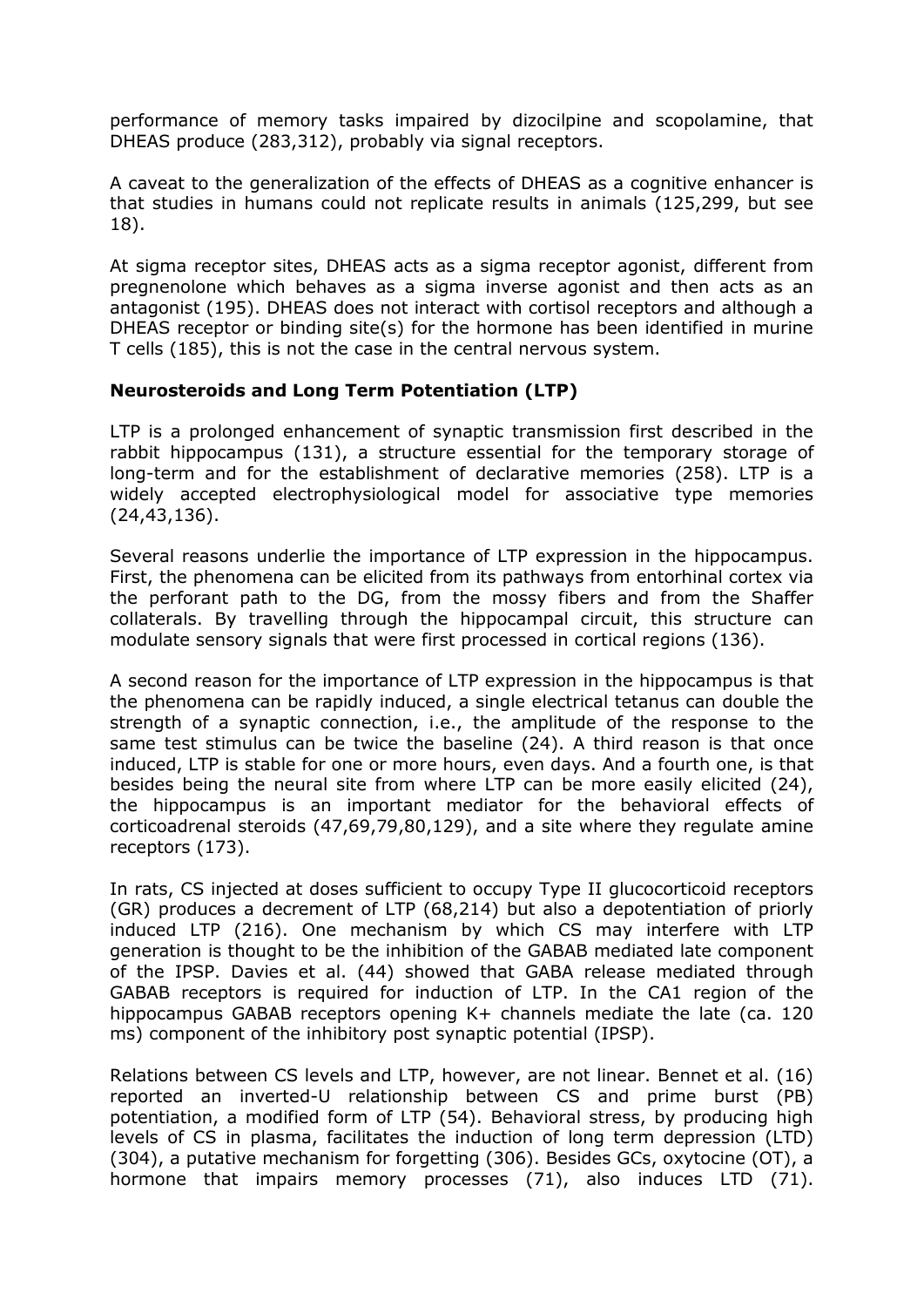Interestingly, the OT receptor has been identified as the first G protein coupled receptor for which steroids can be ligands (241).

In contrast to CS, the NS dehydroepiandrosterone sulfate (DHEAS) increases LTP in a dose-related manner (309). The enhancement may relate to the negative modulatory effects that DHEA and DHEAS exert at GABAA receptor sites (51,169), GABA is known to block the induction of LTP (309).

Harlen-Meyer and Gruol (109) showed that DHEAS increased neural excitability of hippocampal slices. They explained this effect by the facts (a), that DHEAS inhibited a fast inhibitory post-synaptic potential (IPSP) component of the evoked synaptic response and, (b), DHEAS produced a direct enhancement of the excitatory post-synaptic potentials (EPSPs). When DHEAS was simultaneously injected with CS, a depressogenic type hormone (68), the NS can counteract the decremental effects of CS on hippocampal LTP (135), a phenomena that suggested the potential use of the hormone as an antidepressant (61).

Two other androgenic NS hormones, androsterone sulfate (AS) (285) and androstenedione (248), have also been shown to enhance LTP, although with different characteristics than DHEAS. While DHEAS (309) enhanced both DG components of the evoked responses elicited by perforant path stimulation, EPSP and PS, androstenedione (248) and AS (285) enhanced only the PS. This is in keeping with the fact that mechanisms for EPSPs and spike generation can be independently affected (24,131).

One possibility that could account, in part at least, for the increase in PSs, but not EPSPs is that androstenedione and AS may exert part of their effects by acting near the site of impulse generation, axon hillock, by counteracting the effects of inhibitory inputs on the initial segment. The velocity at which membrane potential changes during the application of an excitatory stimulus affects the threshold voltage at which an action potential is triggered. The more slowly the stimulus depolarizes the membrane, the greater the depolarization required to initiate an action potential (285).

Even a minor increase in the pEPSP slope may be translated in a faster depolarization of the initial segment and, hence, in a lower threshold for spike triggering. Together these events could lead to a recruitment of new action potentials and, as a result, an increase of the PS amplitude with the NSs androstenedione and AS. As androstenedione and AS also modulate glutamate receptor (62) and voltage gated CA2+ channels (77) and Ca 2+ influx is essential for LTP induction (136), these NSs can affect LTP generation through their effects on these mechanisms (77,126,127).

In different experiments, Stewart and Reid (263) examined the effects of the SSRI antidepressant fluoxetine, and repeated electroconvulsive shock (rECS) on hippocampal LTP. Both procedures produced a decrease in LTP evaluated after normalization of the data. Spatial learning was unaffected by fluoxetine treatment but significantly impaired following rECS. Evoked responses (ER) from the dentate gyrus after either treatment, rECS or fluoxetine, were statistically larger than in control animals (neither rECT nor fluoxetine treatments). The commonality of effects of rECS and fluoxetine on LTP and their dissociation on space tasks led Stewart and Reid to speculate that at least one mechanism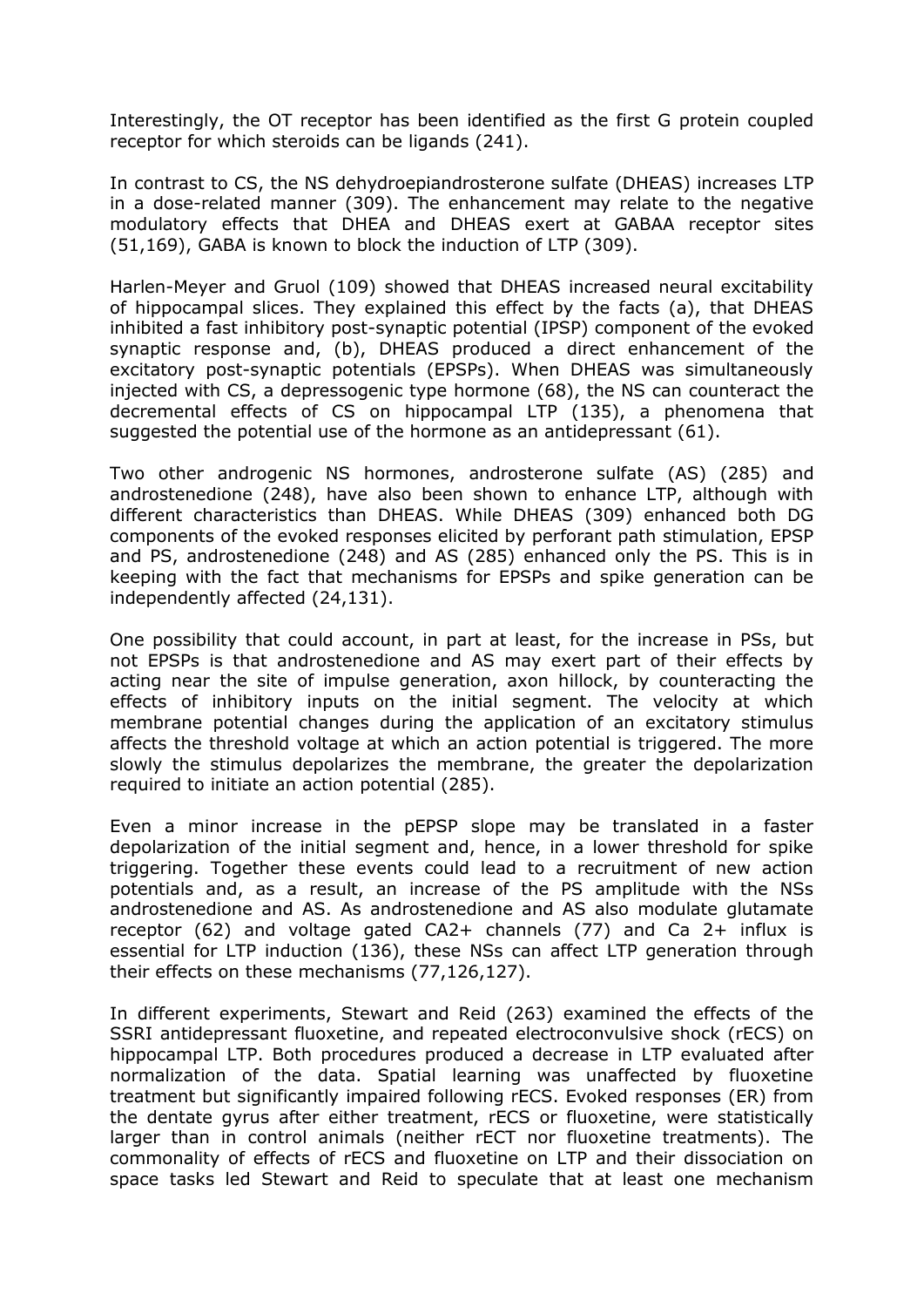related to the antidepressant actions of rECS and fluoxetine involves an increase in neuronal connectivity as manifested by increased baseline amplitude values of the ERs even in the presence of a diminished LTP.

Watanabe et al. (291) showed that the tricyclic antidepressants imipramine, desipramine and amitriptyline blocked the induction of LTP in a concentrationdependent manner. Recent studies with trimipramine produced similar results (153,179).

Recently we shoed that ATHP and ATHDOC produced a significant decrement of hippocampal LTP, both at 0.1 mg/kg and at 0.5 mg/kg doses (Dubrovsky et al., submitted).

These NSs behave like the SSRI fluoxetine (263) and TCAs (153,179,291), i.e., they depress LTP in the hippocampus. But CS, a depressogenic hormone, when given in doses to occupy GC or Type II R, also induces a decrement in LTP. These commonality of effects on LTP cannot be considered to be specifically related with mechanisms causally related with antidepressant effects.

Hence, it appears more appropriate that correlations between ATHP and ATHDOC levels should be carried out with salient symptoms present in depression, i.e., anxiety, sleep and memory disturbances, rather than the syndrome itself.

#### **Neurosteroids and Stress**

A mild stressful situation for rodents, e.g., exposing them to a brief swim in ambient temperature water, produces an increase in plasma ATHP and ATHDOC (9,199,226).

In turn, these NSs inhibit the release of CRH and AVP from the hypothalamus. As ATHP and ATHDOC are ACTH secretagogs, inhibition of their release inhibits that activation of the pituitary adrenal axis. Patchev et al. (211,212) also showed that ATHP attenuates CRH release in stress responses. The uncovering of these facts led to the hypothesis that ATHP and ATHDOC are part of a negative local feedback regulatory system (56,190) that prevents allostatic load of the HPAA axis (183).

This hypothesis is supported by other experimental data. In adult male rats, subcutaneous administration of ATHP, decreases CS release in response to air puffs (a stress test), and decrease gene transcription of AVP, a secretagogue of CRH and a putative depressogenic hormone in the hypothalamus (113,114). Treatment with ATHDOC also attenuated the long HPA axis-related alterations associated with maternal separation in infant male rats. Thus, administration of ATHDOC to male rat pups before separation from their mothers counteracted the exaggerated adrenocortical responses, i.e., increased CS production produced by the separation (213). Animals treated with ATHDOC also show a decreased responsiveness to the suppressive action of dexamethasone, and the diminished numbers of glucocorticoid receptor-encoding transcripts in the hippocampus in response to a mild stress (205,213).

Do-Rego et al. (56) demonstrated that activation of the GABAA receptors inhibit the activity of the neurosteroidogenic enzymes; 5 a reductase and 3 a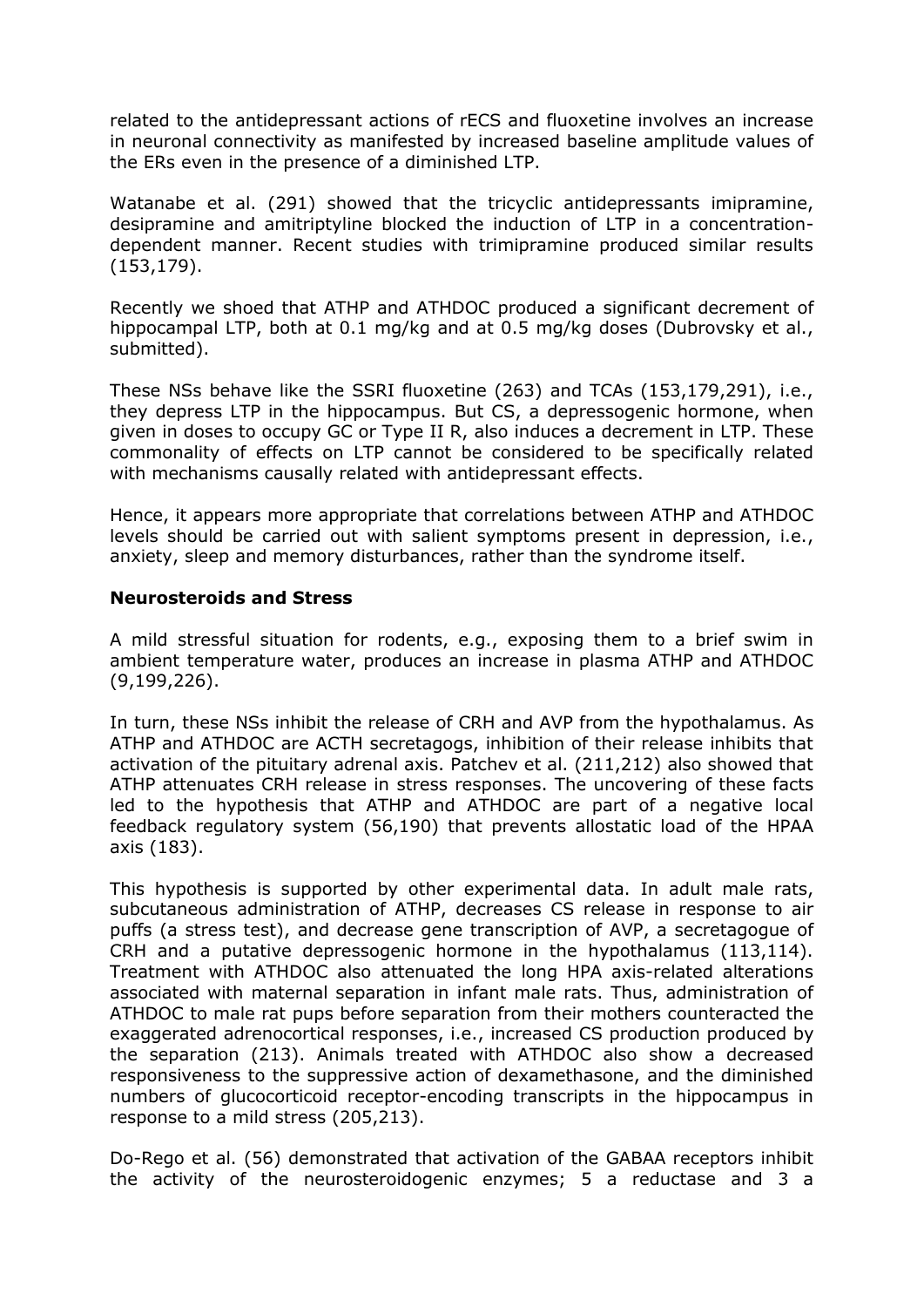hydroxysteroid Thus, as GABA agonists, ATHP and ATHDOC are part of an ultrashort loop in which they regulate their own biosynthesis.

Recent studies (62,146,207) confirmed and extended Mason's (176,177,178) pioneering work showing that the hormonal profile response elicited by different stress stimuli depend greatly on how individual subjects evaluate or appraise the stimuli (160). For Ursin (286), the "coping filter" is "the best understood and best developed concept in the stress literature....."; later he adds, "the psychological filtering mechanism of defence is only identified in humans".

Consistent with the specificity of hormonal mediators according to the nature of the stressor, ACTH secretagogs, i.e., CRH, AVP, oxytocin (OT) and catecholamines, vary depending on the stressor (hypoglycemia, hypotension, hemorrhage, burn, etc) (207). Thus, during chronic inflammation, e.g., there is a shift from a primarily CRH driven to an AVP driven HPAA (62).

Once more, these data highlight the notion that the behavioral effects of hormonal levels in body fluids can only be properly ascertained within the context: biochemical, environmental and historical, of the organism being studied. In turn, the clinical and/or behavioral significance of hormone levels also depend on the context in which they are measured. For example, similar increases in plasma levels of a cortisol can be observed under very different behavioral circumstances: i.e., a pleasant one, watching a film comedy (124), or an unpleasant one, being exposed to a fearful stimuli (143).

But, if instead of a single hormone, a hormonal profile is obtained, e.g., hypothalamic activating peptides, pituitary trophic hormones, and hormones from their target glands: adrenals, thyroid, etc., in response to various stimuli at different times, then the situation changes. The hormonal spectrum so obtained for each stimulus can be reliably reproduced if conditions during elicitation remain stable.

In the particular case of the HPAA, activation "occur in many different laboratory and life situations involving a wide variety of stimuli, because emotional reactions (which elicit adrenocortical responses) occur commonly in a wide variety of situations in which animals or humans are subjected to physical stress. This 'non-specific' response is of a primarily behavioral nature" (177), and involves NSs (62,95,249).

Although the term neurosteroid suggests that the biology of these hormones are circumscribed to nervous systems, this is not the case. Thus, e.g., ATHP is also produced in lymphocytes (154), while androgen neurosteroids modulate muscular growth (307).

Pregnanes like DOC (65,148), P (8,152) and their Ring A reduced metabolites (8,19,22,23,65, 79,151,189,200,231) decrease nervous system excitability. For CS, the effects can vary, i.e., excitatory for the parent compound (CS) (66) and depressant for their Ring A reduced metabolites in the same neuronal population (67,70). In the case of P and DOC, both of them decrease CNS excitability. However their respective tetrahydro metabolites are significantly more powerful, 30-40 fold higher than their parent compounds (65,152).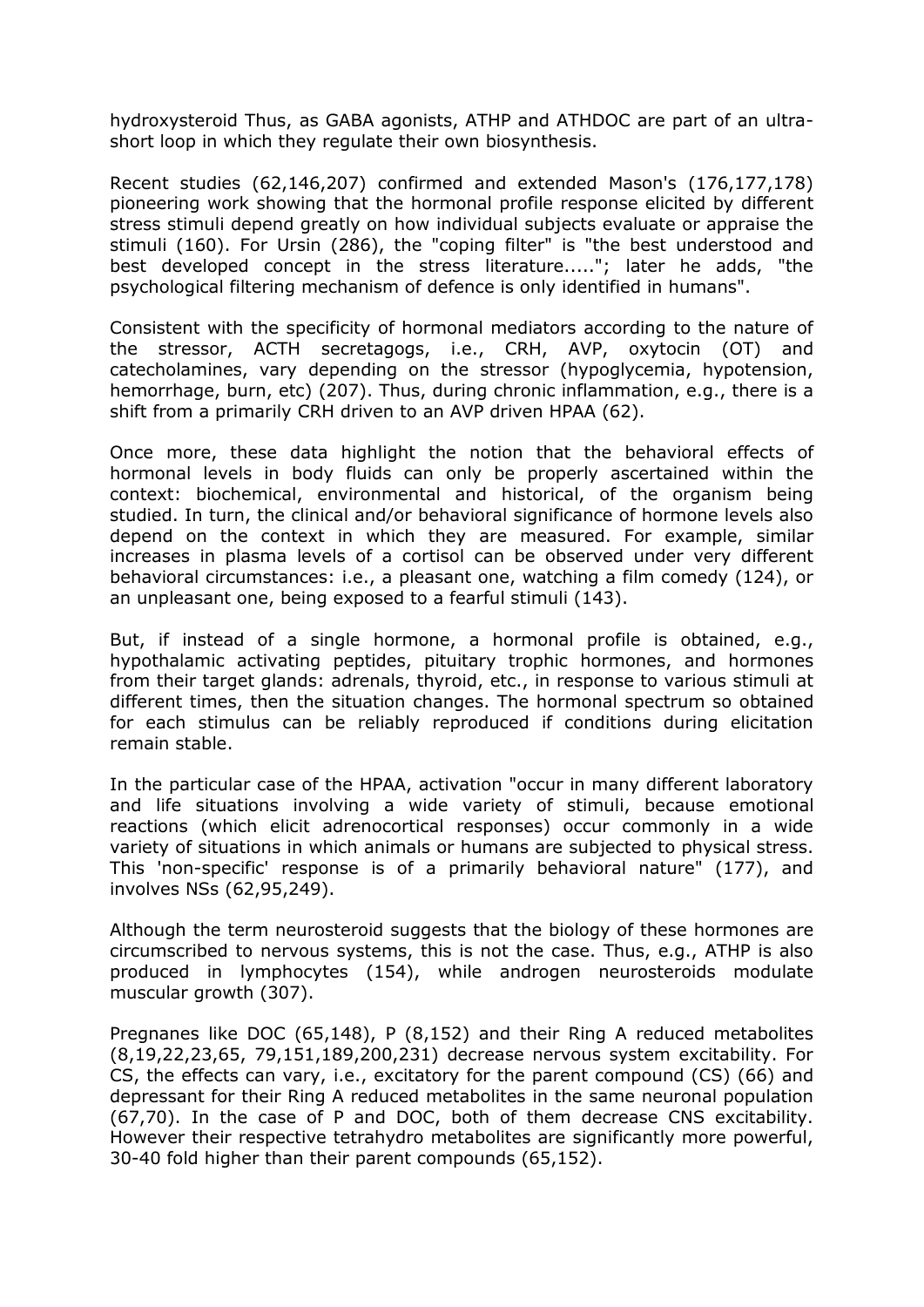There is great interest in the potential use of NSs such as ATHP and ATHDOC as medications (240), and as anesthetic agents (121), especially for short-lasting procedures, due to their short half life. Early trials from the pharmaceutical industry (33) showed that some manufactured steroids, e.g., Alphaxalone, Althesin, were effective anesthetics (121). As with other anesthetics, e.g. lidocaine (70), the effects of these steroids can be bimodal. Myoclonic seizures were also elicited by slow doses of them (78) Solvents for anesthetic steroids were liable to induce phlebitis and/or anaphilactic shock in humans. For these reasons, they were withdrawn for use in humans.

Alphaxalone is still available for veterinary use. As natural body products, these steroids are more easily eliminated than synthetic anesthetics, a feaure of great importance in patients with liver or kidney problems (121).

## **NS and Anxiety**

Le Doux (155) defined anxiety as an "aroused state of mind initiated and maintained by emotional processing". It is clear, however, that cognitive processes such as anticipation of uncertain events and/or recollections of previous anxious states, can also generate anxiety. Considering these facts, a broader view of anxiety as an affective-cognitive phenomena will be more in keeping with currents views of emotion-cognitive interactions (5,64).

An increased level of arousal, although necessary, is not sufficient for the experience of anxiety (155). Norepinephrine release induces activation and EEG arousal which manifests as a synchronization of EEG fast rhythms (ca 40 Hz) (262).

Besides conventional synaptic contacts, there exists in the cerebral cortex, a large number of monoaminergic and cholinergic nerve fibers that end as terminal varicosities in the extracellular space (262), not in neural or glial cells. They have been recognized as part of volume conduction systems (1,55) and proposed to play an important role in arousal phenomena (262).

The main source of the cortical catecholamine afferents comes from fibers whose neuronal bodies are in the mesencephalic and pontine reticular formation (84).

Corticosterone (CS) increases the discharge rates of tonically firing neurons in these regions (66) which, in turn, increase norepinephrine release at cortical regions contributing to the development of anxiety (194). When activated via classical specific sensory paths, cortically responding neurons exert, in turn, descending activating effects on the brain stem reticular formation thus creating a corticoreticular positive feedback which further activates the reticulocortical activating system, thus increasing arousal (262) .

On the other hand, at membrane levels (111,123,293), CS (6,66) also stimulates brain stem neurons of the raphe nucleus (7), a mainly indolamine projecting system to diencephalic regions associated with, among other behaviors, sedation (7). However, clinically, hypercortisolemia is generally accompanied by anxiety as indicated by patients with Cushing's and depression syndromes (259 ).

Contrasting with the mainly excitatory effects of CS at pontine and mesencephalic regions of the reticular formatio (66,70). Ring A metabolites of CS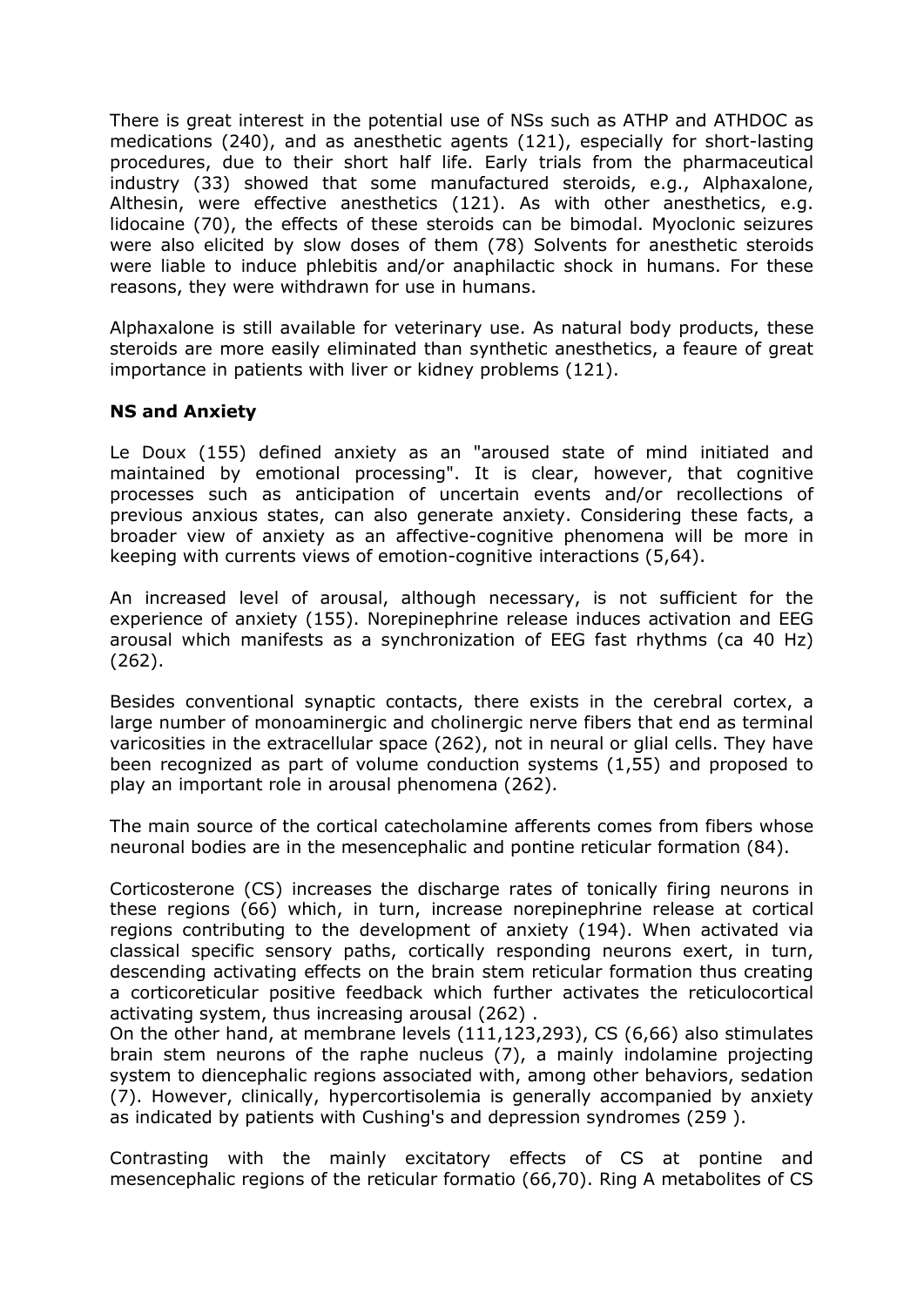(66,70) and DOC (65) as well as from DOC per se (65,70,231), exert depressant effects on the same neuronal population.

Behaviorally, the anxiolytic effects of ATHDOC and ATHP have been consistently demonstrated. The work of Akwa et al. (3) and Ferrara et al (76) indicate that anxiolytic like effects of ATHP are mediated via the amygdala and are accompanied by an increase in neuropeptide Y. In in vitro brain alices, DHEA and DHEAS have bimodal effects on GABAA receptors: positive allosteric modulation at low, nanomolar concentrations, and negative at high, micromolar concentrations (169). These effects are mirrored at behavioral level. Thus mice receiving low doses of DHEA or DHEAS in the anxiogenic plus-mode model test, manifest lower levels of anxiety than control, non-treated animals (187). Besides direct effects on the GABA receptor, the anxiolytic properties of DHEA and its sulfated form (4) may also be the result of the metabolization of these hormones to androsterone and 3 a diol which behave as positive GABAA receptor modulators at low concentrations (88). In the mirror chamber test, DHEAS can also block the anxiolytic actions of dizocilpine, an NMDA receptor antagonist. This implies that DHEA and DHEAS effects on anxiety might also be mediated through GABA independent mechanisms (229).

The anxiogenic effects of DHEAS at high doses, has been shown in mice undergoing the mirror chamber behavioral test The excitatory effects of DHEA manifest at high plasma level concentrations of the hormone. Seizures have been reported in patients with adrenal adenomas presenting with elevated DHEA plasma levels (116). In turn, Heuser's studies showed that IV or IP injections of DHEA in the 100 mg/kg range, induced seizures in cebus monkeys (116).

On the other hand, other androgenic NSs, e,g, androsterone sulfate (AS) and androstenedione (88,252), are, like testosterone itself (89), endowed with antiseizure capacity.

Testosterone, as well as androgen NSs, like DHEAS, AS and androstenedione, are widely used by body builders, a habit that entails serious dangers (218,238,307,308). Among them, e.g., manic states have been reported with doses of 150 mg/daily of DHEA (172).

As many NSs act as modulators of the GABA receptor complex, it should be expected to find abnormalities in the circulating levels of NSs in patients suffering from different forms of panic disorders (158, 267,268). However, recent studies in humans did not reveal statistical differences in normal baseline plasma levels of ATHP between patients with generalized anxiety disorder (158,250), generalized social phobia (158 ), panic disorders (158) and those challenged with the panicogenic agent pentagastrin (272) compared with control subjects. However, pentagastrin challenge produced an increase of DHEA plasma levels (272).

Rather surprisingly, Ströhle et al. (269) found that levels of the anxiolytic NS ATHP are higher than normal in patients with panic disorder. In contrast, the same group showed that panic attacks induced by sodium lactate and cholecystokinin tetrapeptide in patients suffering from panic disorder were accompanied by pronounced decreases in the concentration ATHP and 3a, 5b-THP and a concomitant increase in the concentrations of the functional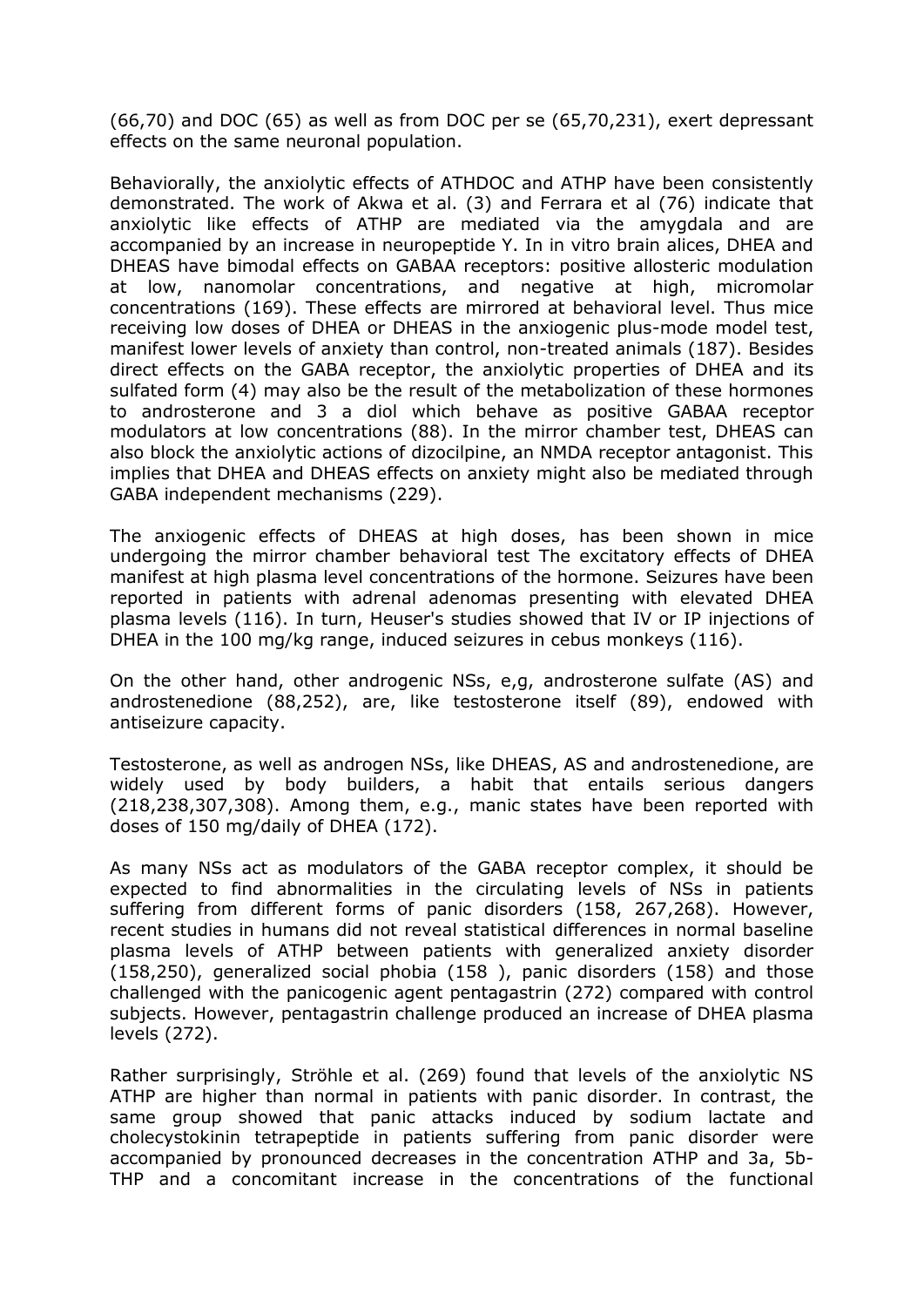antagonistic isomer 3b,5a,-THP, findings that are compatible with a decreased GABA-ergic tone (269).

Heydari and Le Mellédo found that patients with generalized anxiety disorder or generalized social phobia, but not with panic disorder, had lower plasma levels of pregnenolone sulfate (PREGS) than healthy volunteers (117).

The NS PREGS is a negative allosteric modulator of the GABAA receptor complex and a positive allosteric modulator at the level of the N-methyl-D-aspartate (NMDA) excitatory amino acid receptor, i.e., it augments glutamate induced depolarization (305). Contrary results have been reported for the actions of PREGS on CA2+ mobility. While for Irwin et al. (126) PREGS significantly increases NMDA receptor mediated elevations in intracellular free CA2+, for Spence et al. (256), the NS blocks CA2+ currents.

For Heydari and LeMélledo, lower production of PREGS in the context of pathological anxiety, could be interpreted as a homeostatic attempt of the organism to decrease anxiogenic activity through a lesser negative modulation of the GABAA receptor and a lesser positive modulation of the NMDA receptor (117).

The increased levels of plasma ATHP reported by Ströhle et al (269) in patients with panic disorders, could also be considered as an increased production of the NS in order to return the organism to normality. In male patients with combatrelated posttraumatic stress disorders, Spivak et al. (257) found that plasma levels of DHEA and DHEAS were higher than baseline values.

#### **Neuroprotective and Neurogenesis Effects by DHEA and ATHP**

Some NSs have been shown to be endowed with neuroprotective properties and to exert selective effects on neurogenesis (168, 233,247,310).

In acute models of both spinal cord and cerebral ischemia, DHEA reduces both neuronal and glial injury (310). When administered before or concurrent with the ischemic insult, DHEA has been shown to decrease hippocampal injury. DHEA has also been shown to protect hippocampal neuronal cultures against glutamatemediated neuro-toxicity. In addition, the GABAA antagonist, bicuculline, abolished the neuroprotective effect of DHEAS in a model of reversible spinal cord ischemia, suggesting a role for GABA receptors in neuroprotection (310).

Allopregnanolone reduces glutamate-induced irreversible changes in intracellular Ca2+ concentrations in models of hippocampal neurotoxicity (85). These results suggest that neurosteroids serve as endogenous neuroprotectants against acute or chronic neuro-toxocity, acting in concert through several mechanisms to delay and/or protect neurons from cell death (85,171).

It is of interest, then, that in rat hippocampus and cerebral cortex treatment with antidepressants, tricyclics (TCA) (234) and selective serotonin reuptake inhibitors (SSRIs) (287,288) as well as lithium (Li) (234), induce an increase of ATHP. It is possible, then, that one mechanism, by no means the only one (171), by which some ADs and Li have neuroprotective effects is via their augmentation of ATHP levels in CNSs.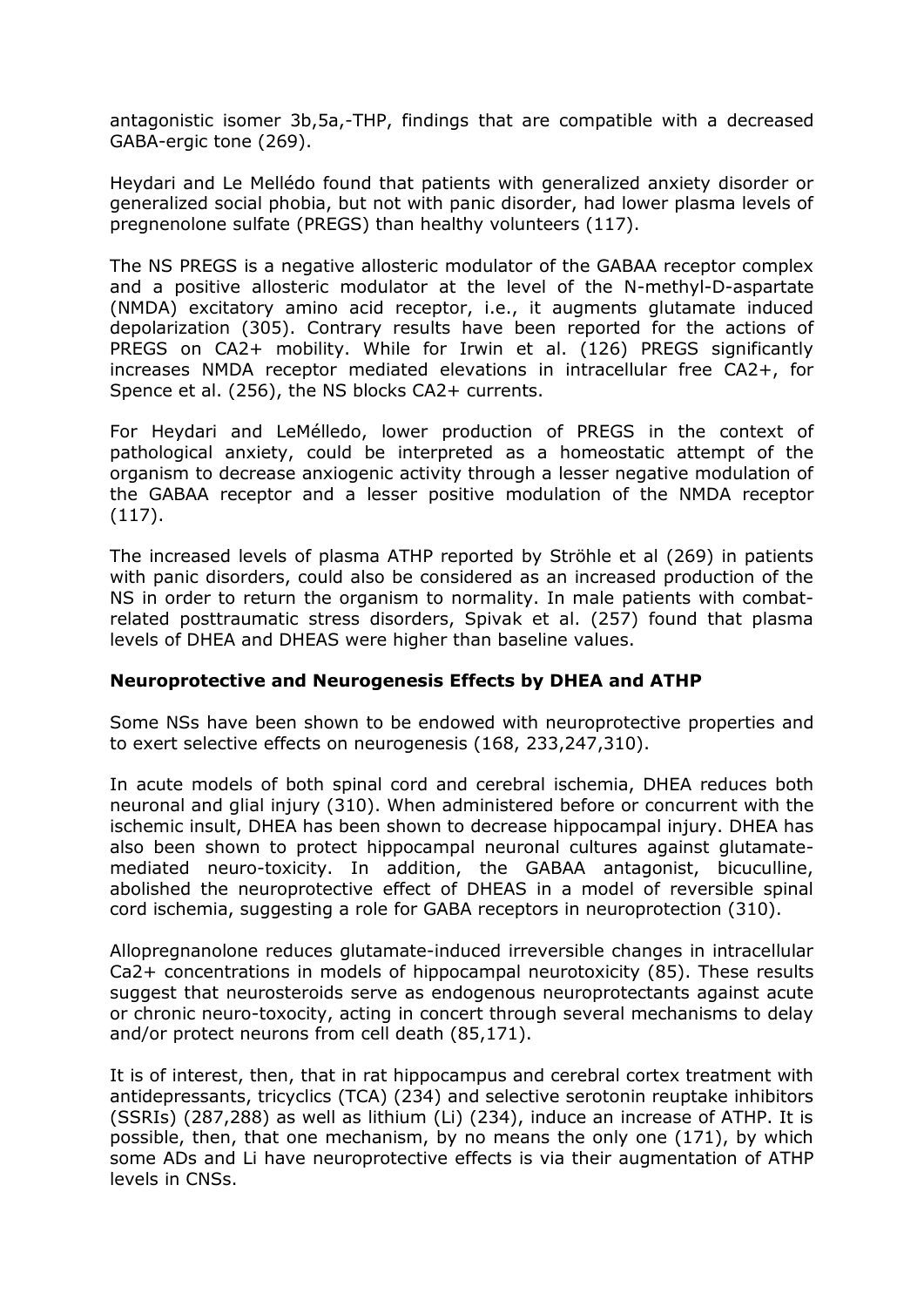In relation to neurogenesis control, DHEA promotes axonal growth (132) and morphological indices of synaptic contacts, whereas DHEAS promotes dendritic growth and branching. Local DHEA to DHEAS ratios might regulate specific neurite outgrowth in the neocortex, thereby shaping protections and synapses during embryogenesis (310).

In turn, ATHP induces axonal regression in the developing hippocampus, suggesting that neurosteroid produced de novo in the nervous system function in concert to promote, guide and refine axonal growth and synaptic connections in the developing brain.

#### **Neurosteroids and Depression**

The relation between depression and the HPAA has long been established (38,39,46,96,97,119,120,220). In turn, the abnormalities of NSs levels in depressive syndromes were unmasked shortly after the discovery of NSs in the early 1980s (11).

In patients suffering from major depression, ATHP concentrations in plasma and cerebrospinal fluid are significantly lower than those measured in control subjects (287,288). In contrast, in the same clinical populations, ATHDOC is found at significantly higher concentrations in plasma in relation to control (healthy) subjects (241)

Although with a different time course, concentrations of both of these hormones return to normal baseline levels with successful treatment of the syndrome either with tricyclics (TCA), or with selective serotonin reuptake inhibitors (SSRIs) antidepressants (AD) (265,266). While ATHP levels normalize rapidly with successful treatment with either SSRIs or TCA (265), ATHDOC returns to baseline levels only after (ca) 50 days of fluoxetine treatment (265,266). The question then emerged, are the changes in ATHP concentrations correlative or causally related to the depression syndromes? Attempts have been made to answer this question both in animal experiments and clinical studies.

The Porsolt forced swim test (219) has been proposed, and is used in rodents as an experimental model of depression. In the test, arrest or immobility in the water pool is interpreted as a state of despair in which rats or mice have learned that escape is impossible and resign themselves to the experimental conditions. Studies (141) in which ATHP was given to animals subjected to the test revealed that, like various AD medications (219), the NS extended the time of swimming prior to immobility in treated animals. The results support the proposal that ATHP can be considered an AD (141).

The caveat of this conclusion is that AD drugs are also successfully used to treat syndromes like obsessive-compulsive, panic and PMDD, thus the effects of these medications are not restricted to treat one type of syndrome, i.e., depression. On the other hand, some support for the idea that ATHP can exert antidepressant effects comes from data showing that ATHP and ATHDOC, probably by activation of GABAA receptors in neurons of the parvocellular nucleus of the hypothalamus decrease both gene expression as well as release of corticotropin release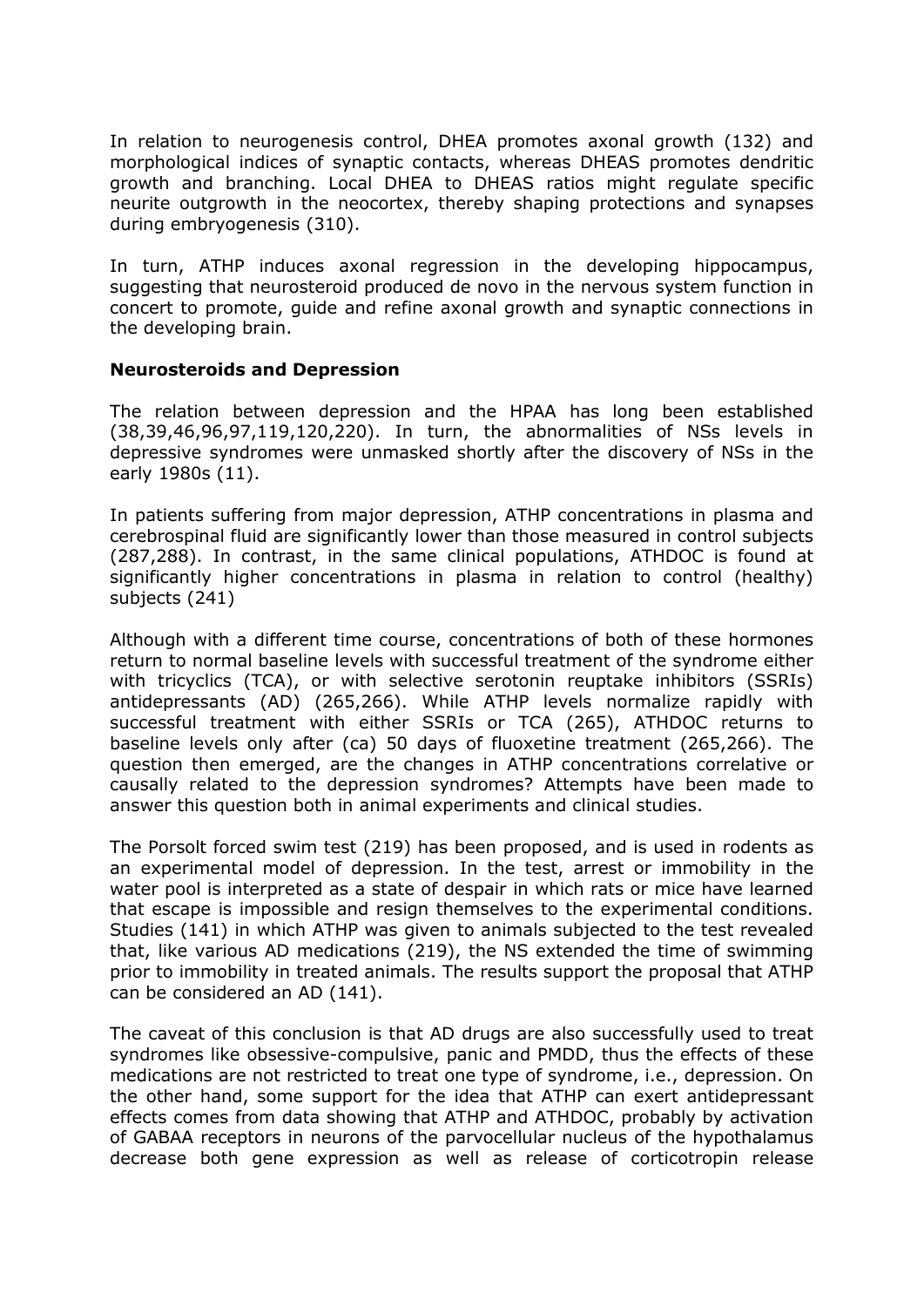hormone (CRH) and arginine vasopressin (AVP), both of them considered depressogenic hormones (112,113,114).

Consistent with this notion is the fact that GABA levels have been shown to be lower than normal in the CSF of depressed patients (92,99).

Indirect support for the notion that ATHP may act as AD comes also from studies showing that administration of the SSRI's ADs fluoxetine and paroxetine increase brain content of the NS in rodents and humans (140,287). The enhancement occurred only in certain zones of nervous systems: cerebral cortex and hippocampus, but not mesencephalon.

While experimental, clinical and psychopharmacological data supports the concept that serotonin plays a role in the physiopathology of affective disorders, its role(s) is clearly neither simple nor exclusive (7,105,106,182).

The fact that an increase in ATHP production by fluoxetine occurs independent of the effects of the drug on serotonin, that fluoxetine stimulates glycogenolysis in astrocytes showing 5HT (IC) agonist properties (62), as well as the fact that drugs such as Tianeptine (105) have therapeutic effects on depression, as do the SSRIs, but with opposite effects on serotonin, i.e., it enhances its reuptake, while other ADs, such as bupropion, affect dopamine and noradrenaline, but not serotonin, emphasizes the need for further exploration on the therapeutic effects of SSRIs and tricyclic antidepressants (62,105,106).

However, in contrast to what occurs in humans, long-term administration of fluoxetine to rats produced a decrease in plasma and brain levels of ATHP (251).

Neither the concentrations of P nor those of allopregnane-diol, a metabolite of ATHP vary in patients either before or after treatment with ADs (234,241). These results suggest that the decreased allopregnanolone concentrations in depressed patients are due to changes in the activities of the enzymes that are involved in the conversion of P into ATHP.

Griffin and Mellon (103) found that SSRIs increased the affinity of 3a HSOR, the enzyme that catalyses the reduction of the dihydrometabolites of P and DOC, for their substrates. This process, shifting conversion toward the tetrahydrometabolies of P and DOC results in an increase in ATHP and ATHDOC, and hence an enhanced GABAergic tone which, in turn, can also account for the anticonvulsant effect of fluoxetine (94,210) Another SSRI examined, Sertraline, decreases the conversion of ATHP to 5a DHP by decreasing the affinity of 3a HSOR for ATHP. In support of this SSRIs induced, serotonergic independent increase in ATHP brain content, is the normalization of the decreased ATHP brain content in socially isolated mice after administration of fluoxetine independent of its action on brain serotonin reuptake as shown by Matsumoto et al. (180).

Can other methods of depression therapy, normalize neurosteroid levels as some AD's medications do? Two have been examined, but neither partial sleep deprivation (PSD) (246), one of them, nor repetitive transcranial magnetic stimulation (rTMS) (206), the other method investigated, affected NSs plasma concentrations in responders and non-responders to treatment. It can be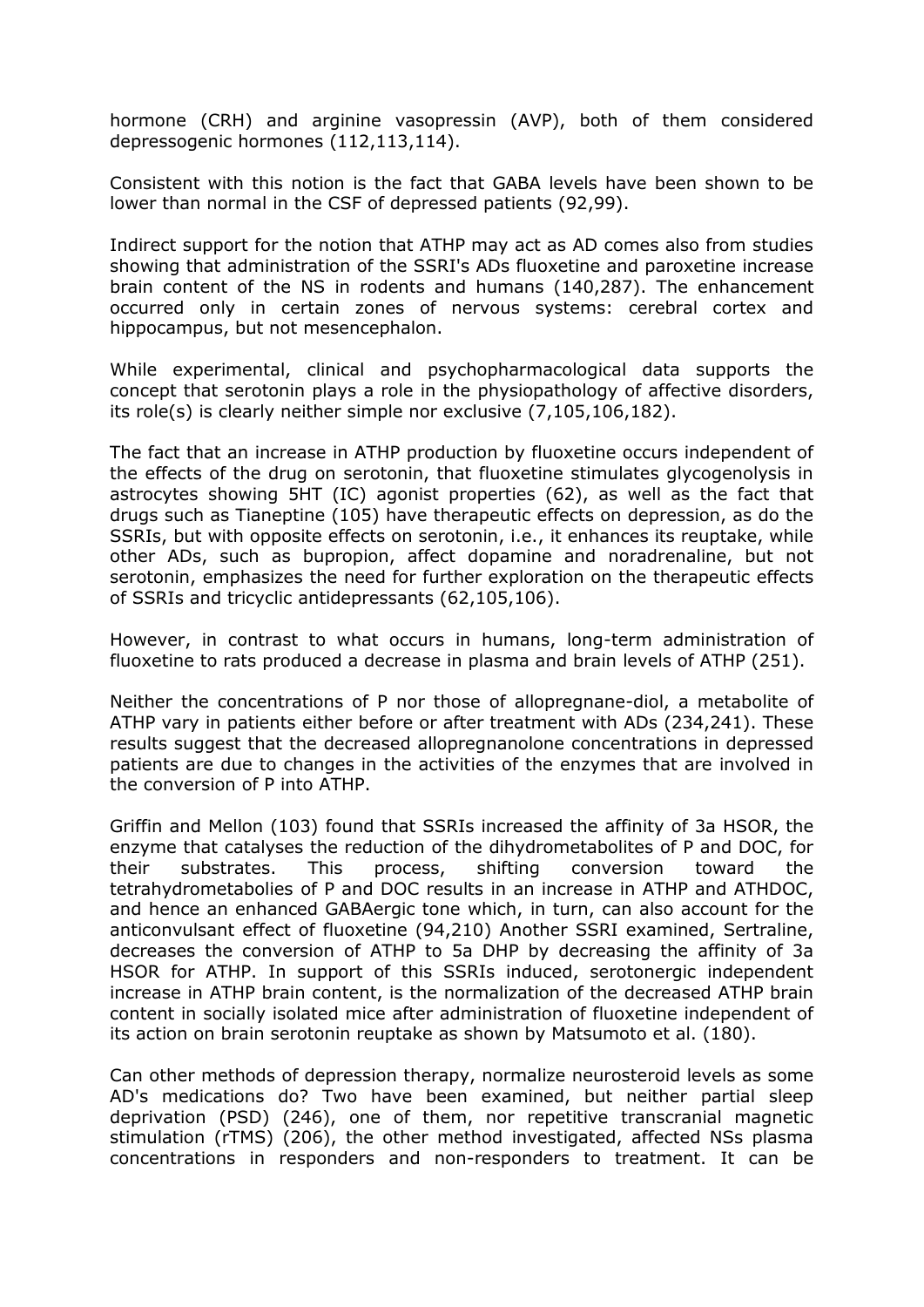surmised from these results that normalization of plasma NSs levels is not a necessary condition for recovery from depression.

Increases in ATHP and ATHDOC content in the brain are not restricted to antidepressant drugs. Drugs with no obvious serotonergic properties like carbamazepine or lithium (234) and the newer antipsychotics clozapine and olanzapine (10,174,175) increase brain ATHP and ATHDOC content. Haldol, a first generation antipsychotic, is inactive in this context (10).

The incidence of extra pyramidal (EP) unwanted effects produced by typical antipsychotics like Haldol, is significantly lower when atypical ones, e.g., clozapine and olanzapine are used (175). The unwanted EP effects of the typical antipsychotics have been linked to a dysfunction of central gamma aminobutyric acid (GABA) mediated neurotransmission (175). Rats treated with atypical antipsychotics, clozapine, olanzapine, show significant increases of brain concentration of ATHP. The positive allosteric effects of these atypicals on GABA could account for the decrease in unwanted EP effects by them.

It is well established that DHEA counteracts glucocorticoid actions, i.e,. inhibition of GC enzyme activity (134), inhibition of dexamethasone-induced suppression of lymphocytes and thymic involution, inhibition of the decremental effects of CS on LTP (135) as well as impairment of contextual fear conditioning (81) and neurotoxic effects of GCs (139,144).

DHEA has been shown to decrease plasma cortisol levels also (299,303). Like ATHP and some ADs, administration of DHEAS also ameliorates effects in the Porsolt et al. test model of depression (230,284). Based on some of these data, the hypothesis that the hormone can be used in the treatment of depressive syndromes, in particular those presenting with hypercortisolemia was put forward (61). Clinical studies validated this hypothesis. Thus, in open label as well as double-blind, randomized, placebo-controlled studies (303), oral administration of DHEA decreased depression symptoms in patients with major forms of the syndrome as well as with dysthymia (25).

Besides its antiglucocorticoid effects, other mechanisms may be involved in the antidepressant actions of DHEA (298,300,301) One is the agonistic action of DHEA on Sigma 1 receptors (2,280,282,284). Enhancement of noradrenaline (49) and serotonin (50) neurotransmission have anti-depressant effects, and in vitro data suggest that sigma ligands inhibit noradrenaline presynaptic uptake in brain synaptosomes (145) and increase noradrenaline release (195). Noradrenaline release is also stimulated by activation of GABAA receptors on noradrenergic nerve terminals (26,27). Furthermore, treatment with DHEAS increases the number of NMDA receptors (295) and potentiates NMDA-evoked noradrenaline release via sigma receptors (195).

The evaluation of basal concentration levels of hormonal sets not just data from challenge neuroendocrine tests, with thorough clinical history-taking, will add precision to diagnosis and guide treatment of affective disorders. Ratios between potentially counteractive hormones provide more reliable correlations between corticoadrenal hormones and behavior (47,201).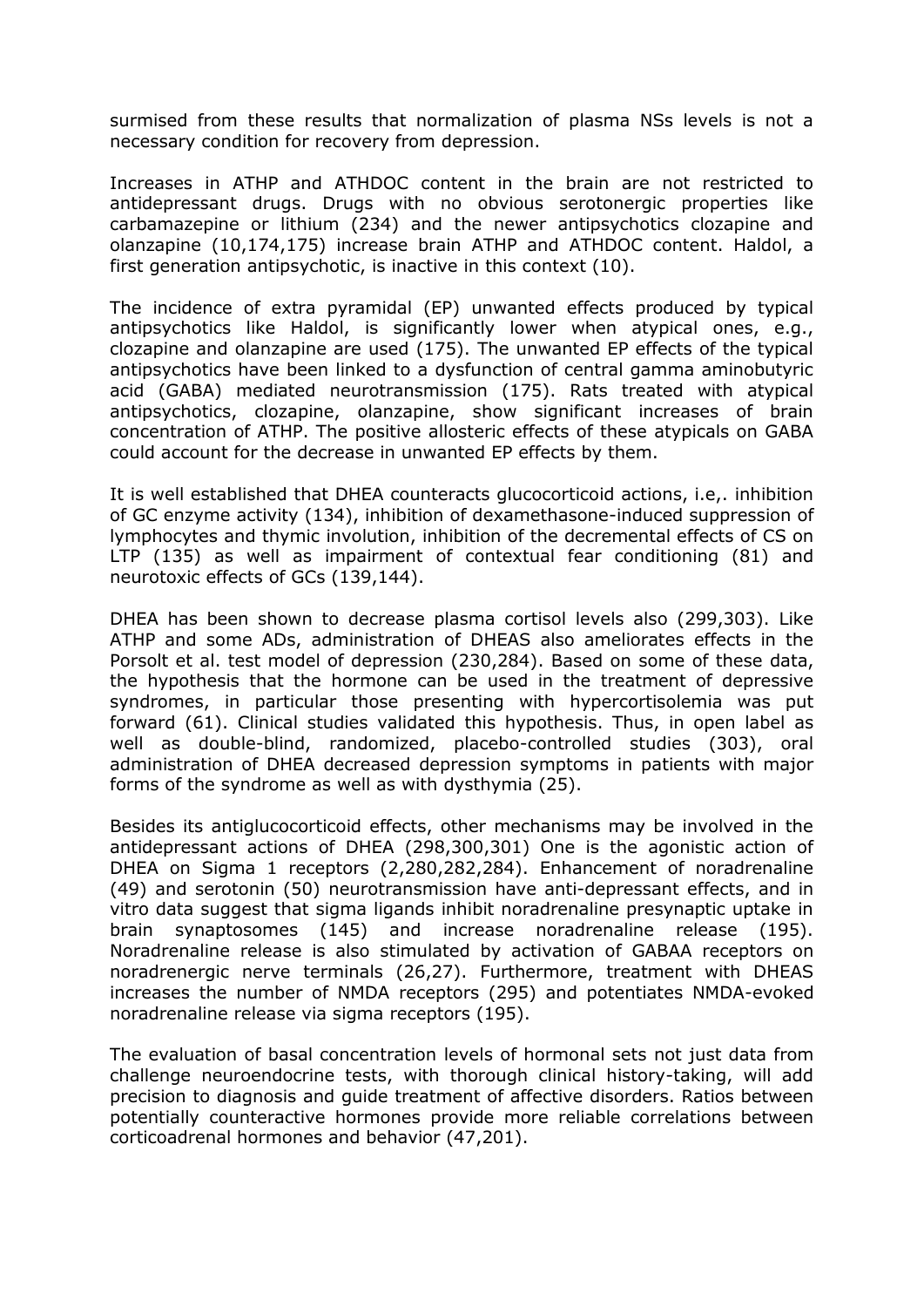In the presence of normal cortisol levels, a low DHEA level could result in functional hypercortisolemia (90). As there is a wide interindividual variability in the plasma DHEAS levels (203,204), cortisol/DHEA(S) ratios are more informative than DHEA(S) values alone (115). Indeed, some studies in depressed patients found significantly higher cortisol/DHEA(S) ratios compared to controls (197) while other studies found lower ones (75) and still others failed to find abnormal ratios (157).

The ratio of cortisol/18-OH-DOC has been shown to be a more reliable index of depresssive states than the Dexamethasone Suppression Test (DST) (52). 18- OH-DOC (21), one of the main hormones secreted by the human adrenal, has been shown to modulate CNS excitability, exerting decremental effects on evoked responses in the CNS as well as in the establishment and develpment of LTP (58,80).

Reported values of plasma DHEA(S) levels in depression differed widely (191,279). When considering data about DHEA, DHEA(S) levels in depressed patients other factors must be taken into account , age differences (203), DHEA(S) concentration declines with increasing age (202), concurrent somatic or psychiatric diseases (242,273) and differences in the time of day samples are obtained. While DHEAS does not have a circadian rhythm measured in saliva, DHEA has one (209), and this rhythm is lost in a subset of depressed patients (100).

As of now, different peripheral circulating levels of DHEA have not been shown to correspond with, or indicate, any specific psychopathological condition (278). Weber et al. (292) reported an increase in androgenic steroids, testosterone, dihydrotestosterone and the NS androstenedione, in women with major depression. However, in the absence of levels of potential counteractive hormones, it is difficult to ascertain the value of these data. This raises the problem of hormone-receptor interactions for the whole spectrum of endocrines.

Peripheral circulating levels of hormones are just one aspect in the determination of their effects: the messenger hormone does not specify the message (62). This became specified after interacting with the receptor apparatus and context where the interaction occurs.

Typological, essentialist thinking, contrary to evolutionary, population thinking (102,161), led to the false notion that particular, e.g., MC-Type I receptor complex or GC-Type II receptor complex-hormone interactions, work in monolithic ways in different body tisues (45).

An example of the difficulties encountered in interpreting the significance of isolated values of plasma hormonal levels, comes from a clinical neuroendocrine study of women suffering from PMDD where NSs disregulation have been repeatedly reported in the disorder (20,86,95, 270,290). The study showed that in women with PMDD, the occurence of symptoms appear in the presence of normal changes in hormonal levels during the cycle. Schmidt et al. (245) showed that in patients with PMDD and with total suppression of ovarian steroids secretion via Leuprolide; minimal, below normal, doses of exogenous ovarian steroids elicited symptoms of the syndrome. In contrast, women not affected by PMDD, with similar treatment did not show psychopathological symptoms. The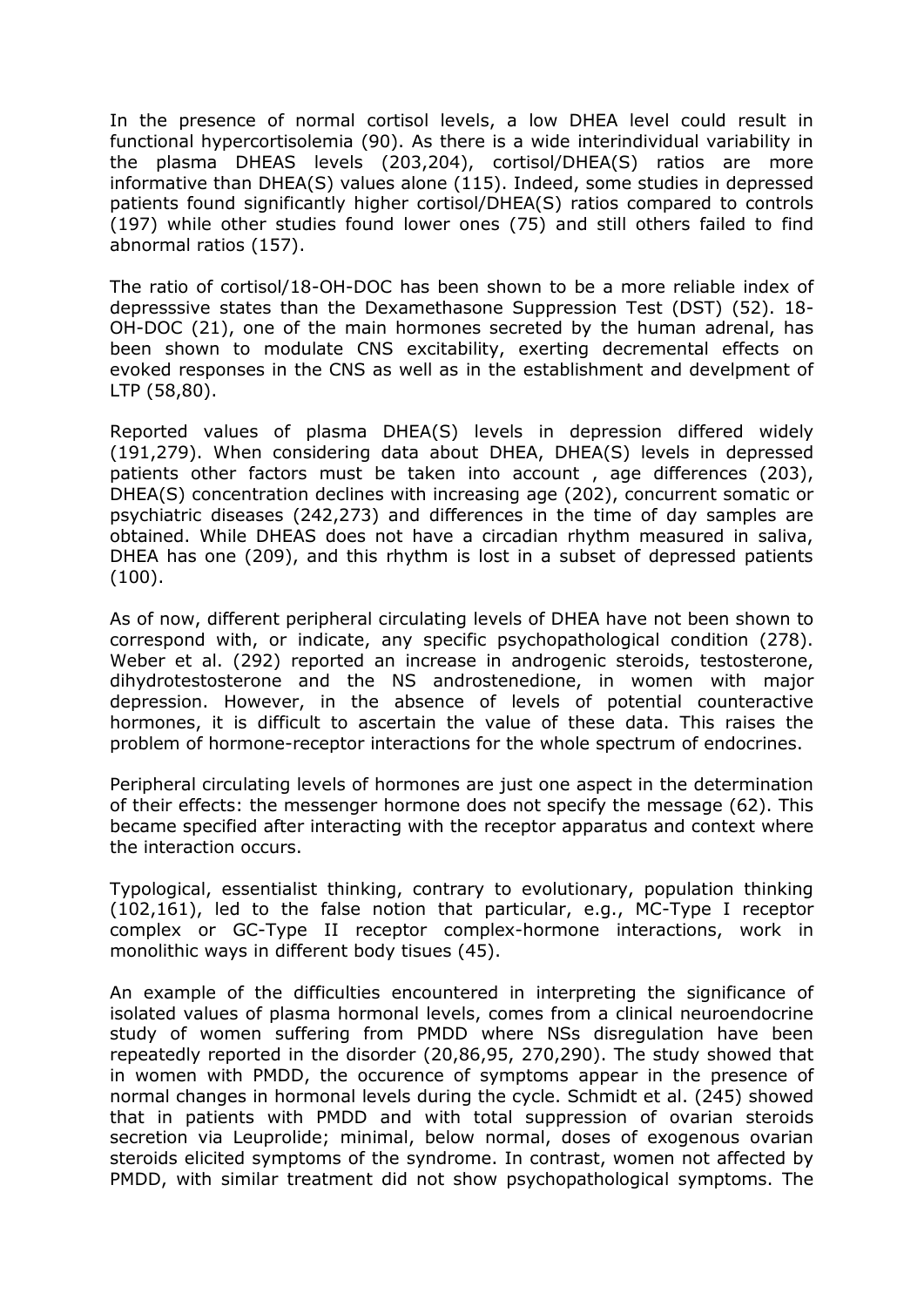results implicate either defects in brain steroid receptors as underlying the syndrome (47), or possible imbalances in the ratio of counteractive hormones and/or NSs.

#### **Commentary**

Evolution of steroid hormones, as of other endocrines (41,159,236) occurred mostly at peripheral target organs, e.g. the nasal glands, an acquistion of marine birds and marine reptiles (17) that allow these groups of animals to excrete fluids with higher salt concentration than either blood plasma or urine, under steroid control, 18 HODOC (21).

"Endocrine evolution", Medawar asserted, "is not an evolution of hormones, but an evolution of the uses to which they are put" ... "is the evolution of new reactivities and tissue competences not of chemical formulae" (184).

A characteristic of biological evolution throughout life history is the conservation of some genes concerned with the ordering of the parts of an organism from one end to the other, the modularity homeo box genes (102). They can be observed in humans, insects, worms, and even plants. Homeobox genes turn on or off various types of cellular activities (161).

Steroids are already present in prokariotes (159) and their chemical formulae do not change significantly through the evolutionary process (60). However, not being proteins, it is difficult to establish if the analogies in the chemical structures among steroids and NSs in different species are homologies (107, 161,236). Neurosteroid compounds have been identified and studied in ancestral species (156). Recent work (42) also revealed that in mammalian brain, steroid production is affected by factors such as sodium consumption. These results lead to the suggestion that "these locally generated adrenal steroids may act in a paracrine manner to modulate a potentially diverse range of characteristics, blood pressure, learning abilities, memory, or, under chronic stress, depressive behavior" (42).

Majewska (169) proposed that ATHP and ATHDOC derived from P and DOC from peripheral glands, i.e., adrenals and ovaries, also be considered NS. We believe this accepted notion could be further extended in the context of what is known about evolution of endocrine systems (41,159,184,236). We suggest that, as precursors of ATHP and ATHDOC, the most powerful endogenous GABA agonists, P and DOC should be considered prohormones. Besides their classical, recognized functions in reproduction and electrolite balance, P and DOC, when metabolized to their tetrahydro derivatives at specific neural sites in CNSs, exert powerful and important actions in the control of neural excitability. These actions, the result of "new competences" (184) which evolved in peripheral targets of the parent hormones, allow for localized and space limited effects of the powerful NSs.

This data is yet another evidence that organisms reaction to stimuli are always characterized by concerted neuroendocrine responses.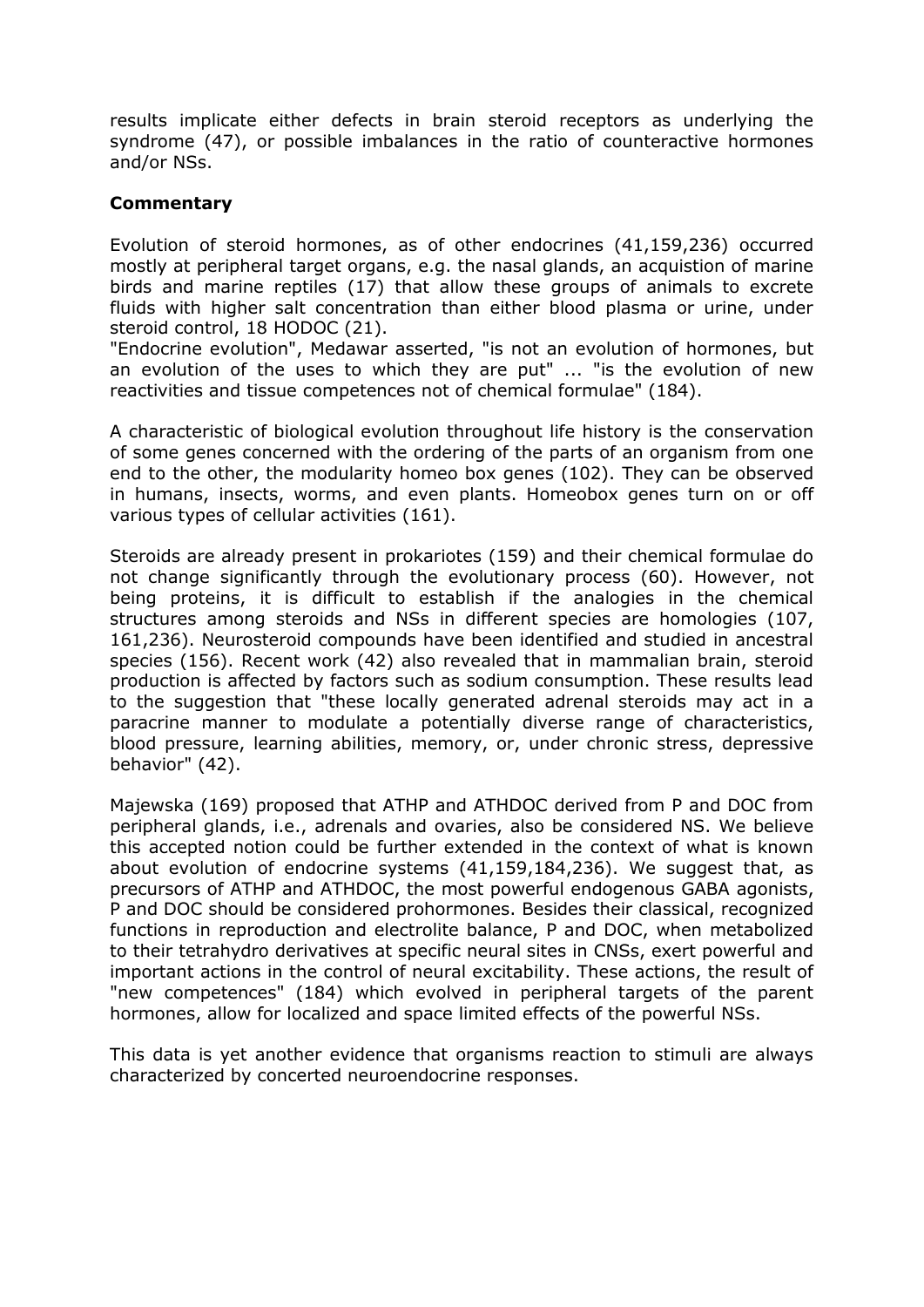## **References**

1. L.F.Agnati, C. Fuxe, C. Nicholson, E. Sykova, Volume transmission revisited. Progress in Brain Research , V. 125, Elsevier, Amsterdam, 2000.

2. H.C. Akunne, K.T. Zoski, S. Whetzel, J.J. Cordon, R.M. Brandon, R. Roman, T.A. Pugsley,, Neuropharmacological profile of a selective sigma ligand, igmesine: a potential antidepressant. Neuropharmacology 41 (2001) 138-149.

3 Y. Akwa, R.H. Purdy, G.G. Koob, K.T. Britton,G.F. The amygdala mediates the anxiolytic-like effect of the neurosteroid allopregnanolone in rat, Behav. Brain Res., 106 (1999) 119-125.

4. S. Aldred, R.H. Waring, Localisation of dehydroepiandrosterone sulphotransferase in rat brain, Brain Res. Bull., 48 (1999) 291-296.

5. E. Armstrong, The limbic system and culture, Human Nature, 2 (1991) 117- 136.

6. C.L. Avanzino, C.E. Celasco, R. Cogo, R. Ermino, P. Reggeri, Actions of microelectrophoretically applied glucocorticoid hormones on reticular neurons in the rat. Neurosci. Lett., 38 (1983) 45-49.

7. E.C. Azmintia, P.M. Whitaker-Azmintia, Anatomy, cell biology, and plasticity of the serotonergic system. In F.E. Bloom and D. J. Kupfer (Eds.), Psychopharmacology: The Fourth Generation of Progress, Ravens Press, 1995.

8. T. Backstrom, B. Dubrovsky, S. Landgren, Brain excitability, steroid hormone and menstrual cycle. In S. Dennerstein and Fraser, I. (Eds.), Hormone and Behavior, Elsevier, 1986, pp. 137-142.

9. M.L. Barbaccia, G. Roscetti, M. Trabucchi M.C. Mostallino, A.Concas, R.H. Purdy, Time-dependent changes in rat brain neuroactive steroid concentrations and GABA-A receptor function after acute stress, Neuroendocrinology, 63 (1996) 166-172.

10. M.L. Barbaccia, G. Roscetti, M. Trabuccchi, MC. Mostallino, A. Concas, Clozapine, but not haloperidol, increases brain concentrations of neuroactive steroids in the rat, Neuropsychopharmacology, 25 (2001) 489-497.

11. E.E.Baulieu, Steroid hormones in the brain: Several mechanisms. In K. Fuxe, J.A. Gustafson and L. Wetterberg (Eds.), Steroid Hormone Regulation of the Brain, Pergamon, Elmsford, New York, 1981, pp. 3-14.

12. E.E. Baulieu, Neurosteroids: a novel function of the brain. Psychoneuroendocrinology, 23 (1998) 963-987.

13. A.T. Beck, A.J. Rush, B.F. Shaw, G. Emery, Cognitive Therapy of Depression, The Guilford Press, New York, 1979.

14. J.K. Belanoff, J. Rothschild, F. Cassidy, C. DeBattista, E.E. Baulieu, C. Schold, A.F. Schatzberg, An open label trial of C-1073 (Mifepristone) for psychotic major depression, Biol. Psychiatry, 52 (2002) 386-392.

15. D.Belelli, M.B. Bolger, K.W. Gee, Anticonvulsant profile of the progesterone metabolite 3a- hydroxy 5 a pregnan-20-one , Eur. J. Pharmacol. 166 (1989) 325-329.

16. M.C. Bennet, D.M. Diamond, M. Fleshner, G.M. Rose, Serum corticosterone level predicts the magnitude of hippocampal primed burst potentiation and depression in urethane-anesthetized rats. Psychobiology, 19 (1991) 301.

17. P.J. Bentley, Endocrines and osmoregulation. New York, Springer Verlag, 1972.

18. C Berr, S. Lafont, B. Debuire, J.F. Dartigues, E.E. Baulieu, Relationship of dehydroepiandrosterone sulfate in the elderly with functional, psychological, and mental status, and short-term mentality: a French community-based study, Proc. Natl. Acad. Sci. U.S.A., 93 (1996) 13410-13415.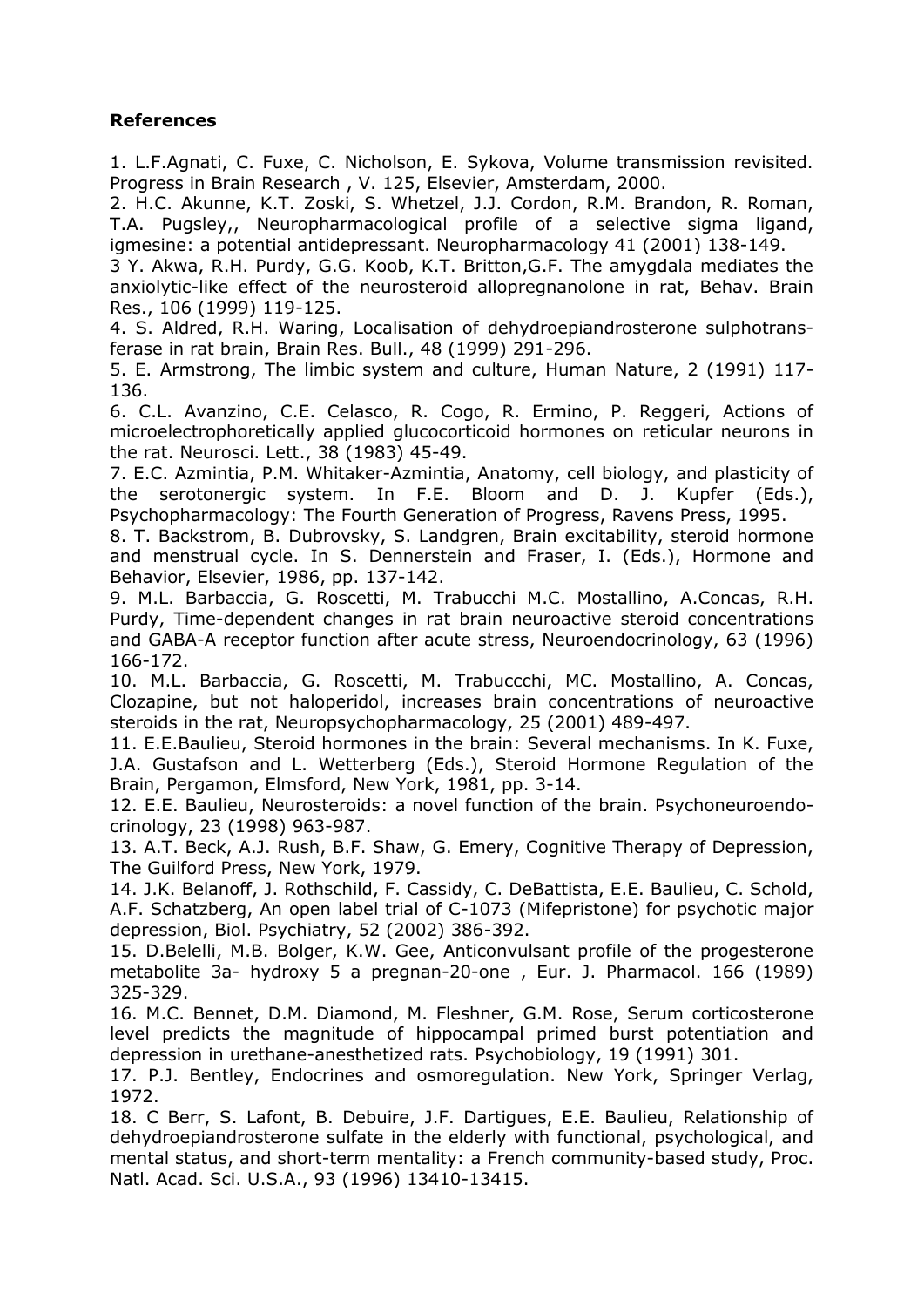19. M. Bicikova, J. Tallová, M. Hill, A. Krausova, R. Hampl, Serum concentrations of some neuroactive steroids in women suffering from mixed anxiety -depressive disorder. Neurochem. Res. , 25 (2000) 1623-1627.

20. G. Biggio, P. Follesa, E. Sanna, E., R.H. Purdy, A. Concas, GABAA-receptor plasticity during long-term exposure to and withdrawal from progesterone, Int. Rev. Neurobiol., 46 (2001) 207-241.

21. M.K. Birmingham, P.J. Ward, The identification of the Porter Silber chromogen secreted by the rat adrenal, J. Biol. hem. 236 (1961) 1661-1666.

22. D. Bitran, A. Klibansky, G.A. Martin, The neurosteroid pregnanolone prevents the anxiogenic-like effect of inescapable shock in the rat, Psychopharmacology 151 (2000) 31-37.

23. D. Bitran, R. H. Purdy, C.K. Kellogg, Anxiolytic effect of pogesterone is associated with increases in cortical allopregnanolone and GABAA receptor function, Pharmacol. Biochem. Behav. 45 (1993) 423-428.

24. T.V.P. Bliss, G.L. Collingridge, A synaptic model of memory: long-term potentiation in the hippocampus, Nature, 361 (1993) 31-39.

25. M. Bloch, P.S. Schmidt, M.A. Danaceau, L.F. Adams, D.R. Rubinow, Dehydroepiandrosterone treatment of midlife dysthymia, Biol. Psychiatry, 45 (1999) 1533-1541.

26. G. Bonanno, M. Raiteri, A carrier for GABA uptake exists on noraderenaline nerve endings in selective rat brain areas but not on serotonin terminals, J. Neural Transm., 69 (1987a) 59-70.

27. G. Bonanno, M. Raiteri, Release-regulating GABAA receptors are present on noradrenergic nerve terminals in selective areas of the rat brain, Synapse, 1 (1987b) 254-257.

28. J. Born, E.R. de Kloet, H. Wenz, W. Kern, H.L. Fehm, Gluco- and mineralocorticoid effects on human sleep: a role for central corticosteroid receptors, Am. J. Physiol., 260 (1991) 183.

29. G.H. Bower, Affect and cognition, Phil. Trans. R. Soc. Soc. Lond. (Biol), 302 (1983) 387-402.

30. Broekhoven van, R.J. Verkes, Neurosteroids in depression: a review. Psychopharmacology (Berl.), 165 (2003) 97-110.

31. F. Celotti, R,C, Melcangi, P. Negri-Cesi, M. Ballabio, L. Martini, Differential distribution of the 5 a reductase in the central nervous system of the rat and the mouse: are the white matter structures of the brain target for testosterone action?, J. Steroid Biochem., 26 (1987) 125-129.

32. D.L. Cheny, D. Uzunov, E, Costa, A. Guidotti, Gas chromatographic-mass fragmentographic quantitation of 3 alpha-hydroxy-5 alpha-pregnan-20-one (allopregnanolone) and its precursors in blood and brain of adrenalectomized and castrated rats, J. Neurosci. 15 (1995) 4641-4650.

33. K.J. Child, J.P. Currie, B. Davis, M.G. Dods, D.R. Pearce, D.J. Twissell, The pharmacological properties in animals of CT 1341 - a new steroid anaesthetic agent, Br. J. Anaesth. 43 (1971) 2-13.

34. G.P. Chrousos, Stressors, stress, and neuroendocrine integration of the adaptive response. Ann. N.Y. Acad. Sci., 851 (1998) 311-335.

35. R.A. Cleghorn, Adrenal cortical insufficiency: psychological and neurological observations, Can. Med. Assoc. J., 65 (1951) 449-454.

36. S.I. Cohen, Cushing's syndrome: a psychiatric study of 29 patients, Br. J. Psychiatry, 136 (1980) 120-124.

37. N.J. Crawley, J.R. Glowa, M.D. Majewska, S.M. Paul, Anxiolytic actvity of an endogenous adrenal steroid. Brain Res., 398 (1986) 382.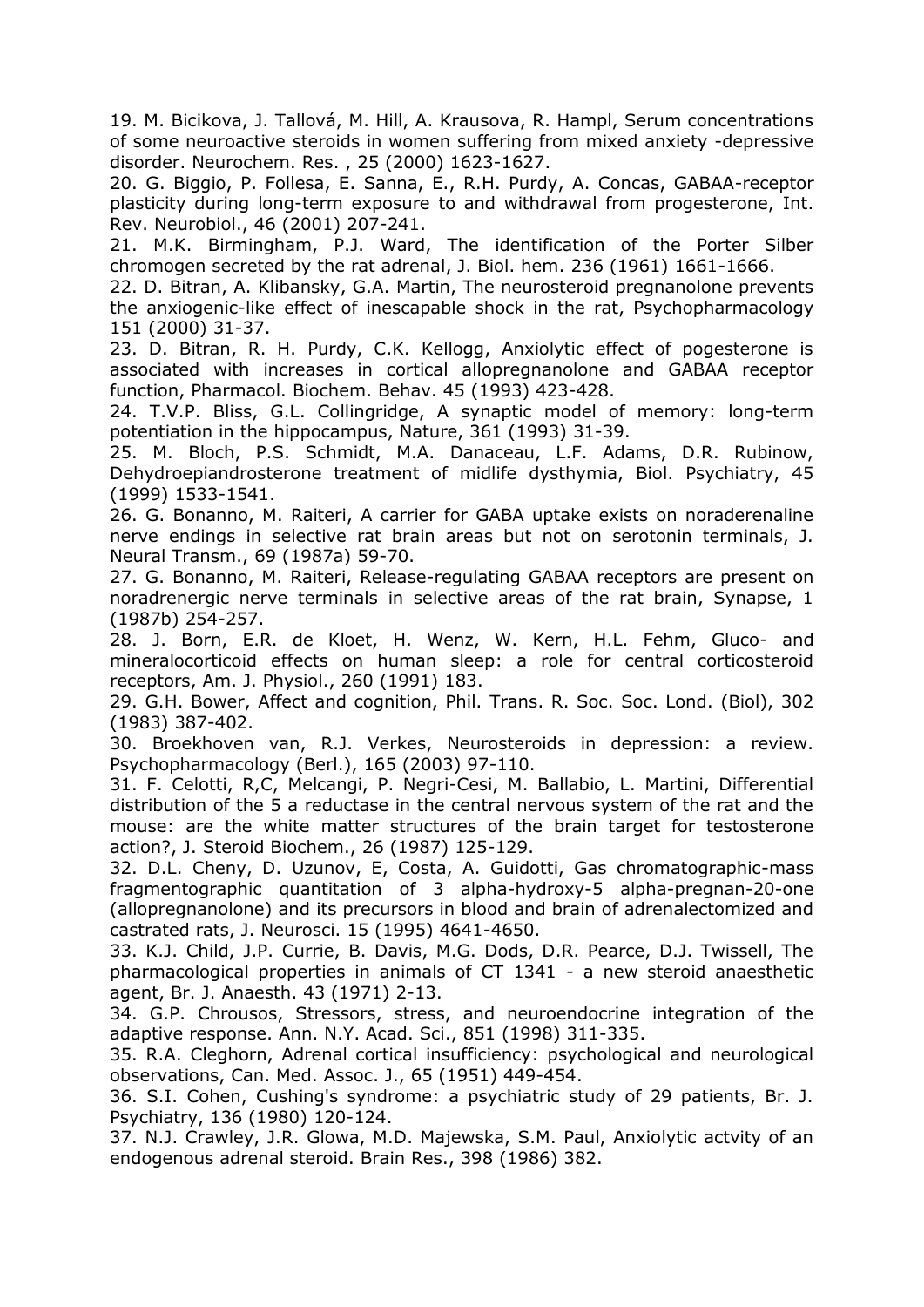38. H. Cushing, Psychiatric disturbances associated with disorders of the ductless glands, Am. J. Insanity, 69 (1913) 965-990.

39. H. Cushing, The basophil adenomas of the pituitary body and their clinical manifestations, Bull. John Hopkins Hsptl., 50 (1932) 137-195.

40. K. Damianisch, R. Rupprecht, M. Lancel, The influence of subchronic administration of the neurosteroid allopregnanolone on sleep in the rat, Neuropsychopharmacology 25 (2001) 576-584.

41. J.F. Danielli, Postscript. On some physical and chemical aspects of evolution. In SSEB N VII Evolution, Cambridge at the University Press, Cambridge, 1953.

42. E. Davies, S. MacKenzie, Extra-adrenal production of corticosteroids, Clin. Exp. Pharmacol. Physiol 30 (2003) 437-445.

43. S.N. Davies, R.A.J. Lester, K.G. Reymann, ,G.L. Collingridge, Temporally distinct pre- and postsynaptic mechanisms maintain long-term potentiation, Nature, 338 (1989) 338.

44. C.H. Davies, S.J. Starkey, M.F. Pozza, G.L. Collingridge, GABAB autoreceptors regulate the induction of LTP, Nature, 349 (1991) 609-611.

45. E.R. De Kloet, E.C. Azmitia, P.W. Landfield, P.W. (Eds.), Brain corticosteroid receptors. Studies on the mechanism, function, and neurotoxicity of corticosteroid action, Ann. N.Y. Acad. Sci., 746 (1994).

46. E.R. De Kloet, Stress in the brain, Eur. J. Pharmacol. 405 (2000) 187-198.

47. E.R. De Kloet, E. Vreugdenhi, M.S. Oitzl, M. Joels, Brain corticosteroid receptor balance in health and disease. Endoc. Rev., 19 (1998) 269-301.

48. E.R. De Kloet, M.S. Oitzl, M. Joels, Stress and cognition: Are corticosteroids good or bad guys? Trends Neurosi, 22 (1999) 422-426.

49. P.L. Delgado, Depression: the case for a monamine deficiency, J. Clin. Psychiatry , 61 (Suppl. 6) (2000) 7-11.

50. P.A. Delgado, F.A. Moreno, Role of norepinephrine in depression, J. Clin. Psychiatry, 61 (suppl. 1) (2000) 5-12.

51. S. Demirgoren, M.D. Majewska, C,E, Spivak, E.D. London, Receptor binding and electrophysiological effects of dehydroepiandrosterone sulfate, an antagonist of the GABAA receptor, Neuroscience, 45 (1991) 127-135.

52. E. Demey-Ponsart, M. Ansseau, J. Sulon, R. von Frenckell, J.L. Cerfpmtaome, P. Papart, G. Franck, V. Geenen, J.J. Legros, Diagnostic performance of basal free cortisol/18 hydroxy-deoxycorticosterone (18OHDOC) ratio in endogenous depression: comparison with Dexamethasone Suppression Test, Biol. Psychiatr., 22 (1987) 947-956.

53. D.J.-F. De Quervain, B, Roozendaal, J.L. McGaugh, J.L., Stress and glucocorticoids impair retrieval of long-term spatial memory, Nature, 394 (1998) 787-790.

54. D.M. Diamond, M. Fleshner, Y. Rose, Psychological stress repeatedly blocks hippocampal primed burst potentiation in behaving rats, Behav. Brain Res., 62 (1994) 1-9.

55. R.K. Dismukes, New look at the aminergic nervous system, Nature, 209 (1977) 557-558.

56. J.L. Do-Rego, G.A. Mensah-Nyagan, D. Beaujean, D. Vaudry, E. Sieghart, V. Luu- The, G. Pelletier, H. Vaudry H., Gamma-aminobutyric acid, acting through gamma -aminobutyric acid type A receptors, inhibits the biosynthesis of neurosteroids in the frog hypothalamus, Proc. Natl. Acad. Sci. U.S.A., 97 (2000) 13925-13930.

57. F.R. Drake, Neuropsychiatric-like symptomatology of Addison's disease: a review. Am. J. Med. Sci., 81 (1968) 106-113.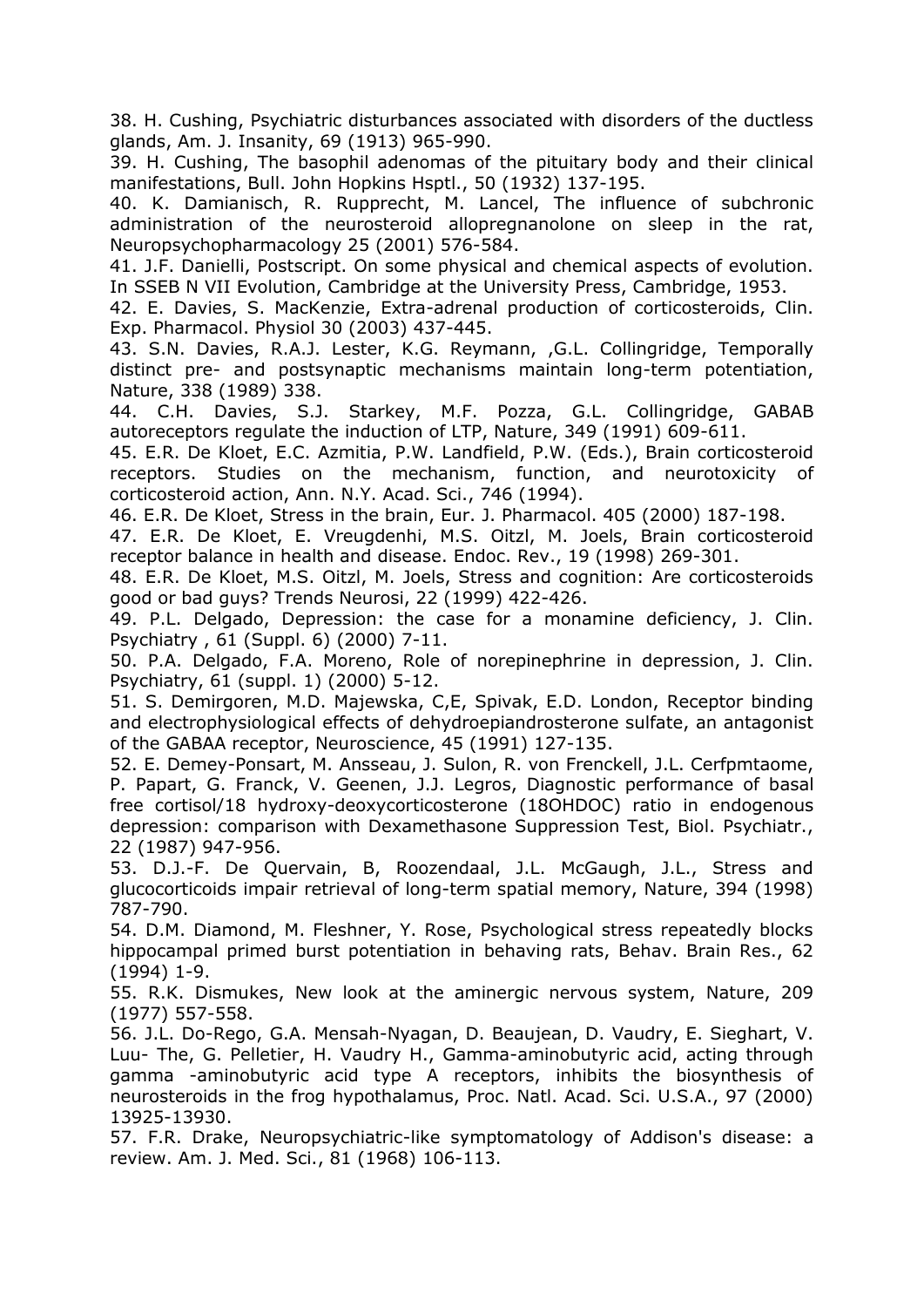58. B. Dubrovsky, J. Illes, M.K.Birmingham, Effects of 18-hydroxydeoxycorticosterone on central nervous system excitability, Experientia, 42 (1986) 1027,

59. B. Dubrovsky, Dynamics of neural networks. A proposed mechanism(s) to account for changes in clinical symptoms through time in patients with psychotic diseases, Med. Hypoth., 57 (2001) 439-445.

60. B. Dubrovsky, Adrenal steroids and the pathophysiology of a subset of depressive patients, J. Psych. Neurosci., 18 (1993) 1-13.

61. B. Dubrovsky, Natural steroids counteracting some actions of putative depressogenic steroids on the central nervous system. Potential therapeutic benefits. Med. Hypotheses, 49 (1997) 51-55.

62. B. Dubrovsky, The specificity of stress responses to different nocuous stimuli: Neurosteroids and depression, Brain Res. Bull,, 51 (2000) 443-455.

63. B. Dubrovsky, Depression and the adaptationist version of evolutionary psychiatry. A perspective from evolutionary science, Vertex, XI (2000) 25-33.

64. B. Dubrovsky, Evolutionary psychiatry. In S. Canali and G. Corbelini (Eds.), Evolutionary Medicine, Apeiron Publishers, Rome, Italy, 2003.

65. B. Dubrovsky, D. Williams, I. Kraulis, Effects of deoxycorticosterone and its ring A-reduced derivatives on the nervous system, Exp. Neurol.,78 (1982) 728- 739.

66. B. Dubrovsky, D. Williams, I. Kraulis, Effects of corticosterone and 5a dihydrocorticosterone on brain excitability in the rat, J. Neurosci. Res., 14 (1985) 118-127.

67. B. Dubrovsky, M. Liquornik, P. Noble, K. Gijsbers, Effects of 5a dihydrocortico- sterone on evoked potentials and long-term potentiation, Brain. Res. Bull., 19 (1987) 635-68.

68. B. Dubrovsky, D. Fillipini, K. Gijsbers, M.K. Birmingham, Early and late effects of steroid hormones on the central nervous system, In M.A. Simmonds (Ed.) Steroids and Neuronal Activity: Ciba Foundation Symposium 153, Wiley, Chichester, 1990, pp. 240-260.

69. B. Dubrovsky, K. Gijsbers, D.L. Filipini, M.K. Birmingham, Effects of adrenocortical steroids on long term potentiation in the limbic system. Basic mechanisms and behavioral consequences. Cell. Mol. Neurol. 13 (1993) 399-414.

70. B. Dubrovsky, A. Yoo, J. Harris, Electrophysiological effects of steroid hormones on nervous systems. In T. Stone (Ed.), CNS Neurostransmitters and Neuromodulators. Neuroactive Steroids, CRC Press, Boca Raton, FL., 1996, pp. 89- 102.

71. B. Dubrovsky, J. Harris, K. Gijsbers, A. Tatarinov, Oxytocin induces long term depression on the rat dentate gyrus. ATPase and ectoprotein kinase mediation. Brain Res. Bull., 58 (2002) 141-147.

72. G.C. Dunbar, W.A. Lishman, Depression, recognition-memory and hedonic tone. A Signal detection analysis, Br. J. Psychiatry, 144 (1984) 365-382.

73. E. Edwards, K. Harkins, G. Wright, F. Henn, Effects of bilateral adrenalectomy on the induction of learned helplessness behavior, Neuropsychopharmacology, 3 (1980) 109-114.

74. M. Erhart-Bornstein, J.P. Hinson, S.R. Bornstein, W.A. Scherbaum, G.P. Vinson, Intraadrenal interactions in the regulation of adrenocortical steroidogenesis. Endoc.Rev., 19 (1998) 101-143.

75. T.J. Fabian, M.A. Drew, B.G.Pollock, C.F. Reynolds, B.H. Mulsant, M.A. Butters, M.D. Zmuda, A.M. Linares, M. Trottini, P.D. Kroboth, Endogenous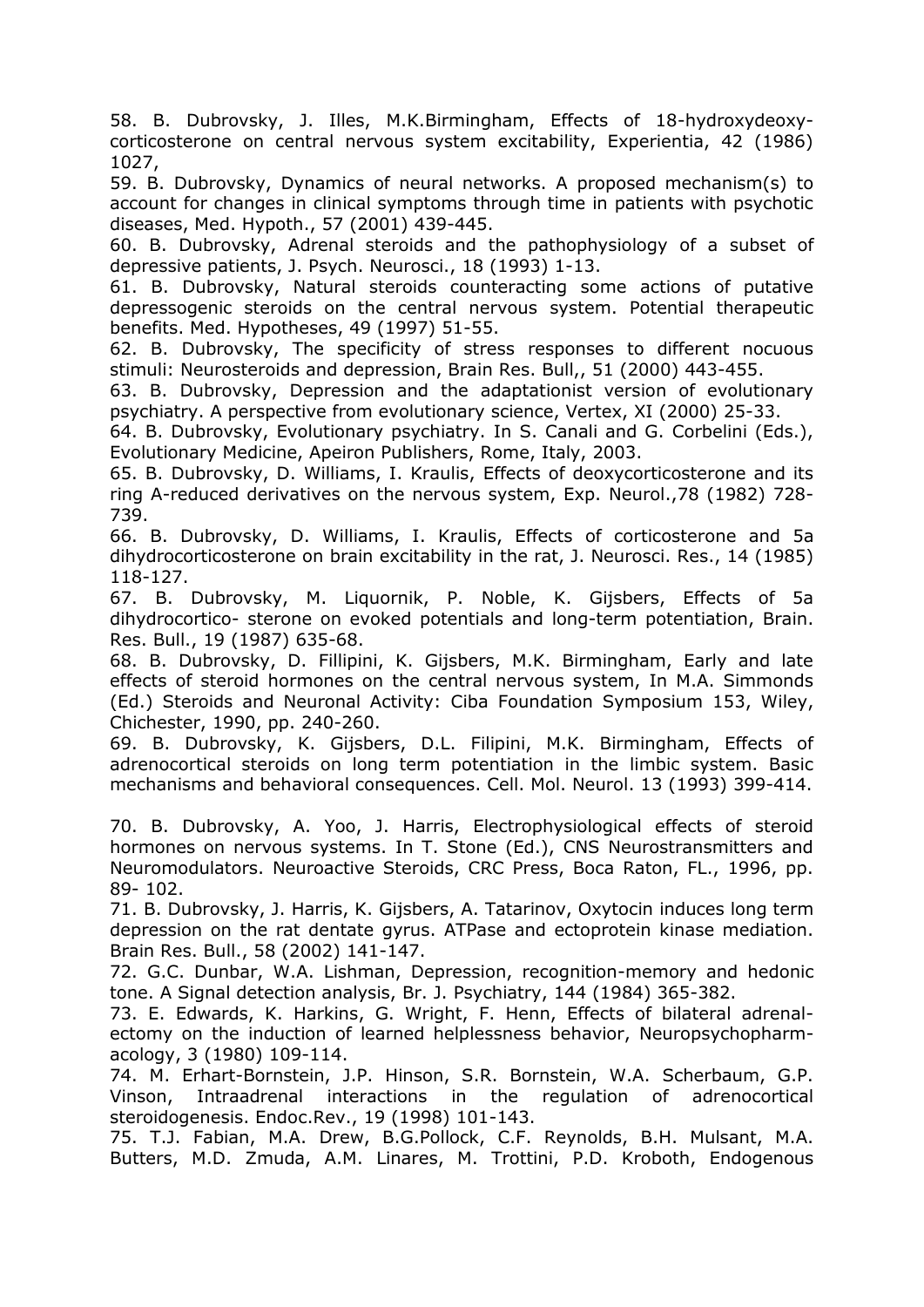concentrations of DHEA and DHEA-S decrease with remission of depression in older adults, Biol. Pyschiatry, 50 (2001) 767-774.

76. G. Ferrarra, M. Serra, F. Zammaretti, M.G. Pisu, G.C.Panzica, G. Biggio, C. Eva, Increased expression of the neuropeptide Y receptor Y (1) gene in the medial amygdala of transgenic mice induced by long-term treatment with progesterone or allopregnanolone, J. Neurochem., 79 (2001) 417-425.

77. J.M.H. ffrench-Mullen, P. Danks, K. Spence, Neurosteroids modulate calcium currents in hippocampal CA1 neurons via a pertussis toxin-sensitive G-protein coupled mechanism, J. Neurosci., 14 (1994) 1963-1977.

78. S.E. File, M.S. Simmonds, Myoclonic seizures in the mouse induced by alphaxolone and related steroid anaesthetics, J. Pharm. Pharmacol., 40 (1988) 57- 59.

79. D. Filipini, M.K. Birmingham, I. Kraulis, B. Dubrovsky, Modulatory actions of adrenal steroids on limbic structures. J. Steroid Biochem. Mol. Biol. 39 (1991) 245- 253.

80. D. Filipini, D., M.K. Birmingham, B. Dubrovsky, Effects of adrenal steroids and their reduced metabolites on hippocampal long-term potentiation, J. Steroid Biochem. Mol. Biol., 40 (1991) 87-92.

81. M. Fleshner, C.R. Pugh, D. Tremblay, J.W. Rudy, DHEA-S selectively impairs contextual-fear conditioning: support for the antiglucocorticoid hypothesis. Behav. Neurosci., 111 (1997) 512-517.

82. J.F. Flood, E. Roberts, Dehydroepiandrosterone sulfate improves memory in aging mice, Brain Res., 448 (1988) 178-181.

83. J.F. Flood, J.E. Morley, E. Roberts, Memory-enhancing effects in male mice of pregnenolone and steroids metabolically derived from it, Proc. Nat. Acad. Sci. U.S.A.., 89 (1992) 1567-1571.

84. S.L. Foote, G.S. Aston Jones, Pharmacological and physiology of central noradrenergic systems. In F.E. Bloom and D.J. Kupfer (eds.), Psychopharmacology. The Fourth Generation of Progress, Raven Press, 1995, pp. 335-345.

85. C. Frank, S. Sagratella, Neuroprotective effects of allopregnenolone on hippo- campal irreversible neurotoxicity in vitro, Prog. Neuro-Psychopharmacol. & Biol. Psychiat., 24 (2000) 1117-1126.

86. E.W. Freeman, C.A. Frye, K. Rickels, P.A. Martin, S.S. Smith, Allopregnanolone levels and symptom improvement in severe premenstrual syndrome, J. Clin. Psychopharmacol., 22(5) (2002) 516-520.

87. C.A.Frye, J.D. Sturgis, Neurosteroids affect spatial reference, working, and long- term memory of female rats, Neurobiology of Learning and Memory, 64 (1995) 83-96.

88. C.A.Frye, T.A.W. Reed, Androgenic neurosteroids: Anti-seizure effects in an animal model of epilepsy, Psychoneuroendocrinol., 23 (1998) 385-399.

89. C.A. Frye, M.E. Rhodes, A. Walf, J. Harney, Testosterone reduces pentylenetetrazone-induced ictal activity in wild type mice but not mice deficient in Type I 5 alpha-reductase, Brain Res., 918 (2001) 182-186.

90. P. Gallagher, A. Young, Cortisol/DHEA ratios in depression, Neuropsychopharmacology, 26 (2002) 410-410.

91. A.R. Genazzani, F. Petraglia, F. Bernardi, E. Casarpsa, C. Salvestroni, A.Tonetti, R.E. Nappi, S. Luisi, M. Palumbo, R.H. Purdy, M. Luisi, Circulating levels of allopregnanolone in humans: gender, age, and endocrine influences, J. Clin. Endocrinol. Metab.., 83 (1998) 2099-2103.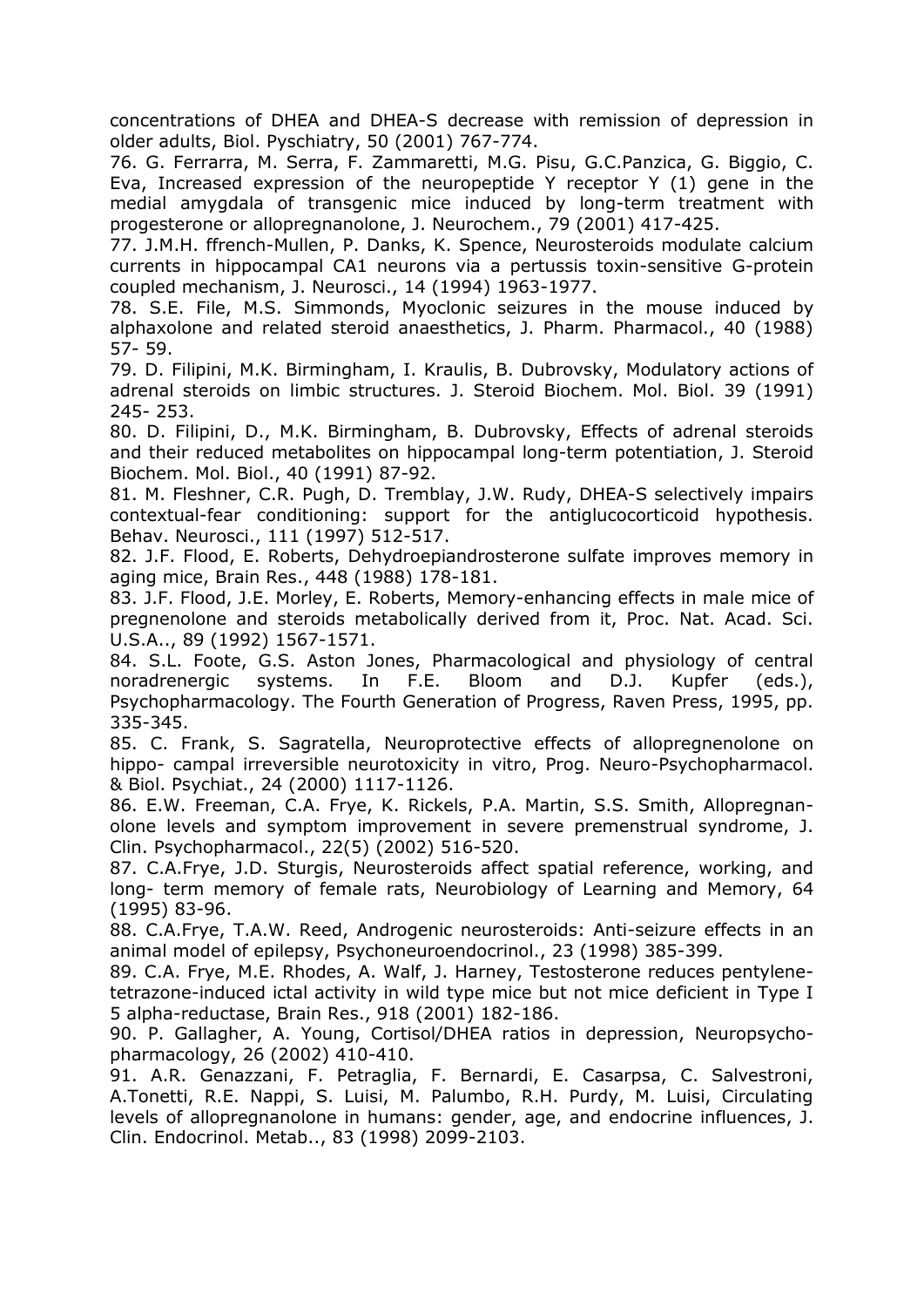92. R.H. Gerner, T.A. Hare, CSF GABA in normal subjects and patients with depression, schizophrenia, mania and anorexia nervosa, Am. J. Psychiatry 138 (1981) 1098-1101.

93. S. Gifford, J.G. Gunderson, Cushing's disease as a psychosomatic disorder: a selective review of the clinical and experimental literature and a report of ten cases, Persp. Biol. Med., Winter (1970) 169-221.

94. G.L. Gigli, M. Diomedi, A. Troisi, M.G. Marciani, A. Pasini, Fluoxetine and seizures, Neurology, 47 (1996) 303-307.

95. S.S. Girdler, P.A. Straneva, P.A., K.C. Light, C.A. Pedersen, A.L. Morrow, Allo- pregnanolone levels and mental stress in premenstrual dysphoric disorder, Biol. Psychiatry, 49 (2001) 788-797.

96. P.W. Gold, F.K. Goodwin, G.P. Chrousos, Clinical and biochemical manifestations of depression: relation to the neurobiology of stress, N. Engl. J. Med., 319 (1988) 348-353.

97. P.W. Gold, G.P. Chrousos, Organization of the stress system and its dysregulation in melancholic and atypical depression: High vs low CRH/NE states, Mol. Psychiatry, 7 (2002) 254-275.

98. P.W. Gold, W.C. Drevets, D.S. Charnby, New insights into the role of cortisol and glucocorticoid receptor in severe depression, Biol. Psychiatry, 52 (2002) 381- 385.

99. B.I. Gold, M.B. Bowers Jr., R.H. Roth, D.W. Sweeney, GABA levels in CSF of patients with psychiatric disorders., Am. J. Psychiatry 137 (1980) 362-364.

100. I.M. Goodyer, J. Herbert, P.M. Altham, J. Pearson, S.M. Secher, H.M. Shiers, Adrenal secretion during major depression in 8- to 16- years old. I. altered diurnal rhythms in salivary cortisol and dehydroepiandrosterone (DHEA) at presentation. Psychol. Med., 26 (1996) 245-256.

101. I.M. Goodyer, R.J. Park, J. Herbert, Psychosocial and endocrine features of chronic first-episode major depression in 8-16 year olds, Biol. Psychiatry, 50 (2001) 351-357.

102. S.J. Gould, The Architecture of Evolutionary Theory., 2002, Cambridge MA: Harvard University Press

103. L.D. Griffin, S.H. Mellon, Selective serotonin reuptake inhibitors directly alter activity of neurosteroidogenic enzymes, Proc. Natl. Acad. Sci. U.S.A. 96 (1999) 13512-13517.

104. C.A. Grobin, R.H. Roth, A.Y. Deutch, Regulation of the prefrontal cortical system by the neuroactive steroid 3,21 dihydro-5 a pregnane 20-one, Brain Res., 578 (1992) 351-354.

105. J.D. Guelfi, Efficacy of tianeptine in comparative trials versus reference antidepressant. An overview, Br. J. Psychiatry, 160 (suppl. 15) (1992) 72-75.

106. A. Guidotti, E. Costa, Can the antidysphoric and anxiolytic profiles of selective serotonin reuptake inhibitors be related to their ability to increase 3 alpha 5 alpha- tetrahydroprogesterone (allopregnanolone) availability?, Biol. Psychiatry, 44 (1998) 865-873.

107. M. Gulinello, Q.H. Gong, X. Li, S.S. Smith, Short-term exposure to a neuroactive steroid increases alpha4 GABA(A) receptor subunit levels in association with increased anxiety in the female rat, Brain Res., 910 (2001) 55- 66.

108. M. Gulinello, Q.H. Gong, S.S. Smith, Progesterone withdrawal increases the alpha 4 subunit of the GABA(A) receptor in male rats in association with anxiety and altered pharmacology - a comparison with female rats, Neuropharmacology, 43(4) (2002) 701-714.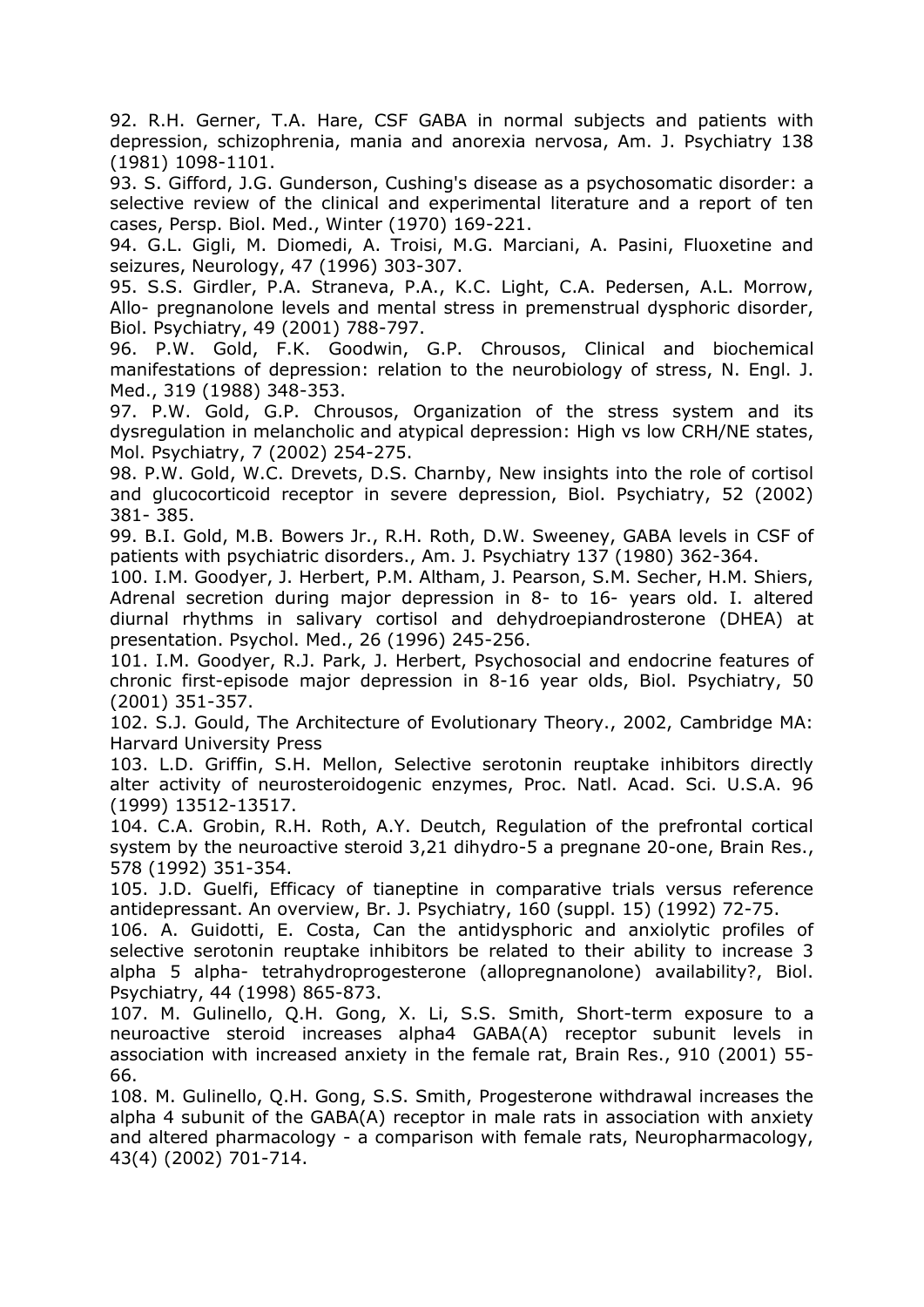109. J. Harlan Meyer, D.L. Gruol, Dehydroepiandrosterone sulfate alters synaptic potentials in area CA1 of the hippocampal slice, Brain, 633 (1994) 253.

110. N.L. Harrison, M.A. Simmonds, Modulation of the GABA receptor complex by a steroid anaesthetic, Brain Res.., 323 (1984) 287-292.

111. N.L. Harrison, M.D. Majewska, D.E.R. Meyers, J.L. Barker, J.L., Rapid actions of steroids on CNS neurons, In J.M. Lakoski, R.P. Polo and D.K. Rassin (Eds.), Neurology and Neurobiology, Alan R. Liss, New York, 1988, pp. 137-166.

112. J. Harris, L. Oreland, Depression as a spreading adjustment disorder of monoaminergic neurons: a case for primary implications of the locus coeruleus, Brain Res. Rev., 38 (2001) 79-128.

113. M. Hatzinger, C,T, Wotjak, T. Naruo, R. Simchen, M.E. Keck, R. Landgraf, F. Holsboer, F.I.D. Neumann, Endogenous vasopressin contributed to hypothalamicpituitary-adrenocortical alterations in aged rats, J. Endocrinol., 164 (2000) 197- 205.

114. M. Hatzinger, Neuropeptides and the hypothalamic-pituitary-adrenocortical (HPA) system: Review of recent research strategies in depression. World J. Biol. Psychiatry, 1 (2000) 105-111.

115. O. Hechter, A. Grossman, R.-T.J. Chatterton,Relationship of dehydroepiandrosterone and cortisol in disease. Med. Hypotheses, 49 (1997) 85-91.

116. G. Heuser, Induction of anesthesia, seizures and sleep by steroid hormones, Anesthesiology, 28 (1987) 173-182.

117. B. Heydari, J.M. Le Mellédo, Decreased serum levels of pregnenolone sulfate in patients with generalized social phobia, Psychological Medicine (In Press.).

118. A.J. Hobson, Sleep. Scientific American Library. W.H. Freeman, New York, 1989, p 213.

119 F. Holsboer, The corticosteroid receptor hypothesis of depression. Neuropsycho- pharmacology 23 (2000) 477-501.

120. F. Holsboer, Stress, hypercortisolism and corticosteroid receptors in depression: implications for therapy, J. Affect. Disord., 62 (2000) 77-91.

121. M. Holzbauer, Physiological aspects of steroids with anaesthetic properties. Medical Biology 54 (1976) 227-242.

122. M. Holzbauer, M.K.Birmingham, A, de Nicola, J.T. Oliver, In vivo secretion of 3 alpha hydroxy-5 pregnane 20-one, a potent anaesthetic steroid by the adrenal gland of the rat. J. Steroid Biochem., 22 (1985) 97-102.

123. S.A. Hua, Y.-M. Chen, Membrane receptor-mediated electrophysiological effects of glucocorticoid on mammalian neurons, Endocrinology , 124 (1989) 687-691.

124. W. Hubert, M. Moller, R. de-Jong-Meyer, Film-induced amusement changes in saliva cortisol levels, Psychoneuroendocrinology, 18 (1993) 265-272.

125. F.A. Huppert, J.K. Van Niekerk, Dehydroepiandrosterone (DHEA) supplementation for cognitive function (Cochrane Review). In The Cochrane Library, Issue 2. Update Software, Oxford.

126. R.P. Irwin, N.J. Maragakis, M.A. Rogawski, R.H. Purdy, D.H. Farb, S.M. Paul, Pregnenolone sulfate augments NMDA receptor mediated increases in intracellular Ca2+ in cultured rat hippocampal neurons, Neurosci. Lett., 141 (1992) 30-34.

127. R.P. Irwin, S.-Z. Lin, A. Rogawski, R.H. Purdy, S.M. Paul, Steroid potentiation and inhibition of N-methyl-D-aspartate receptor-mediated intracellular Ca++ responses: Structure activity studies, J. Pharmacol. Exp. Ther., 271 (1994) 677-682.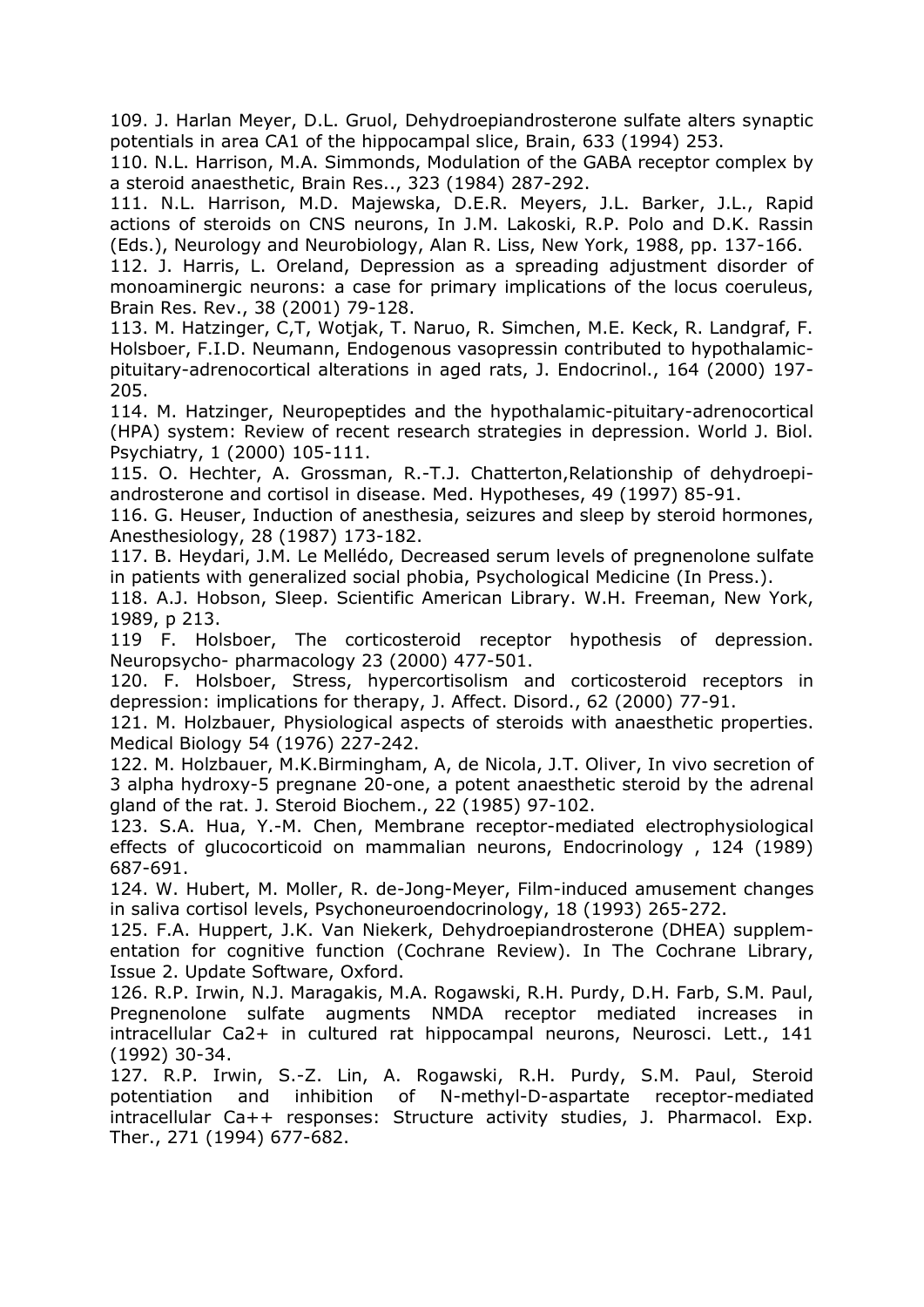128. W.J. Jeffcoate, J.T. Silverstone, C.R. Edward, G.M. Besser, Psychiatric manifestations of Cushing's syndrome response to lowering of plasma cortisol. Quart. J. Med., 48 (1979) 465-472.

129. M. Joels, Corticosteroid actions in the hippocampus, J. Neuroendocrinol. 13 (2001) 657-669.

130. I.M. Johansson, V. Birzniece, C. Lindblad, Allopregnanolone inhibits learning in the Morris water maze, Brain Res., 934(2) (2002) 125-131.

131. D. Johnston, M.S. Wu, Foundations of cellular neurophysiology. The MIT Press, Cambridge MA., 1995.

132. K. Jones, Androgenic enhancement of motor neuron regeneration, Ann. N.Y. Acad. Sci., 743 (1994) 141-164.

133. P. Jouan, S. Samperez, Metabolism of steroid hormones in the brain. In M. Mota (Ed.), The Endocrine Functions of the Brain, Raven Press, New York, 1980, pp. 95-115.

134. M. Kalimi, Y, Shafagoj, R, Loria, D. Padgett, W. Regelson, Antiglucocorticoid effects of dehydroepiandrosterone (DHEA), Mol. Cell Biochem., 131 (1994) 99- 104

135. M. Kaminska, J.Harris, K.Gijsbers, B. Dubrovsky, Dehydroepiandrosterone sulfate (DHEAS) counteracts decremental effects of corticosterone on dentate gyrus LTP. Implication for depression. Brain Res. Bull., 52 (2000) 229-234.

136. E. Kandel, J. Schwartz, T. Jessell, Principles of neural science. McGraw Hill, New York, 2000.

137. M. Kavaliers, Inhibitory influences of the adrenal steroid 3a,5-atetrahydroxy- corticosterone on aggression and defeat-induced analgesia in mice, Psychopharma- cology, 95 (1988) 488-49

138. W.F. Kelly, S.A. Checkley, S.A., D.A. Bender, K. Mashiter, Cushing's syndrome and depression: a prospective study of 26 patients. Br. J. Psychiatry, 142 (1983) 16- 91.

139. S.D. Kerr, L.W. Campbell, O. Thibault, P.W. Landfield, Hippocampal glucocorticoid receptor activation enhances voltage dependent Ca++ conductances: relevance to brain aging. Proc. Natl. Acad. Sci. U.S.A., 89 (1992) 8527-8531.

140. R.T. Khisti, C.T. Chopde, Serotonergic agents modulate antidepressant-like effects of the neurosteroid 3alpha-hydroxy-5alpha-pregnan-20-one in mice, Brain Res., 865 (2000) 291-300.

141. R.T. Khisti, C.T. Chopde, S.P. Jain, Antidepressant-like effect of the neurosteroid 3alpha-hydroxy-5alpha-pregnan-20-one in mice forced swim test, Pharmacol. Biochem. Behav., 67 (2000) 137-143142.

142. R.T. Khisti, L.S. Deshpande, C.T. Chopde, The neurosteroid 3 alphahydroxy- 5- alpha-pregnane-20-one affects dopamine-mediated behavior in rodents, Psycho- pharmacology, 161 (2002) 120-128.

143. J.J. Kim, D.M. Diamond, The stressed hippocampus, synaptic plasticity and lost memories, Nature Reviews, Neuroscience, 3 (2002) 453.

144. V.G. Kimonides, M.G.Spillantini, M.V. Sofroniew, J.W. Fawcett, J. Herbert, Dehydroepiandrosterone (DHEA) antagonises the neurotoxic effects of corticosterone, translocation of SAPK 3 in hippocampal primary cultures. Neuroscience, 89 (1999) 429-436.

145. K. Kinouchi, S. Maeda, K. Saito, R. Inoki, K.Fukumitsu, I. Yoshiya, Effects of d- and l-pentazocine on the release and uptake of norepinephrine in rat brain cortex, Res. Commun. Chem. Pathol. Pharmacol., 63 (1989) 201-213.

146. I.J. Kopin, Definitions of stress and sympathetic neuronal responses. Ann. N.Y. Acad. Sci., 771 (1995) 19-30.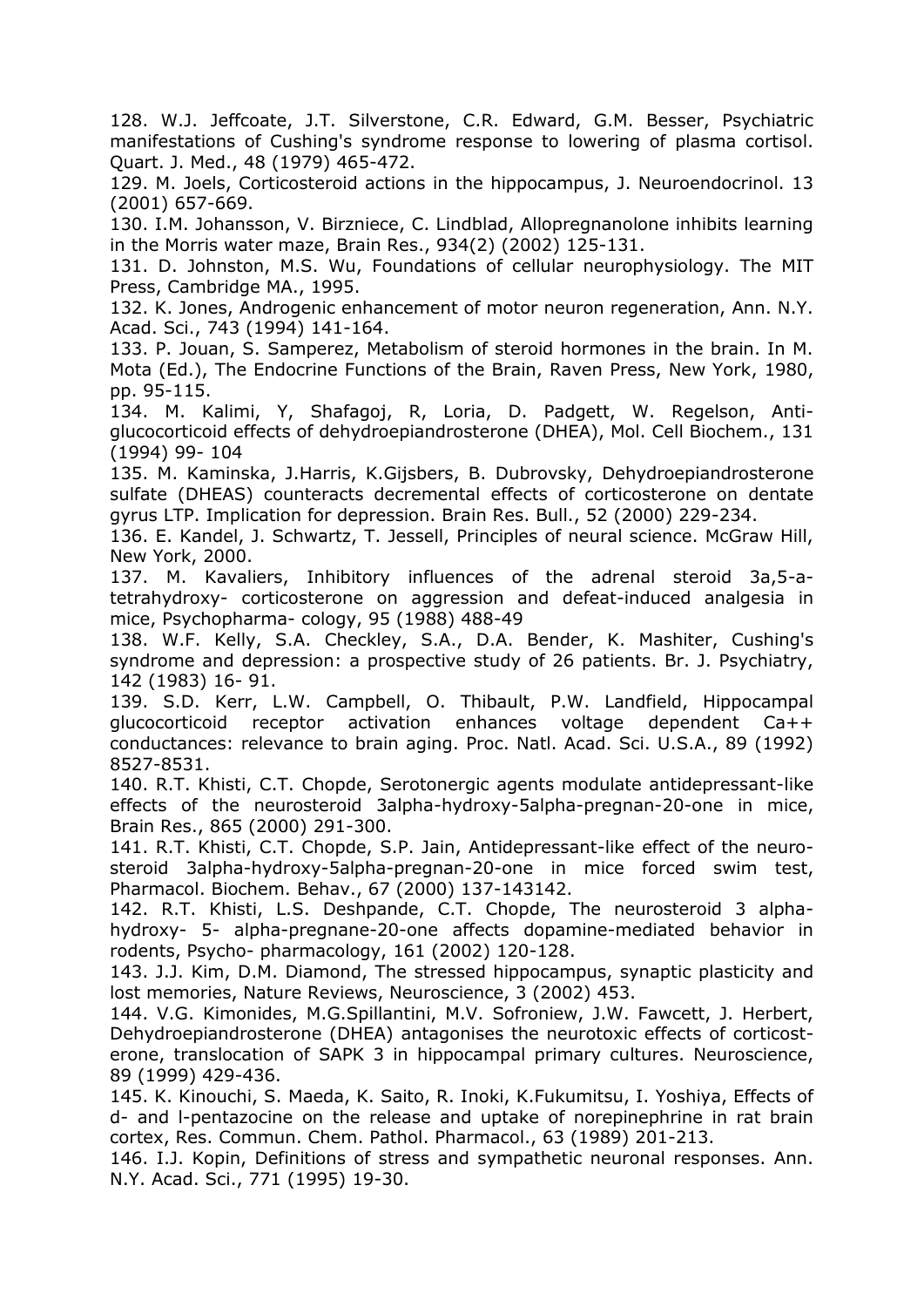147. K.G. Kramlinger, G.C. Peterson, P.K. Watson, L.L. Leonard, Metyrapone for depression and delirium secondary to Cushing's syndrome, Psychosomatics, 26 (1981) 67-71.

148. I. Kraulis, G. Foldes, B. Dubrovsky, H. Traikov, M.K. Birmingham, Distribution, metabolism and biological activity of deoxycorticosterone in the central nervous system, Brain Res. 88 (1975) 1-14.

149. D.T. Krieger, The central nervous system and Cushing's disease, Med. Clin. North Am., 62 (1978) 264-268.

150. D.J. Kupfer, F.G. Foster,T.P. Detre, Sleep continuity changes in depression, Dis. Nerv. Syst., 34 (1973) 192-195.

151. M. Lancel, J. Faulhaber, T. Schiffelholz, E. Romeo, F. di Michele, F. Holsboer, R. Rupprecht, Allopregnanolone affects sleep in a benzodiazepine-like fashion, J. Pharmacol. Exp. Ther.,282 (1997) 1213-1218.

152 S. Landgren, T.Backstrom, B. Dubrovsky, The effect of progesterone and its metabolites on the interictal epileptiform discharge in the cat's cerebral cortex, Acta Physiol. Scand., 131 (1987) 33-42.

153. J.M. Langosch, J. Walden, Effects of the atypical antidepressant trimipramine on neuronal excitability and long-term potentiation in guinea pig hippocampal slices, Progress in Neuropsychopharmacology & Biological Psychiatry, 26 (2002) 299- 302.

154. C.R. Leb, C.R., F.-Y Hu, B.E.Pearson Murphy, Metabolism of progesterone by human lymphocytes: production of neuroactive steroids, J. Clin. Endocrinol. Metab., 82 (1997) 4064-4068.

155. J. LeDoux, Synaptic Self. How Our Brains Become Who We Are. Viking, Penguin Group, New York, 2002.

156. F. Le Foll, E. Louiset, H. Vandry, L. Cazin, Pregnane steroid modulation of GABAA receptor in frog pituitaty melanotrophs, Ann. N.Y. Acad. Sci., 839 (1998) 235-238.

157. S. Legrain, C. Berr, N. Frenoy, V. Gourlet,B. Debuire, E.E. Baulieu, Dehydroepiandrosterone sulfate in a long-term care aged population, Gerontology, 41 (1995) 343-351.

158. J.M. Le Melledo, G.B. Baker, Neuroactive steroids and anxiety disorders, J. Psychiatry Neurosci., 27 (2002) 161-165.

159. D. Le Roith, J. Shilach, J. Roth, J. and M. Lesniak, Evolutionary origin of vertebrate hormones; substances similar to mammalian insulin are native to unicellular eukaryotes. Proc. Natl. Acad. Sci. U.S.A., 77 (1980) 6184-6188.

160. S. Levine, A psychobiological approach to the study of coping. In N. Garmezy and M. Rutter (Eds.), Stress, Coping and Development in Children, Plenum, New York, (1983), pp. 107-131.

161. F. Lewontin, The triple helix: Gene organism and environment, Harvard University Press, 2000.

162. P. Linkowsky, J. Mendlewicz, M. Kerkhofs, R. Leclerq, J. Goldstein, M. Brasseur, G. Copinschi, E. Van Caueter, 24-hour profile of adrenocorticotropin, cortisol and growth hormone in major depressive illness: effect of antidepressant treatment, J. Clin. Endocrinol. Metab., 65 (1987) 141-148.

163. W.A. Lishman, Selective factors in memory. Part 2: affective disorder, Psychol . Med., 2 (1972) 248-253.

164. W.A. Lishman, The speed of recall of pleasant and unpleasant experiences. Psychol. Med., 4 (1974) 212-218.

165. G.G. Lloyd,W.A. Lishman, Effect of depression on the speed of recall of pleasant and unpleasant experiences, Psychol. Med. 5 (1975) 173-180.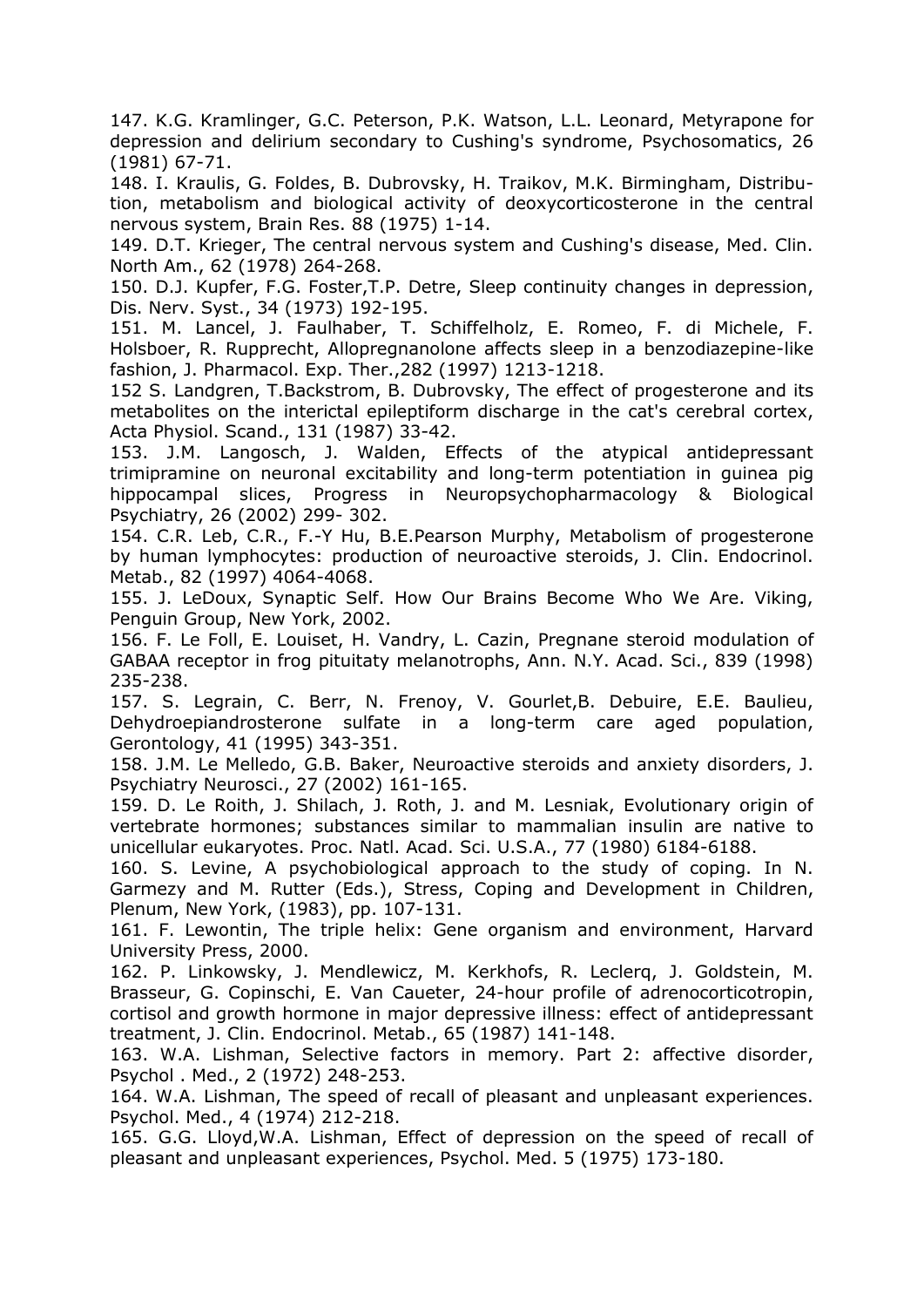166. S.J. Lupien,C.J. Gillin, R.L. Hauger, Working memory is more sensitive than declarative memory to the acute effects of corticosteroids: A dose-response study in humans. Behav. Neurosci., 113 (1999) 420-430.

167. S.J. Lupien, C.W. Wilkinson, C. Brière, C. Ménard, N.M.K. Ng Ying Kin, N.V.P. Nair, The modulatory effects of corticosteroids on cognition: studies in young human populations, Psychoneuroendocrinology, 27 (2002) 401-416.

168. V. Magnaghi, I. Cavarretta, M. Galbiati, L. Martini, R.C. Melcangi, Neuroactive steroids and peripheral myelin proteins, Brain Res. Rev. 37 (2001) 360-371.

169 M.D. Majewska, Neurosteroids: endogenous bimodal modulators of the GABAA receptor. Mechanism of action and physiological significance, Prog. Neurobiol., 38 (1992) 379-395.

170. M.D. Majewska, S. Demirgoren, C.E. Spivak, E.D. London, The neurosteroid dehydroepiandrosterone sulfate is an allosteric antagonist of the GABAA receptor, Brain Res., 526 (1990) 143-146.

171. H.K. Manji, J.A. Quiroz, J. Sporn, J.L. Payne,, K. Denicoff, M. Gray. Enhancing neuronal plasticity and cellular resilience to develop novel, improved therapeutics for difficult-to-treat depression, Biol. Psychiatry 53 (2003) 707-742.

172. J.S. Markowitz, W.H. Carson, Ch. W. Jackson, Possible dehydroepiandrosterone induced mania. Biol. Psychiatry, 45 (1999) 241-242.

173. M. Martire, C. Pistritto, P. Prelozi, Different regulation of serotonin receptors following adrenal hormone imbalance in the rat hippocampus and hypothalamus, J. Neural Transm., 78 (1989) 109-120.

174. C.E. Marx, , G.E. Duncan, J.H. Gilmore, J.A., Lieberman, A.L. Morrow, Olanzapine increases allopregnanolone in the rat cerebral cortex. Biol. Psychiatry, 47 (2000) 1000-1004.

175. C.E. Marx, M.J. Van Doren, G.E. Duncan, J.A. Lieberman, A.L.Morrow, Olanzapine and clozapine increase the GABergic neuroactive steroid allopregnanelone in rodents, Neuropsychopharmacol., 28 (2003) 1-13.

176. J.W. Mason, "Over-all" hormonal balance as a key to endocrine organization, Psychosom. Med., 30 (1968) 791-808.

177. J.W. Mason, A reevaluation of the concept of non-specificity in stress theory, J. Psychiatr. Res., 8 (1971) 323-333.

178. J.W. Mason, Specificity in the organization of neuroendocrine response profiles. In P. Seeman and G. Brown (Eds.), Frontiers in Neurology and Neuroscience Research. University of Toronto Press, Toronto, ON, 1974, pp. 68.

179. G. Massicotte, J. Bernard, M. Ohayon, Chronic effects of trimipramine, an antidepressant, on hippocampal synaptic plasticity, Behav. Neural Biol.., 59 (1993) 100-106.

180. K.Matsumoto, V. Uzunova, G. Pinna, K. Taki, D.P. Uzunov, H. Watanabe, J.M. Mienville, A. Guidotti, E. Costa, Permissive role of brain allopregnanolone content in the regulation of pentobarbital-inducing righting reflex loss, Neuropharmacology, 38 (1999) 955-963.

181. W. Mayo, F. Dellu, P. Robel, J. Cherkaoui, M. Le Moal, E.E. Baulieu, H. Simon, Infusion of neurosteroids into the nucleus basalis magnocellularis affects cognitive processes in the rat, Brain Research, 607 (1993) 324-328.

182. M. Maes, H.Y. Meltzer, The serotonin hypothesis of major depression. In F.E. Bloom and D.J. Kupfer (Eds.), Psychopharmacology: The Fourth Generation of Progress. Raven Press, New York, 1995, pp. 933-944.

183. B.S. McEwen, T.Seeman, Protective and damaging effects of mediators of stress: elaborating and testing the concepts of allostasis and allostatic load, Ann. N.Y. Acad. Sci., 896 (1999) 30-47.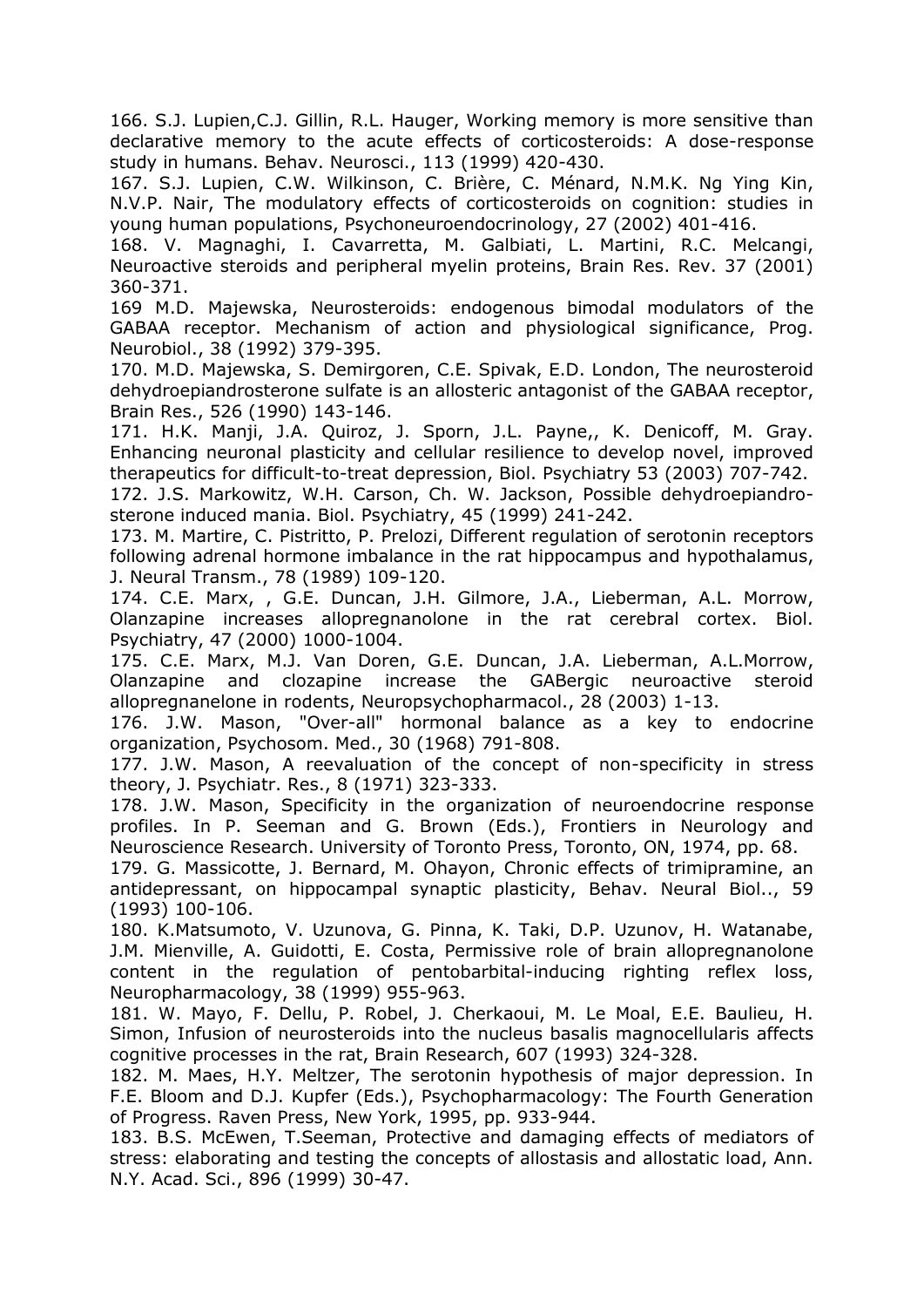184. P.B. Medawar, Some immunogogical and endocrinological problems raised by the evolution of viviparity in vertebrates. In SSEB N VI Evolution, Cambridge at the University Press, Cambridge, 1953, pp. 320-338.

185. A.W. Meikle, R.W. Dorchuk, B.A. Araneo, J.D. Stringham, T.G.Evans, S.L. Spruance, R.A. Daynes, The presence of a dehydroepiandrosterone-specific receptor binding complex in murine T cells, J. Steroid Biochem. Mol. Biol., 42 (1992) 293-304.

186. R. Melcangi, F. Celotti, L. Martini, Progesterone 5 alpha-reduction in neuronal and in different types of glial cell cultures: Type 1 and 2 astrocytes and oligodendrocytes, Brain Res., 639 (1994) 202-206.

187. C.L. Melchior, R.F. Ritzmann, Dehydroepiandrosterone is an anxiolytic in mice on the plus maze, Pharmacol. Biochem. Behav., 47 (1994) 437-441.

188. S.H. Mellon, L.S. Griffin, Neurosteroids: biochemistry and clinical significance, Trends Endocrin Met., 13 (2002) 35-43.

189. W.B. Mendelson, J.V. Martin, M. Perlis, R. Wagner, M.D. Majewska, S.M. Paul, Sleep induction by an adrenal steroid in the rat, Psychopharmacology, 93 (1987) 226-229.

190. A.G. Mensah-Nyagen, J.-L. Do-Rego, D. Beaujean, V. Luu-The, G. Pelletier, Vaudry H., Neurosteroids: Expression of steroidogenic enzymes and regulation of steroid biosynthesis in the central nervous system, Pharmacol. Rev., 51 (1999) 63- 77.

191. A. Michael, A J enaway, E.S. Paykel, J. Herbert, Altered salivary dehydroepiandrosterone levels in major depression in adults, Biol. Psychiatry, 48 (2000) 989-995.

192. B. Milner, Disorders of learning and memory after temporal lobe lesions in man, Clin Neurosurg., 19 (1972) 421-446.

193. D.M. Mitchell, J.V. Collins, Do corticosteroids really alter mood?, Postgrad. Med. J., 60 (1984) 467-470.

194. P.L. Mobley, H. Mannier, F. Sulser, Adrenal corticoids regulate sensitivity to noradrenaline receptor-coupled adenylate cyclase in brain. Nature, 286 (1980) 608- 610.

195. F.P. Monnet, V. Mahe, P. Robel, E.E. Baulieu, Neurosteroids, via sigma receptors, modulate the [3H] norepinephrine released evoked by N-methyl-Daspartate in the rat hippocampus, Proc. Natl. Acad. Sci. U.S.A., 92 (1995) 3774- 3778.

196. M.H. Moran, M. Goldberg, S.S. Smith, Progesterone withdrawal. II: insensitivity to the sedative effects of a benzodiazepine, Brain Res., 807 (1998) 91- 100.

197. M.F. Morrison,T. Ten Have, E.W. Freeman, M.D. Sammel, J.A. Grisso, DHEA-S levels and depressive symptoms in a cohort of African American and Cau- casian women in the late reproductive years, Biol. Psychiatry , 50 (2001) 705-711.

198. A.L. Morrow, J.R. Pace, R.H. Purdy, S.M. Paul, Characterization of steroid interactions with gamma-aminobutyric acid receptor-gated chloride ion channels: Evidence for multiple steroid recognition sites., Mol. Pharmacol., 37 (1990) 263- 270.

199. A.L. Morrow, L.L. Devaud, R.H. Purdy, S.M. Paul, Neuroactive steroid modulators of the stress response, Ann. N.Y. Acad. Sci., 771 (1995) 257-272.

200. P. Muller-Preuss, R. Rupprecht, M. Lancel, The effects of the neuroactive steroid 3 alpha,5alpha-THDOC on sleep in the rat, Neuroreport , 13 (2002) 487- 490.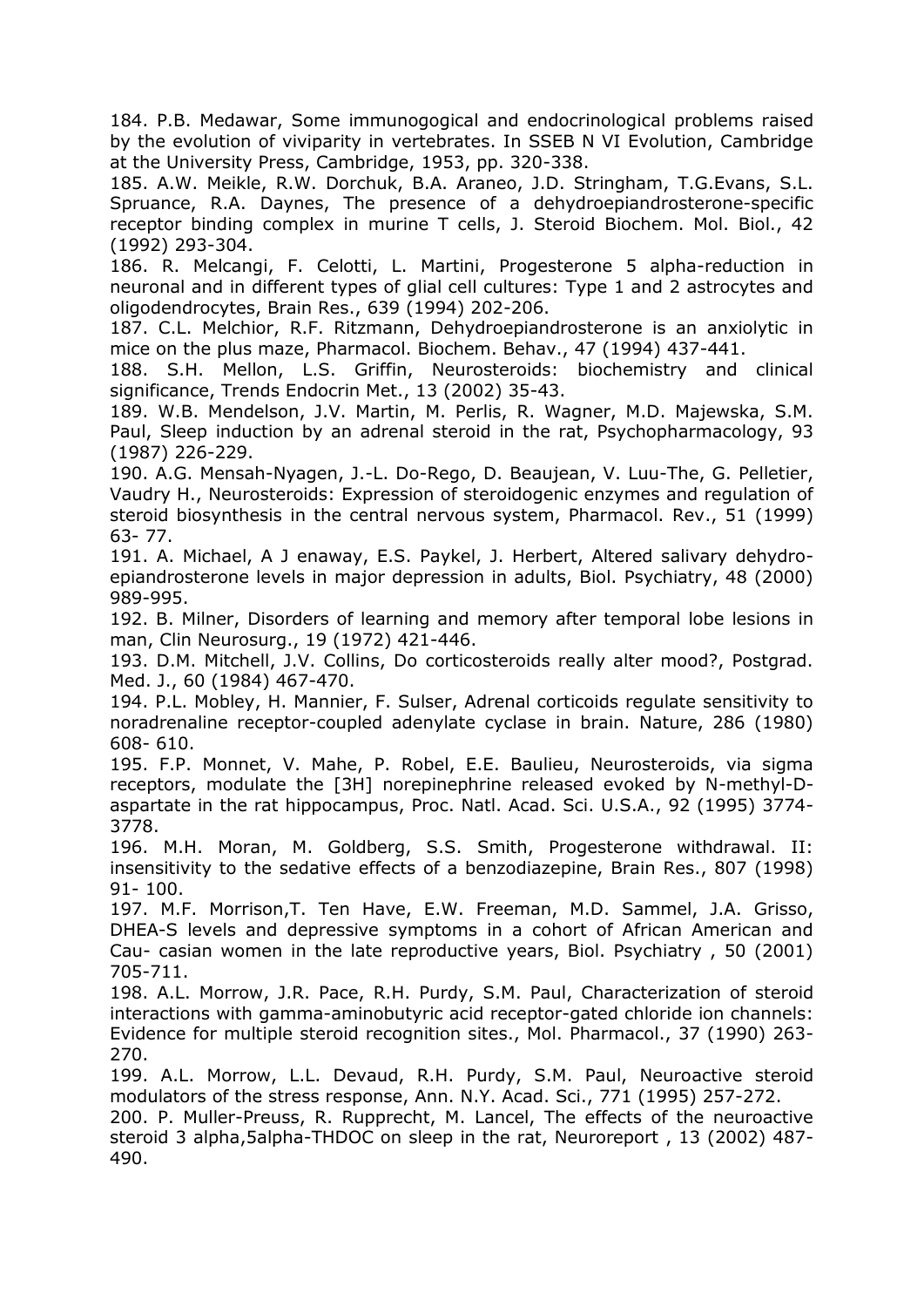201. G.Murialdo, A. Barreca, F. Nobili, A. Rollero, G. Timossi, M.V. Gianelli, F. Copello, G. Rodriguez, A. Polleri, Relationships between cortisol, dehydroepiandrostrone sulphate and insulin-like growth factor-1 system in dementia, J. Endocrinol. Invest., 24 (2001) 139-146.

202. N. Orentreich, J.L. Brind, R.L. Rizer, J.H. Vogelman, Age changes and sex differences in serum dehydroepiandrosterone sulfate concentrations throughout adulthood, J. Clin. Endocrinol. Metab., 59 (1984) 551-555.

203. Orentreich, N., Brindl, J.L., Vogelman J.H., Andres, R. and Baldwin, H., Long-term longitudinal measurements of plasma dehydroepiandrosterone sulfate in normal men, J. Clin. Endocrinol. Metab., 75 (1992) 1002-1004

204. H. Osran, C. Reist, C.C. Chen, E.T. Lifrak, A. Chica-DeMet, L.N.Parker, L.N., Adrenal androgens and cortisol in major depression, Am. J. Psychiatry, 150 (1993) 806-809.

205. M.J. Owens, J.C. Ritchie, C.B. Nemeroff, 5a-Pregnane-3a,21-diol-20-one (ATHDOC) attenuates mild stress-induced increases in plasma corticosterone via a non-glucocorticoid mechanism: Comparison with alprazolam, Brain Res. , 573 ( 1992) 353-355.

206. F. Padberg, F. di Michele, P. Zwanzger, E. Romeo, G. Bernardi, C. Schule, T.C. Baghai, R. Ellar, A. Pasini, Rupprecht, R., Plasma concentrations of neuroactive steroids before and after repetitive transcranial magnetic stimulation (rTMS) in depression, Neuropsychopharmacology 27 (2002) 874-878.

207. K. Pakák, M. Palkovits, Stressor specificity of central neuroendocrine responses: Implications for stress related disorders. Endocrine Reviews, 22 (2001) 425-450.

208. J. Papez, A proposed mechanism of emotion, Archives of Neurology and Psychiatry, 38 (1937) 725-744.

209. M. Park-Chung, A. Malayev, R.H. Purdy, T.T. Gibbs, D.H. Farb, Sulfated and unsulfated steroids modulate gamma-aminobutyric acid A receptor function through distinct sites, Brain Res., 830 (1999) 72-87.

210. A. Pasini, A. Tortorella, K. Gale, The anticonvulsant action of fluoxetine in substantia nigra is dependent upon endogenous serotonin, Brain Res.,724 (1996) 84-88.

211. V.K. Patchev, M. Shoib, F. Holsboer, O. Almeida, The neurosteroid tetrahydroprogesterone counteracts corticotropin-releasing hormone-induced anxiety and alters the release and gene expression of corticotropin-releasing hormone in the rat hypothalamus, Neuroscience, 62 (1994) 265-271.

212. V.K. Patchev, A.H.S. Hassan, F. Holsboer, O. Almeida, The neurosteroid tetraphydroprogesterone attenuates the endocrine response to stress and exerts glucocorticoid-like effects on vasopressin gene transcription in the rat hypothalamus, Neuropsychopharmacology, 15 (1996) 533-540.

213. V.K. Patchev, A. Montkowski, D. Rouskeva, L. Koranyi, F. Holsboer, Neonatal treatment of rats with the neuroactive steroid tetrahydrodeoxycorticosterone (THDOC) abolishes the behavioral and neuroendocrine consequences of adverse early life events, J. Clin. Invest., 99 (1997) 962-966.

214. C, Pavlides, Y. Watanabe, B.S. McEwen, Effects of glucocorticoids on hippocampal long-term potentiation, Hippocampus, 3 (1993) 183-201.

215. C. Pavlides, A. Kimura, A.M. Magarinos, B.C. McEwen, Type I adrenal steroid receptors prolong hippocampal long term potentiation. Neuro. Report, 5 (1994) 2673.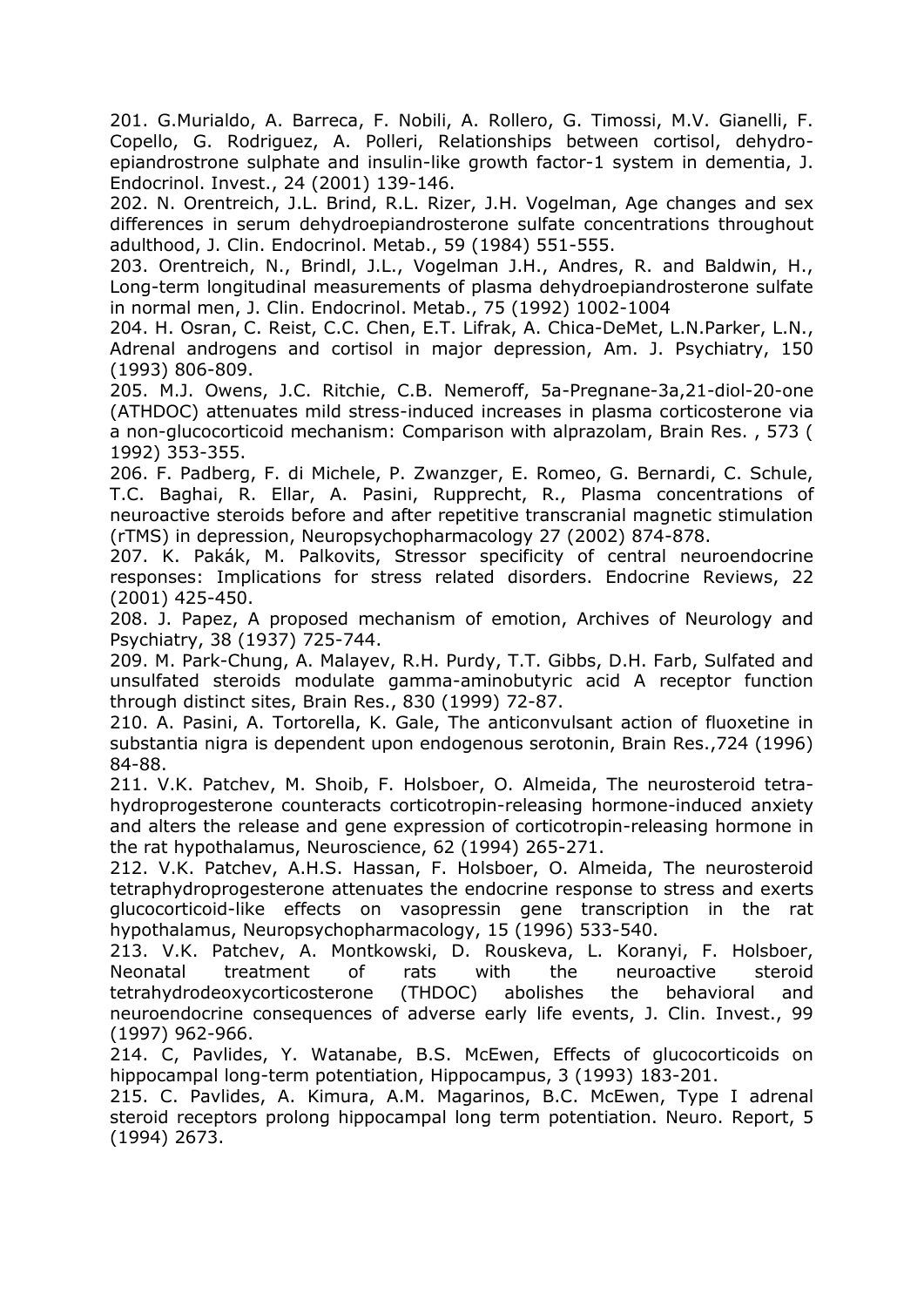216. C. Pavlides, A. Kimura, A.M. Magarinos, B.C. McEwen, Hippocampal homosynaptic long term depression/depotentiation induced by adrenal steroids, Neuroscience, 68 (1995) 379-385.

217. C. Pavlides, Y. Watanabe, A.M. Magarinos, B.S. McEwen, Opposing rules of type I and type II adrenal steroid receptors in hippocampal long term potentiation. Neurosci., 68 (1995) 387.

218. H.G. Jr. Pope, E.M. Kouri, J.I. Hudson, Effects of supraphysiological doses of testosterone on mood and aggression in normal men, Arch. Gen. Psychiatry 57 (2000) 133-140.

219. R.D. Porsolt, M. Le Pechon, M. Jalfre, Depression: A new animal model sensitive to antidepressant treatment, Nature 266 (1977) 730-732.

220. R.M. Post, S.R.B. Weiss, M. Smith, J. Rosen, M. Frye, Stress conditioning and the temporal aspects of affective disorders, An. N.Y. Acad. Sci., 771 (1995) 677-696.

221. A. Prasad, M. Imamaura, C. Prasad, Dehydroepiandrosterone decreases behavioral despair in high- but not low- anxiety rats, Physiol Behav., (1997) 1053- 1057.

222. L.H. Price, R.T. Mahson, C. McDougle, Antiglucocorticoids as treatments for depression. Rationale use and therapeutic potentials, CNS Drugs, 5 (1996) 311- 320.

223. R.J. Prince, M.A. Simmonds, Steroid modulation of the strychnine-sensitive glycine receptor, Neuropharmacol. 31 (1992) 201-205.

224. G. Puia, I. Ducic, S. Vicini, E. Costa, Does neurosteroid modulatory efficacy depend on GABAA receptor subunit composition?, Receptors Channels, 1 (1993) 135-142.

225. G. Puia, M.R. Santi, S. Vicini, D.B. Pritchett, R.H. Purdy, S.M. Paul, P.H. Seeburg, E. Costa, Neurosteroids act on recombinant human GABAA receptors, Neuron., 4 (1990) 759-765.

226. R.H. Purdy, A.L. Morrow, P.H. Moore Jr., S.M. Paul, Stress-induced elevations of gamma-aminobutyric acid type A receptor-active steroids in the rat brain, Proc. Natl. Acad. Sci. U.S.A., 88 (1991) 4553-4557.

227. R.H. Purdy, R.H. S.M. Paul, Potentiation of GABAergic neurostransmission by steroids. In E.E. Baulieu, P. Robel and M. Schumacher (Eds.), Contemporary Endocrinology: Neurosteroids. A New Regulatory Function in the Nervous System. Hamana Press, Totowa NJ, 1999, pp. 143-153.

228. L.C. Ravaris, M.J. Sateira, K.N. Beroza, D.L. Nordsy, T. Brinck-Johnsen, Effect of ketoconazole on a hypophysectomized, hypercortisolemic, psychotically depressed woman (letter), Arch. Gen. Psychiatry, 45 (1988) 966-967.

229. D.S. Reddy, S.K. Kulkarni, Differential anxiolytic effects of neurosteroids in the mirrored chamber behavior test in mice, Brain Res., 752 (1997) 61-71.

230. D.S. Reddy, G. Kaur, S.K. Kulkarni, Sigma (sigma 1) receptor mediated anti- depressant-like effects of neurosteroids in the Porsolt forced swim test, Neuroreport, 9 (1998) 3069-3073.

231. D.S. Reddy, M.A. Rogawski, Stress-induced deoxycorticosterone-derived modulate GABA (A) receptor function and seizure susceptibility, J. Neurosci., 22 (2002) 3795-3805.

232. I.C. Reid, C.A. Stewart, How antidepressant works: New perspectives on the pathophydiology of depressive disorder, Br. J. Psychiatry 178 (2001) 299- 303.

233. E. Roberts, Guides through the labyrinth of AD: dehydroepiandosterone, potassium channels and the C4 component of complement: In T. Crook, R.T.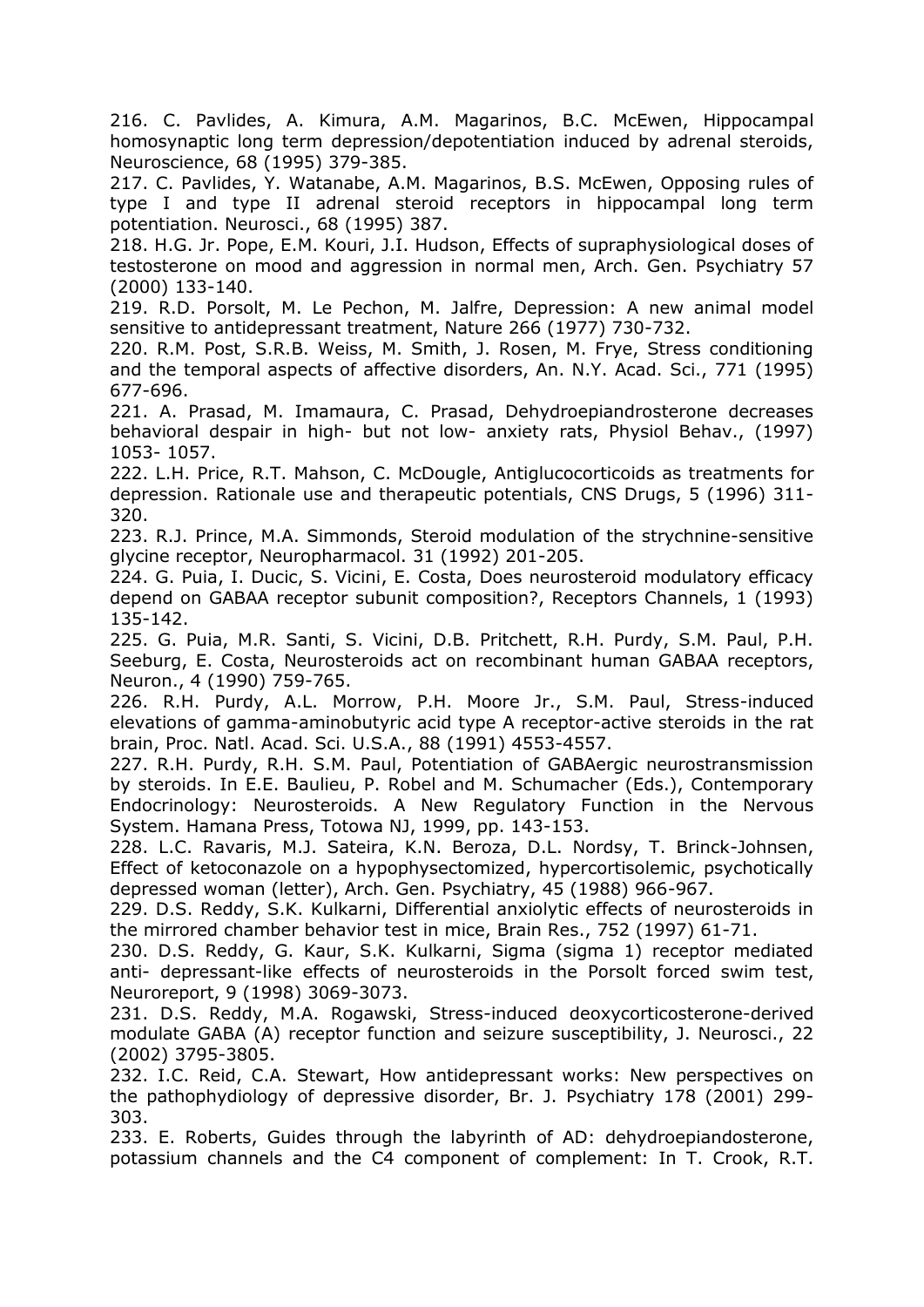Bartus, S. Ferris and S. Gershon (Eds.), Treatment Development Strategies for Alzheimer's Disease. Prowley, Madison, CT, 1986, pp. 173-219.

234. E. Romeo, A. Ströhle, G. Spaelleta, F. di Michele, B. Herman, F. Holsboer, A. Pasini, Rupprecht, R., Effects of antidepressant treatment on neuroactive steroids in major depression, Am. J. Psychiatry , 155 (1998) 910-913.

235. B. Roozendal, Stress and memory: Opposing effects of glucocorticoids on memory consolidation and memory retrieval. Neurobiology of Learning and Memory 78 (2002) 578-595.

236. J. Roth, D. Le Roith, J. Shilach, J.L. Rosenzweig, M.A. Lesniak, J. Havrankova, The evolutionary origins of hormones, neurotransmitters and other extracellular chemical messengers. Implications for mammalian biology. New England J. Med., 306 (1982) 523-527.

237. F. Rouge-Pont, W. Mayo, M. Marinelli, The neurosteroid allopregnanolone increases dopamine release and dopaminergic response to morphine in the rat nucleus accumbens, Eur. J. Neurosci., 16 (2002) 169-173.

238. D.R. Rubinow, P.J. Schmidt, Androgens, brain and behavior, Am, J. Psychiatry, 153 (1996) 974-984.

239. R. Rupprecht, J.M.M.M.Reul, T. Trapp, B. van Steezsel, C. Wetzl, K. Damm, W. Zieglzänsberger, F. Holsboer, Progesterone receptor-mediated effects of neuroactive steroids, Neuron, 11 (1993) 523.

240. R.Rupprecht, The neuropsychopharmacological potential of neuroactive steroids, J. Psychiatr. Res., 31 (1997) 297-314.

241. R. Rupprecht, Neuroactive steroids: mechanisms of action and neuropsychopharm- acological properties, Psychoneuroendocrinology., 28 (2003) 139-168.

242. F.S. Salek, K.L. Bigos, P.D. Kroboth, The influence of hormones and pharmaceutical agents on DHEA and DHEA-S concentrations: a review of clinical studies, J. Clin. Pharmacol., 42 (2002) 247-266.

243. D.L. Schacter, The Seven Sins of Memory. How the Mind Forgets and Remembers, Houghton Mifflin Company, New York, 2001.

244. D.L. Schacter, Searching for Memory., Basic Books, New York, 1996.

245. P.J. Schmidt, L.K. Nieman, M. Danaceau, L.F. Adams, D.R. Rubinow, Differential behavioral effects of gonadal steroids in women with and in those without premenstrual syndrome, N. Eng. J. Med.,, 338 (1998) 209-216.

246. C. Schüle, F. di Michele, T. Baghai, E. Romeo, G. Bernardi, R. Zwanzger, F. Padberg, A. Pasini, R. Rupprecht, Influence of sleep deprivation on neuroactive steroids in major depression, Neuropsychopharmacology 28 (2003) 577-581.

247. M. Schumacher, Y. Akwa, R. Guennoun, F. Robert, F. Labombarda, F. Desarnaud, P. Robel, A.F. De Nicola, E.E.Baulieu, E.E., Steroid synthesis and metabolism in the nervous system: trophic and protective effects, J. Neurocytol., 29 (2000) 307- 326.

248. M. Schwartz, J. Harris, L. Chu, K. Gijsbers, B. Dubrovsky, Effects of androstenedione on long term potentiation in the rat dentate gyrus. Relevance for affective and degenerative diseases, Brain Res. Bull., 58 (2002) 207-211.

249. L.V. Scott, F. Salahuddin, J. Coony, F. Svec, T.G.Dinan, T.G., Differences in adrenal steroid profile in chronic fatigue syndrome, in depression and in health. J. Affect. Disord., 54 (1999) 129-137.

250. T. Semeniuk, G.S. Jhangri, J.M. Le Melledo, Neuroactive steroid plasma levels in patients with generalized anxiety disorder, J. Neuropsychiatry Clin. Neurosci., 13 (2001) 396-398.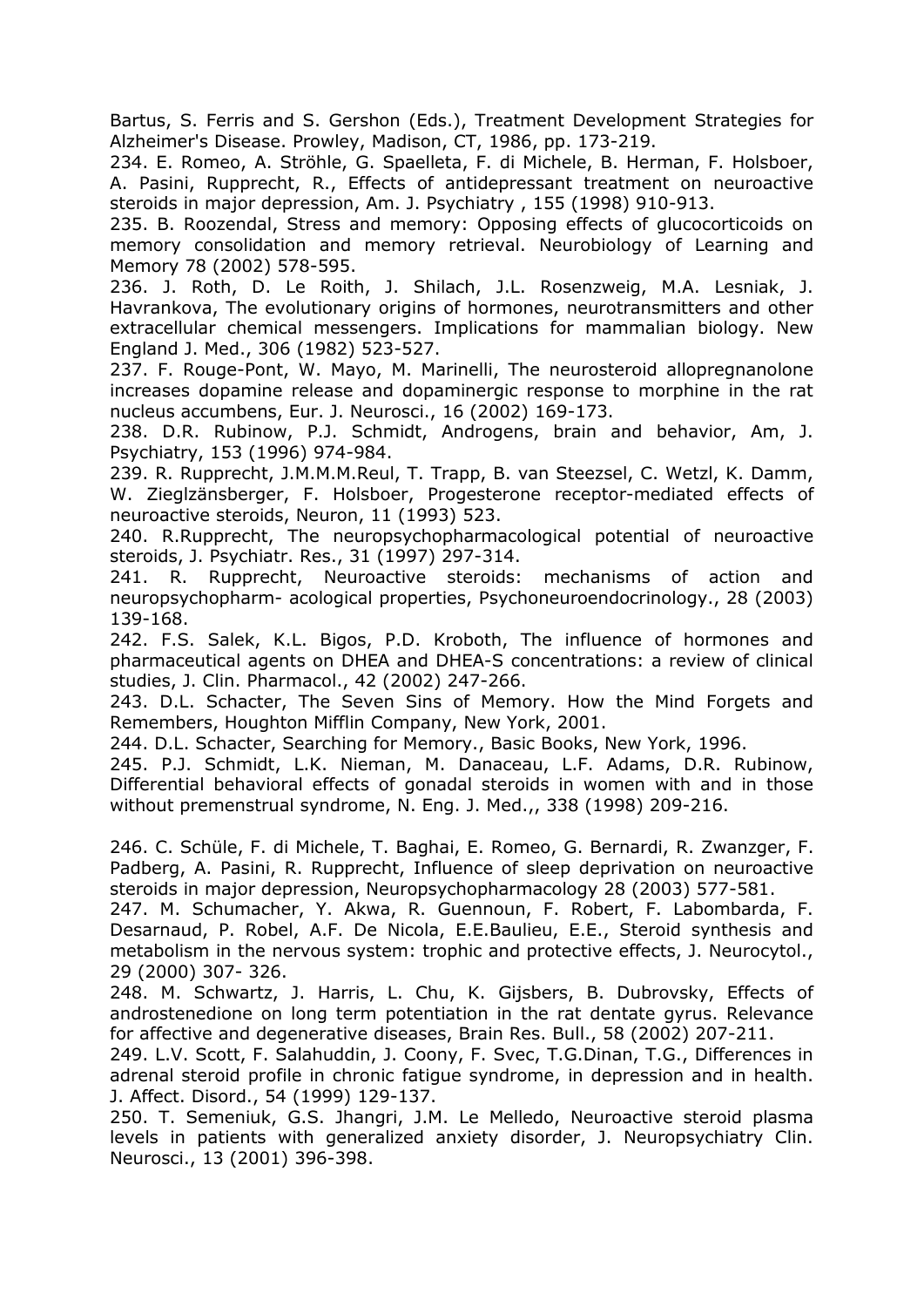251. M. Serra, M.G. Pisu, M. Muggironi, V. Parodo, G. Papi, R. Sari, L. Dazzi, F. Spiga, R.H. Purdy, G. Biggio, Opposite effects of short- versus long-term administration of fluoxetine on the concentrations of neuroactive steroids in rat plasma and brain, Psychopharmacology (Berl.), 158 (2001) 48-54.

252. T. Simoncini, A.R. Genazzi, Non-genomic actions of sex steroid hormones, Eur. J. Endocrin. 148 (2003) 281-292.

253. R.Sloviter, G. Valiquette, G. Abrams, Selective loss of hippocampal granule cells in the mature rat brain after adrenalectomy, Science, 243 (1989) 535.

254. S.S. Smith, Q.H. Gong, F.-C. Hsu, R.S. Markowitz, J.M.H. ffrench-Mullen, X. Li, GABAA receptor 4 subunit suppression prevents withdrawal properties of an endogenous steroid, Nature, 392 (1998a) 926-930

255. S.S. Smith, Withdrawal properties of a neuroactive steroid: implications for GABAA receptor gene regulation in the brain and anxiety behavior, Sterroids, 67(6) (2002) 519-528.

256. K.T. Spence, C.R. Plata Salaman, J.M.H.ffrench-Mullen, The neurosteroids pregnenolone and pregnenolone sulfate but not progesterone block Ca2+ currents in acutely isolated hippocampal CA1 neurons, Life Sci., 49 (1991) PL235-PL239.

257. B. Spivak, R. Maayan, M. Kotler, R. Mester, I. Gil-Ad, B. Shtaif, Weizman, A., Elevated circulatory level of GABA(A) - antagonistic neurosteroids in patients with combat-related post-traumatic stress disorder, Psychological Medicine, 30 (2000) 1227-1231.

258. L.R. Squire, E.R. Kandel, Memory from Mind to Molecules, Scientific American Library, New York, 1999.

259. N.M. Starkman, D.E. Schteingart, M.A. Schork, Depressed mood and other psychiatric manifestations of Cushing's syndrome relationship to hormone levels, Psychosomat. Med., 43 (1981) 3-18.

260. N.M. Starkman, D.E. Schteingart, M.A. Schorck, Cushing's syndrome after treatment. Changes in cortisol and ACTH levels and amelioration of the depressive syndrome, Psychiatric Res., 19 (1986) 177-188.

261. R.D. Strous, B. Spivak, R. Yoran-Hegesh, R. Maayan, E. Averbuch, M. Kotler, R.Mester, A. Weizman, Analysis of neurosteroid levels in atention deficit hyperactivity disorder, Int. J. Neuropsychopharmacol. 4 (2001) 259-264.

262. M. Steriade, The Intact and Sliced Brain., A Bradford Book, The MIT Press, Boston, MA, 2001.

263. C. Stewart, I.C. Reid, Repeated ECS and fluoxetine administration have equivalent effects on hippocampal synaptic plasticity, Psychopharmacology, 148 (2000) 217-223.

264. B. Stoffel-Wagner, Neurosteroid metabolism in the human brain, Eur. J. Endocrinol., 145 (2001) 669-679.

265. A. Ströhle, E. Romeo, B. Hermann, A. Pasinin, G. Spalletta, F. di Michele, F.Holsboer, R. Rupprecht, Concentrations of 3 a reduced neuroactive steroids and their precursors in plasma of patients with major depression and after clinical recovery, Biological Psychiatry, 45 (1999) 274-277.

266. A. Ströhle, A. Pasini, E. Romeo, B. Hermann, G. Spalleta, G., Michele, F., Holsboer, R. Rupprecht, R., Fluoxetina decreases concentration of 3alpha 5 alpha tetra-hydrodeoxycorticosterone (THDOC) in major depression, J. Psychiatr. Res., 34 (2000) 183-186.

267. A. Ströhle, A. Romeo, F. di Michele, A. Pasini, F. Holsboer, R. Rupprecht, Panic attacks shift GABA(A) receptor modulatory neuroactive steroid composition (abstract), Pharmacopsychiatry, 34 (2001) 203.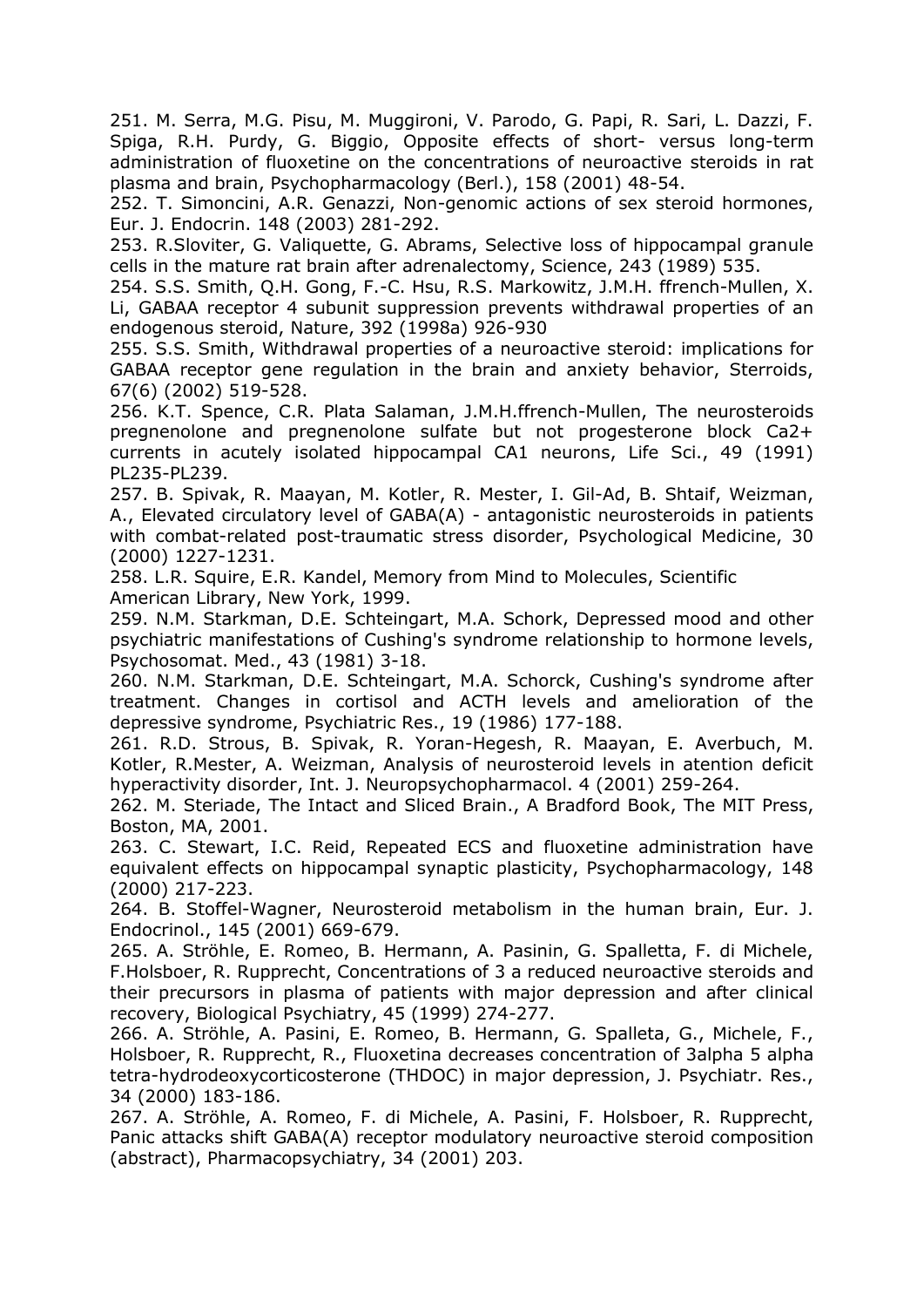268. A. Ströhle, E. Romeo, F. di Michele, A. Pasini, A. Yassouridis, F. Holsboer GABAA receptor-modulating neuroactive steroid composition in patients with panic disorder before and during paroxetine treatment, Am. J. Psychiatry, 159 (2002) 145-147.

269. A. Ströhle, E. Romeo, F. di Michele, A. Pasini, B. Hermann, G. Gajewsky, F. Holsboer, Induced panic attacks shift a-aminobutyric acid type A receptor modulatory neuroactive steroid composition in patients with panic disorder, Arch. Gen. Psychiatry, 60 (2003) 161-168.

270. I. Sundström, A. Andersson, S. Nyberg, D. Ashbrook, R.H. Purdy, T. Bäckström, Patients with premenstrual syndrome have a different sensitivity to a neuroactive steroid during the menstrual cycle compared to control subjects, Neuroendocrinology 67 (1998) 126-138.

271. F. Sulser, Regulation and function of noradrenaline receptor system in brain. Psychopharmacological aspects, Neuropharmacology, 23 (1984) 255-261.

272. G.R. Tait, K. McManus, F. Bellavance, N. Lara, W. Chrapko, Le Mellédo, J.- M., Neuroactive steroid changes in response to challenge with the panicogenic agent pentagastrin, Psychoneuroendocrinology, 27 (2002) 417-429.

273. M. Takebayashi, A. Kagaya, Y. Uchitomi, A. Kugaya, M. Muraoka, N. Yokota, J. Horiguchi, A. Yamawaki, Plasma dehydroepiandrosterone sulfate in unipolar major depression. Short communication, J. Neural Trans., 105 (1998) 537-542.

274. J.D. Teasdale, Negative thinking in depression: Cause, effect or reciprocal relationship? Adv. Behav. Res.Ther., 5 (1983) 3-25.

275. J.D. Teasdale, Affect and accessibility, Philos. Trans. R. Soc. Lond. (Biol.), 302 (1983b) 403-412.

276. J.C. Teasdale, R.J. Howard, S.G. Cox, Y. Ha, M.J. Brammer, S.C.R. Williams, S.A. Checkley, Functional MRI study of the cognitive generation of affect. Am. J. Psychiatry, 156 (1999) 209-215.

277. The Lancet, Depression and Cushing's syndrome, (Editorial), The Lancet, 1 (1986) 550-551.

278. G. Thomas, N. Frenoy, S. Legrain, R. Sebag-Lanoe, E.E. Baulieu, B. Debuire, Serum Dehydroepiandrosterone sulfate levels as an individual marker, J. Clin. Endocrinol. Metab., 79 (1994) 1273-1276.

279. G.D. Tollefson, E. Haus, M.J. Garvey, V.B. Tuason, 24 Hour urinary dehydroepiandrosterone sulfate in unipolar depression treated with cognitive and/or pharmacotherapy, Ann. Clin. Psychiatry, 2 (1990) 39-45.

280. K. Tottori, T. Miwa, Y. Uwahodo, S. Yamada, M. Nakai, Y. Oshiro, T. Kikuchi, C.A. Altar, Antidepressant like responses to the combined sigma and 5-HT1A receptor agonist OPC-14523, Neuropharmacology, 41 (2001) 976-988.

281. J.P. Turner, M.A. Simmonds, Modulation of the GABAA receptor complex by steroids in slices of rat cuneate nucleus. Br. J. Pharmacol., 96 (1989) 409.

282. M. Ukai, H. Maeda, Y. Nanya, T. Kameyama, K. Matsuno, Beneficial effects of acute and repeated administrations of sigma receptor agonists on behavioral despair in mice exposed to tail suspension. Pharmacol. Biochem. Behav., 61 (1998) 247-252.

283. A. Urani, A. Privat, T. Maurice, The modulation by neurosteroids of the scopolamine-induced learning impairment in mice involves an interaction with sigma 1 (sigma 1) receptors, Brain Res., 799 (1998) 64-77.

284. A. Urani, F.J. Roman, V.L. Phan, T.P. Su, T. Maurice, The antidepressantlike effect induced by sigma (1)-receptor agonists and neuroactive steroids in mice submitted to the forced swimming test, J. Pharmacol. Exp. Ther., 298 (2001) 1269- 1279.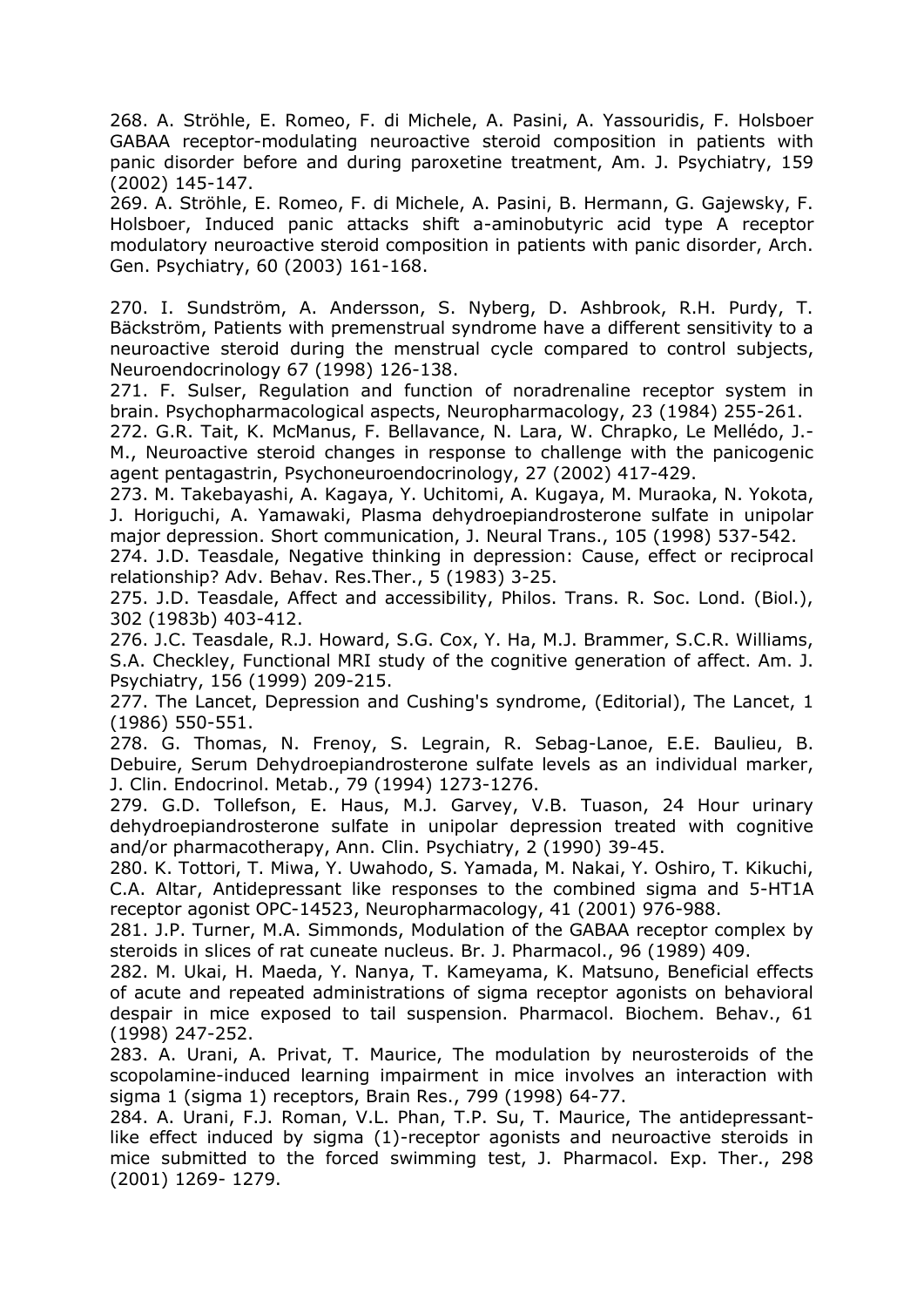285. K. Urbanoski, J. Harris, K. Gijsbers, B. Dubrovsky, Effects of androsterone sulfate on the population spike of the rat dentate gyrus following tetanization, Physiology & Behavior, 71 (2000) 435-440.

286. H. Ursin, The psychology in psychoneuroendocrinology. Psychoneuroendocrinology 23, 1998, 55-570

287. D.P. Uzunov, T.B. Cooper, E. Costa, A. Guidotti, Fluoxetine-elicited changes in brain neurosteroid content measured by negative ion mass fragmentography. Proc. Ntl. Acad. Sci. U.S.A., 93 (1996) 12599-12604.

288. V. Uzunov, Y. Sheline, J.M. Davis, A. Rasmusson, D.P. Uzunov, E. Costa, A.Guidotti, Increase in the cerebrospinal fluid content of neurosteroids in patients with unipolar major depression who are receiving fluoxetine or fluvoxamine. Proc. Natl. Acad. Sci. U.S.A., 95 (1998) 3239-3244.

289. C. von Monakow, The emotions, morality and the brain, Nervous and Mental Disease Publishing Company, New York, 1925.

290. M. Wang, L. Seippel, R.H. Purdy, T. Backstrom, Relationship between symptom severity and steroid variation with women with premenstrual syndrome: Study on serum pregnenolone, pregnenolone sulfate 5a-pregnan-3- 20-dione and 3 a- hydroxy-5 a-pregnan-20-one, Endocrinology 81 (1996) 1076- 1082.

291. Y. Watanbe, H. Saito, K. Abe, Tricyclic antidepressant block NMDA receptormediated synaptic responses and induction of long-term potentiation in rat hippocampal slices, Neuropharmacology, 32 (1993) 479-486.

292. B. Weber, S. Lewicka, M. Deuschle, M. Colla, I. Heuser, Testosterone, androstenedione and dihydrotestosterone concentrations are elevated in female patients with major depression, Psychoneuroendocrinology, 25 (2000) 765-771.

293. M. Wehling, Specific, nongenomic actions of steroid hormones, Annu. Rev. Physiol., 59 (1997) 365-393.

294. H. Weingartner, E. Silberman, Models of cognitive impairment: cognitive changes in depression, Psychopharmacol. Bull., 18 (1982) 27-42.

295. S. Wen, K. Dong, J.P. Onolfo, M. Vincens,Treatment with dehydroepiandrosterone sulfate increases NMDA receptors in hippocampal and cortex, Eur. J. Pharmacol. 430 (2001) 373-374.

296. S.Wieland, N.C. Lan, S. Mirasedeghi, K.W. Gee, Anxiolytic activity of the progesterone metabolite 5 alpha-pregnan-3 alpha-ol-20-one, Brain Res., 565 (1991) 263-268.

297. M.A. Wilson, R. Biscardi, Influence of gender and brain region on neurosteroid modulation of GABA responses in rats, Life Sci., 60 (1997) 1679- 1691.

298. O.T. Wolf, C. Kirschbaum, Actions of dehydroepiandrosterone and its sulfate in the central nervous sytem: effects on cognition and emotion in animals and humans, Brain Res. Brain Res. Rev., 30 (1999) 264-288.

299. O.T. Wolf, B. Koster, C. Kirschbaum, R. Pietrowsky, W. Kern, D.H. Hellhammer, J. Born, H.L. Fehm, A single administration of dehydroepiandrosterone does not enhance memory performance in young healthy adults, but immediately reduces cortisol levels, Biol. Psychiatry, 42 (1997) 845-848.

300. O.T. Wolf, B.M. Kudielka, D.H. Hellhammer, J. Hellhammer, C. Kirschbaum, Opposing effects of DHEA replacement in elderly subjects on declarative memory and attention after exposure to a laboratory stressor Psychoneuroendocrinology, 23 (1998a) 617-629.